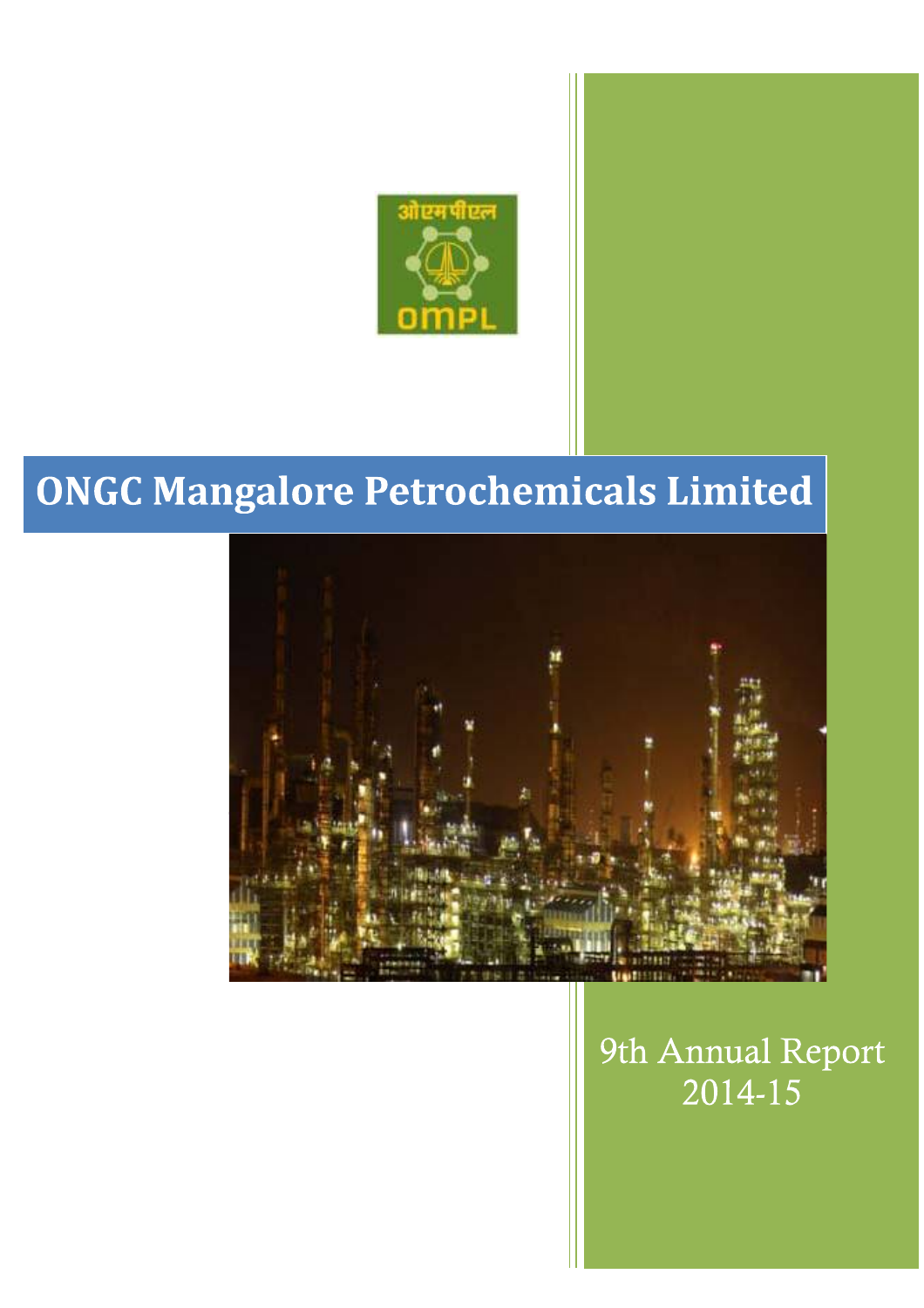# **ONGC MANGALORE PETROCHEMICALS LIMITED**

(A subsidiary of Mangalore Refinery and Petrochemicals Limited)<br>CIN: U40107KA2006PLC041258

# **BOARD OF DIRECTORS AS ON 8TH JULY 2015**



**Shri D K Sarraf** Chairman



Shri Ashok Varma Director

**Shri G M Ramamurthy** Independent Director



**Shri H Kumar** Director



Shri Vishnu Agrawal Director



Director



**Shri M M Chitale** Independent Director





**Shri Santosh Nautival** Independent Director



**Shri ISN Prasad Independent Director** 

# **KEY EXECUTIVE**



**Shri Sushil K Shenoy** Chief Financial Officer & Chief Executive Officer I/C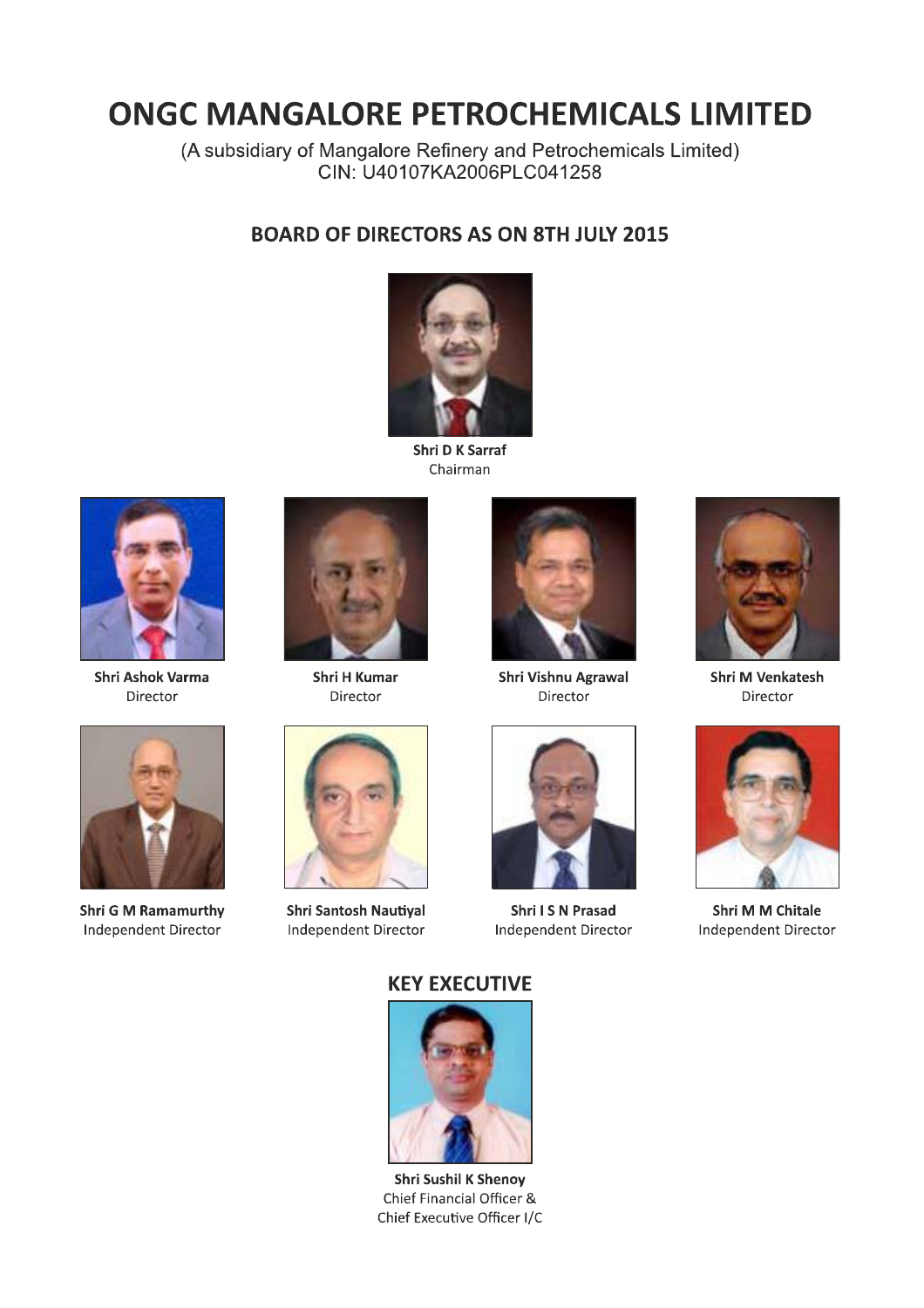# **BOARD OF DIRECTORS**

- Shri D K Sarraf Chairman Shri Ashok Varma Director Shri H Kumar Director Shri Vishnu Agrawal Director Shri M Venkatesh Director Shri I S N Prasad Independent Director Shri G M Ramamurthy Independent Director Shri Santosh Nautiyal Independent Director Shri M M Chitale Independent Director
	-

# **COMMITTEE OF DIRECTORS**

Shri Santosh Nautiyal Independent Director Shri G M Ramamurthy Independent Director Shri H Kumar Director Shri Vishnu Agrawal Director

# **AUDIT AND ETHICS COMMITTEE**

Shri G M Ramamurthy Independent Director Shri Santosh Nautiyal Independent Director Shri Vishnu Agrawal Director

### **NOMINATION AND REMUNERATION COMMITTEE**

Shri H Kumar Director Shri G M Ramamurthy **Independent Director** Shri Santosh Nautiyal Independent Director

Shri Sushil K. Shenoy, Chief Financial Officer & Shri K B Shyam Kumar Chief Executive Officer I/c

### **KEY EXECUTIVE COMPANY SECRETARY**

# **STATUTORY AUDITORS**

M/s. V. Sankar Aiyar & Co., Chartered Accountants, Mumbai

# **BANKERS**

Bank of Maharashtra State Bank of India Indian Bank Indian Overseas Bank

Axis Bank Oriental Bank of Commerce Bank of Baroda Punjab & Sind Bank Ltd Bank of India South Indian Bank Ltd Canara Bank State Bank of Mysore **Corporation Bank** State Bank of Travancore

### **REGISTERED OFFICE**

Mangalore Special Economic Zone, Permude, Mangalore- 574 509

# **FIELD OFFICE**

2 nd Floor, MUDA Building, Urwa Store, Mangalore – 575006

# **Contents**

| Board's Report                |    |
|-------------------------------|----|
| Corporate Governance Report   | 18 |
| C & AG's Comments             | 23 |
| Auditor's Report              | 24 |
| Balance Sheet                 | 28 |
| Statement of Profit and Loss  | 29 |
| Cash Flow Statement           | 30 |
| Notes to Financial Statements | 31 |
| Notice                        | 49 |

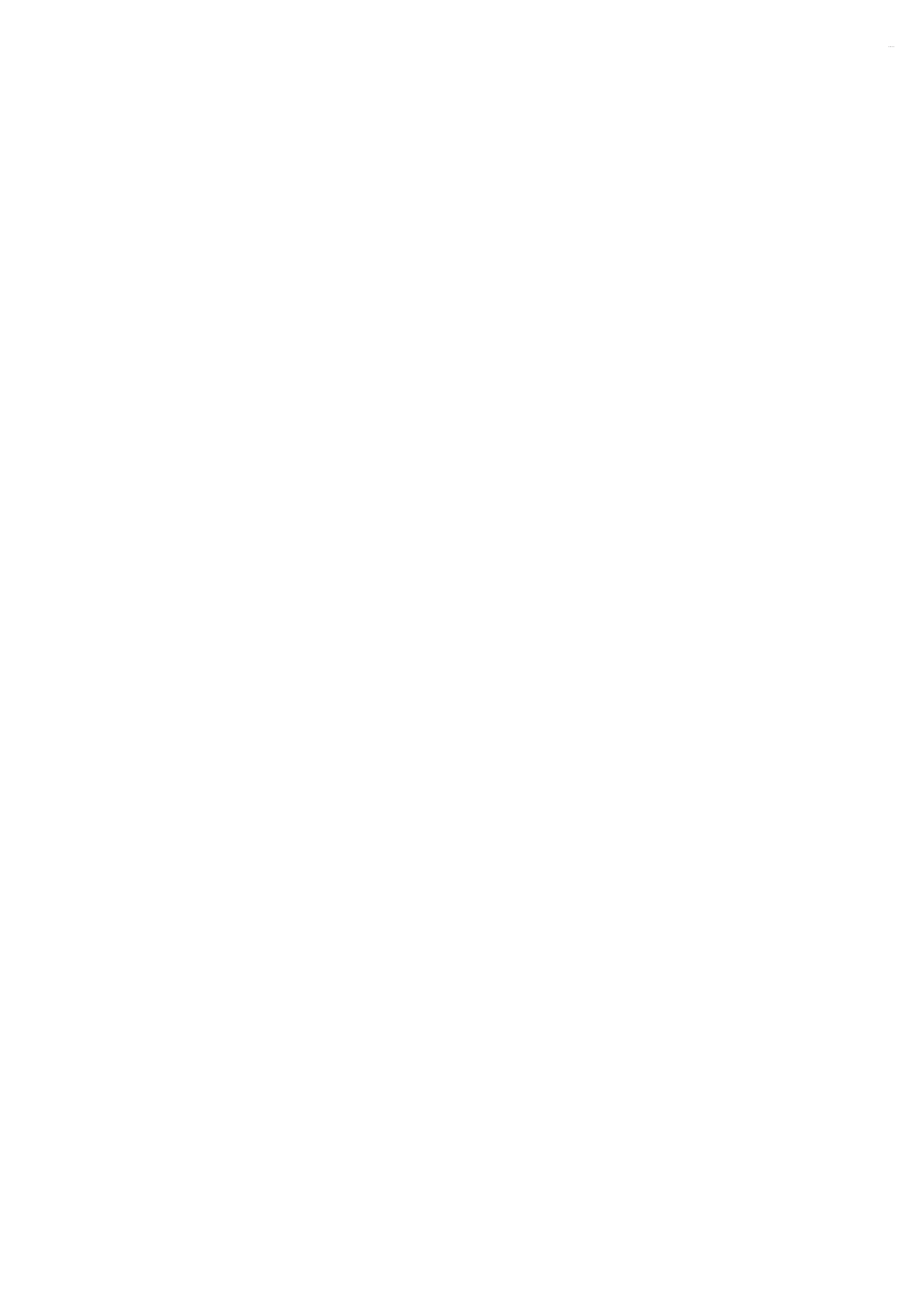

# **BOARD'S REPORT**

# **Dear Members,**

Your Directors have pleasure in presenting the  $9<sup>th</sup>$  Annual Report of your Company and the Audited Financial Statements for the financial year ended 31st March, 2015, together with the Auditor's Report thereon.

# **1. PERFORMANCE OF THE COMPANY 1.1 FINANCIAL RESULTS**

The financial performance of your Company for the year ended 31st March, 2015 is summarised below:

| <b>Particulars</b>                                                                                                               | For the year Ended on<br>31st March, 2015<br>(Rs in millions) | For the year Ended on<br>31st March, 2014<br>(Rs in millions) |
|----------------------------------------------------------------------------------------------------------------------------------|---------------------------------------------------------------|---------------------------------------------------------------|
| Revenue from operations                                                                                                          | 17,238.91                                                     |                                                               |
| Revenue from Other Income                                                                                                        | 43.59                                                         | 0.26                                                          |
| Expenses                                                                                                                         | 26,425.49                                                     | 12.05                                                         |
| Profit (Loss) before Taxation and<br>prior period Adjustments                                                                    | (9,142.99)                                                    | (11.79)                                                       |
| Prior period Adjustments                                                                                                         |                                                               |                                                               |
| Profit (Loss) before Taxation                                                                                                    | (9,142.99)                                                    | (11.79)                                                       |
| Tax Expenses:<br>Current Tax<br><b>MAT Credit Entitlement</b><br>Excess Provision of Income Tax for<br>earlier year written back |                                                               | 0.08<br>(3.78)<br>(3.39)                                      |
| Profit (Loss) for the Year                                                                                                       | (9,142.99)                                                    | (4.70)                                                        |

# **1.2 RESULTS OF OPERATIONS**

Your Company had commenced its operations from October 01, 2014. During the first year of operation, your Company achieved a turnover of Rs.17,238.91 million and posted a loss of Rs.9,142.99 million mainly on account of interest cost, depreciation, inventory loss and low capacity utilisation. The capacity utilization for the period was about 60%.

# **1.3 EXPORTS**

During the year, your Company exported Para-xylene and Benzene worth about Rs.12,120.76 million and Rs.2,809.26 million, respectively.

# **1.4 DIVIDEND AND TRANSFER TO RESERVES**

In view of the losses incurred in the financial year 2014-15, your Board of Directors has not recommended any dividend for the financial year 2014-15 and no amount has been transferred to General Reserve during the financial year 2014-15.

# **2. FINANCIAL ACCOUNTING**

The Financial Statements have been prepared in accordance with the Generally Accepted Accounting Principles (GAAP) and in compliance with all applicable Accounting Standards (AS-1 to AS-30) and provisions of the Companies Act, 2013 read with General Circular 8/2014 dated April 04, 2014, issued by the Ministry of Corporate Affairs. The financial statements have been prepared under the Schedule III format of the Companies Act, 2013. The significant accounting policies which are consistently applied have been set out in the Notes to the Financial Statements.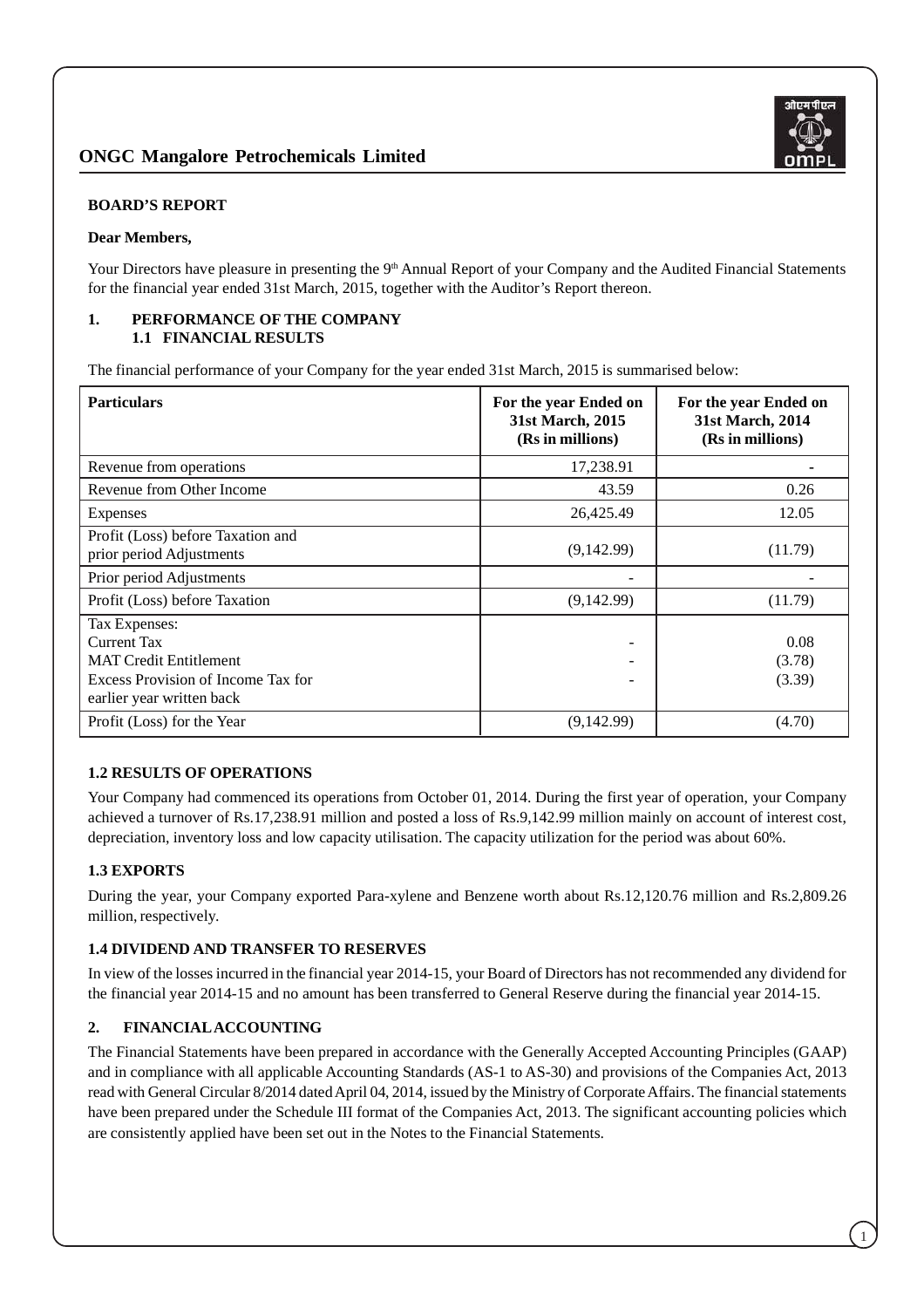

# **3. LOANS, INVESTMENTS OR GUARANTEES**

Your Company has not given any loans, made any investments or provided guarantee as required to be reported under section 186 of the Companies Act, 2013.

# **4. RELATED PARTY TRANSACTION**

Particulars of contracts or arrangements with related parties referred to in section 188 of the Companies Act, 2013 in the Form AOC-2 form part of Board's Report and placed at **Annexure-A**.

# **5. CHANGES IN SUBSCRIBED EQUITY SHARE CAPITAL 5.1 ALLOTMENT OF SHARES IN LIEU OF ADVANCE AGAINST EQUITY**

Pursuant applicable provisions of the Companies Act 2013, Companies Act 1956 and rules framed there under, the Board, in its  $46<sup>th</sup>$  meeting held on  $28<sup>th</sup>$  February 2015 had approved the allotment of 97,99,75,500 shares of Rs.10 each at par aggregating Rs.979,97,55,000/- to M/s. Oil and Natural Gas Corporation Limited (ONGC) and M/s. Mangalore Refinery and Petrochemicals Limited (MRPL) in lieu of advance against equity.

# **5.2 RIGHT ISSUE OF SHARES**

Pursuant applicable provisions of the Companies Act 2013, Companies Act 1956 and rules framed there under, the Board, in its  $46<sup>th</sup>$  meeting held on  $28<sup>th</sup>$  February 2015 had approved allotment of 89,76,00,000 shares at Rs.14.20 per share (with a premium of Rs.4.20 per share) on Rights Basis aggregating Rs.1274,59,20,000/- to Mangalore Refinery and Petrochemicals Limited.

Consequent upon allotment of equity shares to ONGC and MRPL, your Company has become subsidiary of MRPL. The current shareholding of MRPL and ONGC in your Company is 51% and ~ 48.99%, respectively and as result your Company has become a Government Company in terms of Section 2(45) read with 2(87) of the Companies Act, 2013.

# **6. AMALGAMATION OF ONGC MANGALORE PETROCHEMICALS LIMITED WITH MANGALORE REFINERY AND PETROCHEMICALS LIMITED**

On July 08, 2015, the Board has accorded consent for amalgamation of your Company into and with Mangalore Refinery and Petrochemicals Limited (MRPL) subject to the requisite approvals of shareholders, creditors and Ministry of Corporate Affairs and other regulatory authorities as it was opined that shareholders' value would be enhanced by integrating aromatic plant of the Company with refinery of MRPL to create greater synergies between business operations, optimal utilization of the plant of both the companies to maximize combined margins of refinery and petrochemicals in tune with the market dynamics and optimal utilization of resources for better administration and cost reduction.

 The Board has also approved the share swap ratio of 100:513, i.e., for every 513 (five hundred thirteen) fully paid-up equity shares of Rs. 10 each held by a shareholder in the Company, 100 (one hundred) fully paid-up equity shares of Rs. 10 each of MRPL shall be issued upon sanction of the Scheme.

# **7. CREDIT PROFILE**

Credit Analysis & Research Limited (CARE) has reaffirmed "A+" (pronounced **Single A plus**) rating assigned to the longterm facilities of your Company. ICRA has assigned "AA-"(pronounced **Double A minus**) to the long-term facilities and A1+ (pronounced **A One Plus**) for short term facilities of your Company.

# **8. FIXED DEPOSITS**

Your Company has not accepted any public deposits and as such, no amount on account of principal or interest on public deposits was outstanding as on the date of the balance sheet.

# **9. INTERNAL CONTROL SYSTEM**

Your Company has a well-established and efficient internal control system and procedure. The Company has appointed Internal Auditors and Audit observations are periodically reviewed by the Audit & Ethics Committee of the Board and necessary directions are issued whenever required.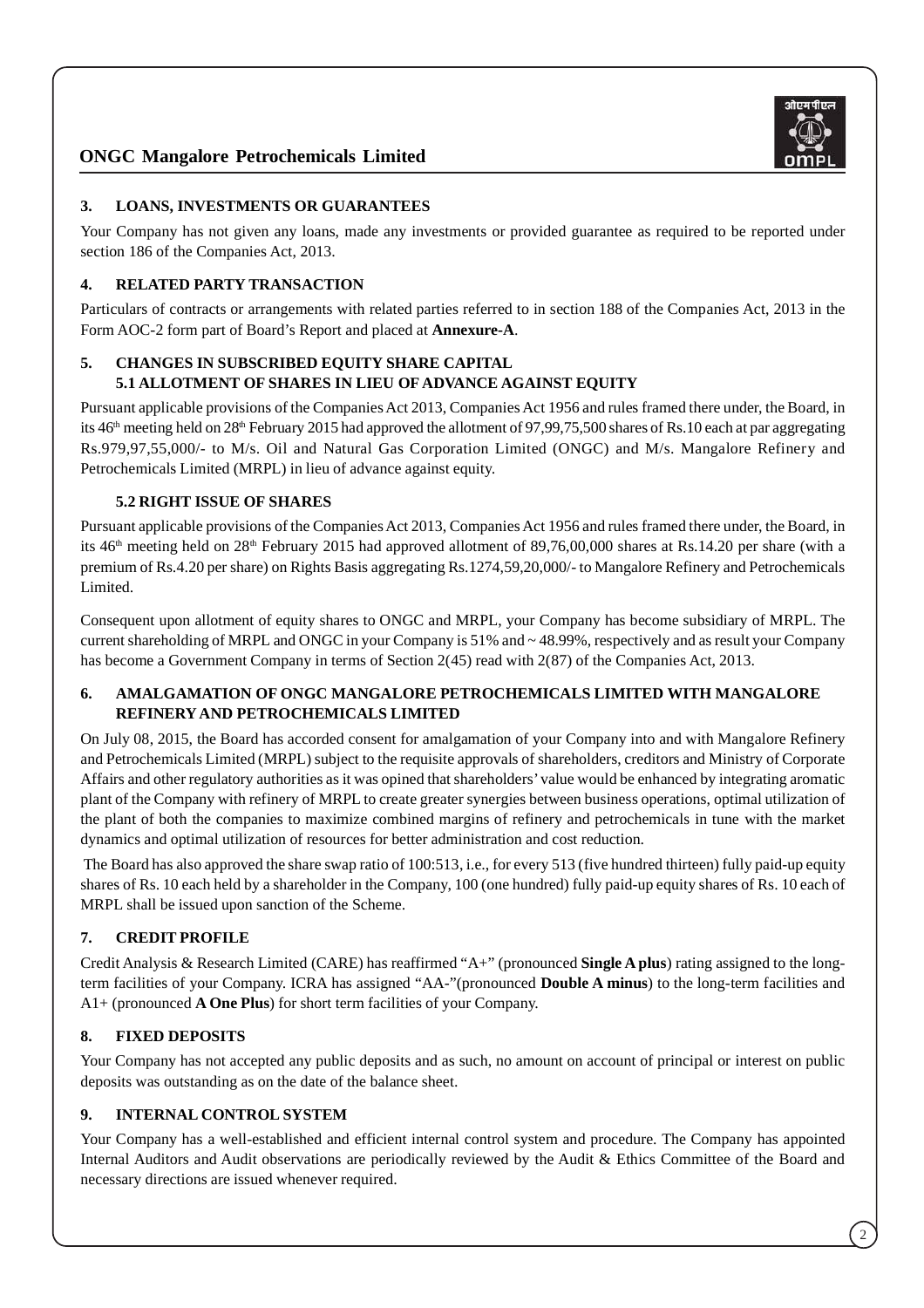

# **10. ENTERPRISE RISK MANAGEMENT SYSTEM**

Your Directors have placed Enterprise Risk Management Policy and Procedure in February 2015. Your Company operates in a business environment that is characterized by increasing globalization of market and intense competition. Due to this your Company is exposed to number of risks viz., operational risk, strategic risk, reputational risk, compliance risk, financial risk, information risk, environmental risk, etc. The Risk Management Policy of your Company clearly structured and defined the procedure for Risk Identification, Risk Assessment, Risk measuring and monitoring, Risk reporting and Optimizing.

The Enterprise Risk Management Reporting System manages, monitors and reports on the principal risks and uncertainties that can impact the growth and ability to achieve its strategic objective of the Company. The Integrated Enterprise Risk Management System is designed to drive a common integrated view of risk and optimal risk mitigation.

# **11. VIGIL MECHANISM**

As required under Section 177 (9) of the Companies Act, 2013, Board established a vigil mechanism for directors and employees to report genuine concerns in your Company. The Chief Vigilance Officer of MRPL is appointed as a Chief Vigilance Officer for your Company and he can be contacted at [cvo@mrpl.co.in](mailto:cvo@mrpl.co.in) for any complaint.

# **12. CORPORATE SOCIAL RESPONSIBILITY (UNDER SECTION 135 OF THE COMPANIES ACT, 2013)**

The provisions relating to Corporate Social Responsibility were not applicable to your Company for the year 2014-15.

# **13. DIRECTORS**

# **13.1 POLICY ON DIRECTORS' APPOINTMENT ETC.**

Your Company being a Government Company, the provisions of section 134(3)(e) of the Companies Act, 2013 shall not apply in view of the Gazette notification dated 05.06.2015 issued by Government of India, Ministry of Corporate Affairs.

# **13.2 PERFORMANCE EVALUATION**

Your Company being a Government Company, the provisions of section 134(3)(p) of the Companies Act, 2013 shall not apply in view of the Gazette notification dated 05.06.2015 issued by Government of India, Ministry of Corporate Affairs.

# **13.3 BOARD MEETINGS**

Eight Board Meetings were held during the year ended on 31st March 2015.

# **13.4 INDEPENDENT DIRECTORS**

Shri. I.S.N. Prasad, Shri. G.M.Ramamurthy, Shri. Santosh Nautial and Shri.M.M.Chitale who were independent directors on the Board of the Company were appointed as Independent Directors under the Companies Act, 2013 with effect from 28.03.2015 for a period of one year. These Independent Directors have submitted declaration that they meet the criteria of Independence as per section 149(6) of the Companies Act, 2013. Approval for their appointment as independent directors is included as an item of business in the ensuing Annual General Meeting.

# **13.5 APPOINTMENTS/CESSATION ETC**

In accordance with the provisions of the Companies Act, 2013 and the Articles of Association of your Company, Shri.Vishnu Agrawal, Director retires by rotation and being eligible, offers himself for re-appointment.

During the year under review, Shri.P P Upadhya and Shri. K S Jamestin resigned with effect from  $31<sup>st</sup>$  July, 2014 and  $1<sup>st</sup>$ August, 2014, respectively. Shri.H Kumar and Shri. Vishnu Agrawal were appointed as Additional Directors by the Board of Directors with effect from  $16<sup>th</sup>$  August, 2014 and they were appointed as Directors at the  $8<sup>th</sup>$  Annual General Meeting of the Company held on 13<sup>th</sup> September, 2014.

Shri.A.K.Banerjee resigned as a director of the Company with effect from 30.04.2015. Shri.Venkatesh Madhava Rao and Shri. Ashok Varma were appointed as Additional Directors with effect from  $1<sup>st</sup>$ April, 2015, and  $16<sup>th</sup>$ May, 2015, respectively.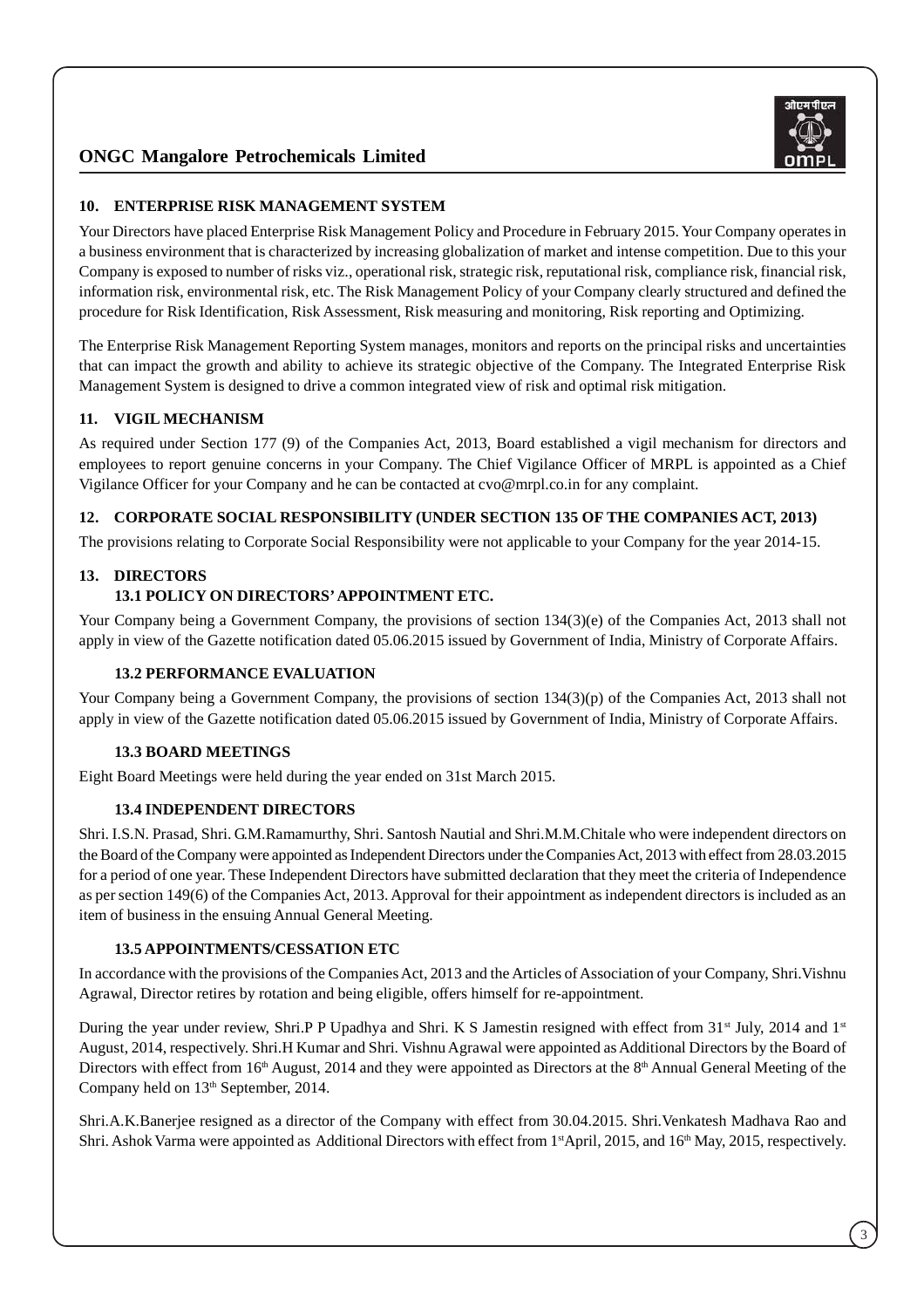

# **13.6 DETAILS OF OTHER KEY MANAGERIAL PERSONNEL AS PER RULE 8 (5) (III) OF THE COMPANIES (ACCOUNTS) RULES, 2014:**

Shri S Ramachandran, Chief Executive Officer was appointed as Key Managerial Personnel w.e.f. 16.08.2014.

Shri. Sushil K Shenoy, Chief Financial Officer was appointed as Key Managerial Personnel w.e.f. 16.08.2014.

Shri. K B Shyam Kumar was appointed as Company Secretary w.e.f. 13.08.2014 and as Key Managerial Personnel w.e.f. 16.08.2014.

Shri.S.Ramachandran has demitted his office on completion of his term as at the end of June 2015. Shri. Sushil K. Shenoy was appointed as Chief Executive Officer of the Company in addition to his being the Chief Financial Officer.

# **14. CORPORATE GOVERNANCE**

The Company is committed to maintain the highest standards of Corporate Governance in its dealings with its various stakeholders. A Report on Corporate Governance is annexed to this Report.

# **15. HUMAN RESOURCES / PERSONNEL**

During the year 2014-15, the Company has conducted 1,447 man-days for training, development and learning which includes functional, developmental and special training programmes through internal and external faculties.

As on 31st March 2015, strength of OMPL employees is 397 which includes 161 executives and 236 non-executives.

The Company has also absorbed total 221 candidates from Project Displaced Families (PDFs) so far, under Rehabilitation & Resettlement Policy of Government of Karnataka.

The Company has obtained ISO 9001-2008 certification for its Human Resource Department.

# **16. INSURANCE**

All the insurable interests of your Company including inventories, buildings, plant and machinery and liabilities under legislative enactments are adequately insured.

# **17. SECRETARIAL AUDIT**

M/s Ullas Kumar Melinamogaru & Associates, Practicing Company Secretaries, conducted Secretarial Audit pursuant to the provisions of Section 204 of the Companies Act, 2013, for the financial year 2014-15. M/s Ullas Kumar Melinamogaru & Associates, Practicing Company Secretaries have submitted the Report confirming compliance with the applicable provisions of Companies Act, 2013 and other rules and other regulatory authorities for corporate law with the exception of appointment of Independent Directors under the provisions of the Companies Act, 2013. The report in Form MR-3 is placed at **Annexure– B.**

As regards the observation of the secretarial auditor relating to the appointment of Independent Directors, the Board at its meeting held on March 28, 2015 has appointed existing independent directors as independent directors under the Companies Act, 2013 and approval of the members for the appointments is included as items in the business of the Annual General Meeting.

# **18. AUDITORS**

M/s V. Sankar Aiyar & Co., Chartered Accountants, Mumbai, Statutory Auditors, hold office until the conclusion of the forthcoming Annual General Meeting of the Company.

Since Your Company has become a Government Company, it has requested the Comptroller and Auditor General of India (CAG) to appoint Statutory Auditors for the financial year 2015-16 as required for the Government Companies.

# **19. AUDITOR'S REPORT**

The Auditor's Report to the Members of the Company for the year under review does not have any adverse remark or qualification statement and therefore no explanation is required to be given on the report of the Statutory Auditors.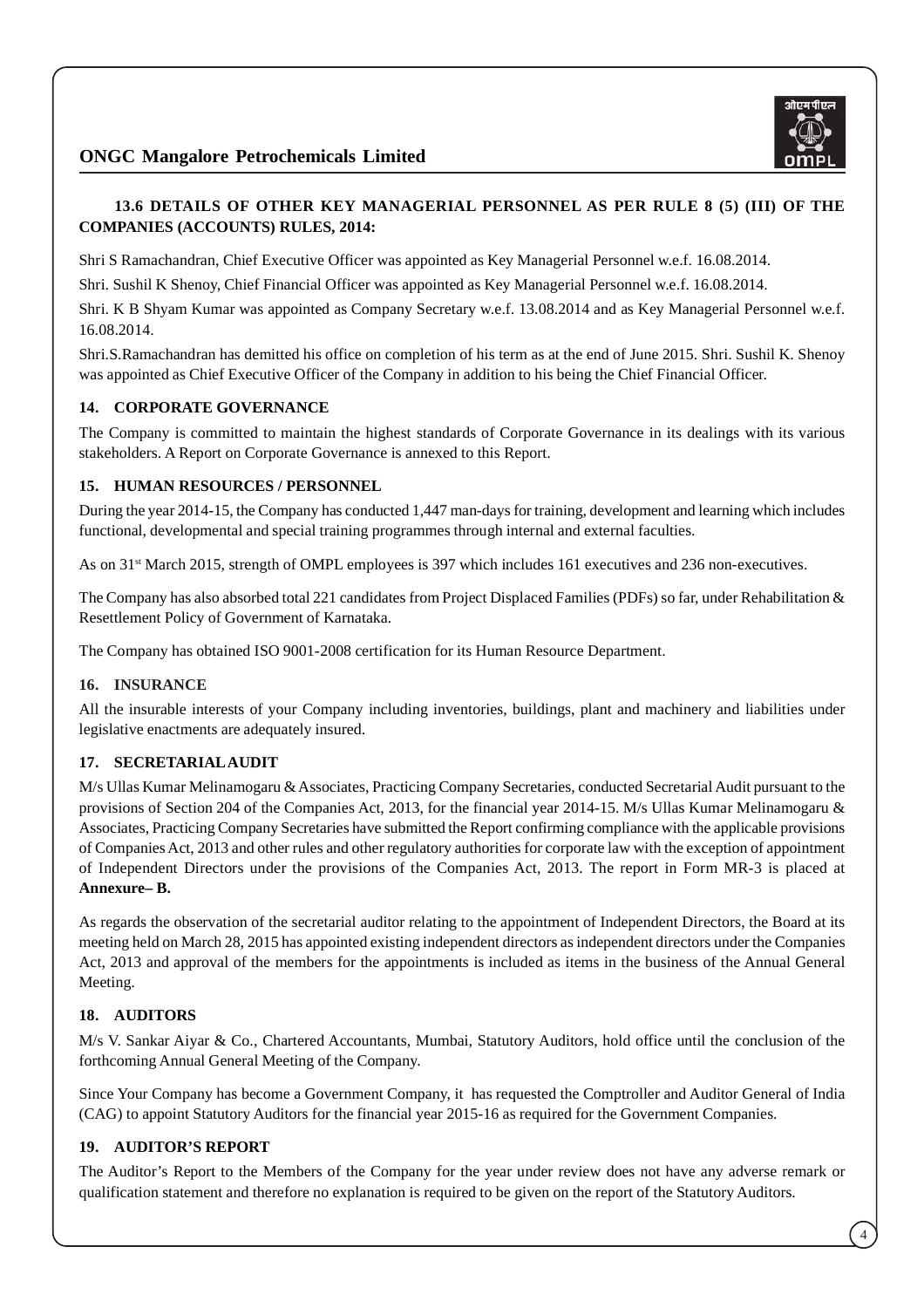

# **20. COST AUDIT**

As per the Rule 4(3)(ii) of Companies (Cost Records and Audit) Amendment Rules, 2014, Cost Audit is not applicable to the companies which are operating from a Special Economic Zone. In view of the above, Cost Audit was not done for the period under review.

# **21. PARTICULARS OF EMPLOYEES**

There are no employees in the Company whose particulars are required to be given under Section 197 of the Companies Act, 2013 read with Rules 5(2) and 5(3) of the Companies (Appointment and Remuneration of Managerial Personnel) Rules, 2014.

# **22. PARTICULARS OF CONSERVATION OF ENERGY, TECHNOLOGY ABSORPTION AND FOREIGN EXCHANGE EARNING AND OUTGO**

# **CONSERVATION OF ENERGY:**

Your Company has been commissioned successfully in this financial year and a peak power load of 40 MW (approx.) was recorded. During the design stage, various conservation measures were taken and are now implemented effectively. Conservation measures considered as a part of construction of the plant, are:

- 1. Heat recovery from the waste process condensate to heat inlet DM water (increases temperature of DM water by 70 Deg C).
- 2. Condensate recovery system to minimize the water usage
- 3. Recovery of boiler blow down and using it as a makeup to cooling tower.
- 4. Installation of timers in all plant lighting systems for automatic switch on and off.

The plant has been in the process of stabilization and ramp up. Energy conservation shall be stepped up progressively.

# **TECHNOLOGY ABSORPTION AND ADAPTATION:**

- i) Your company has made the following efforts towards technology absorption and adaptation as a licensed user:
	- a. Technologies for the process units i.e. NHT, Platformer, CCRG, SSU, Tatoray unit, BTF unit, Xylene unit, Parex unit and Isomar unit have been absorbed.
	- b. The utility units i.e., CPP, Nitrogen, IA/PA, RWTP units etc have been absorbed along with the process complex.
- ii) Benefits derived as a result of the above effort, the unit complex has been operating, meeting the international standard of p-xylene and benzene quality.
- iii) Information regarding Imported Technology for last five years:
	- a) Technology imported: The Company has imported Technology, as a licensed user, for supply of know-how for Aromatic Plant from M/s UOP, USA for the process units viz; Naphtha Hydro Treater, Continuous Catalytic Reformer, Xylene Fractionation Unit, PX Recovery Unit, Xylene Isomerization Unit, Benzene Toluene Extraction Unit, Benzene Toluene Fractionation and Trans Alkylation & Disproportionation Unit.
	- b) Has the technology been fully absorbed? Yes
	- c) If not fully absorbed- areas where this has not taken place, reason thereof, and future plans of action. Not applicable

As the Company has commenced the commercial production from 1st October 2014, the Company has not carried out any research and development activity during the year under review.

# **FOREIGN EXCHANGE EARNINGS AND OUTGO DURING THE YEAR:**

Foreign Exchange Earned:Rs.14,929.82 million (Previous Year Nil)

Foreign Exchange Outgo: Rs.2,736.70 million (Previous Year Rs.933.91 million)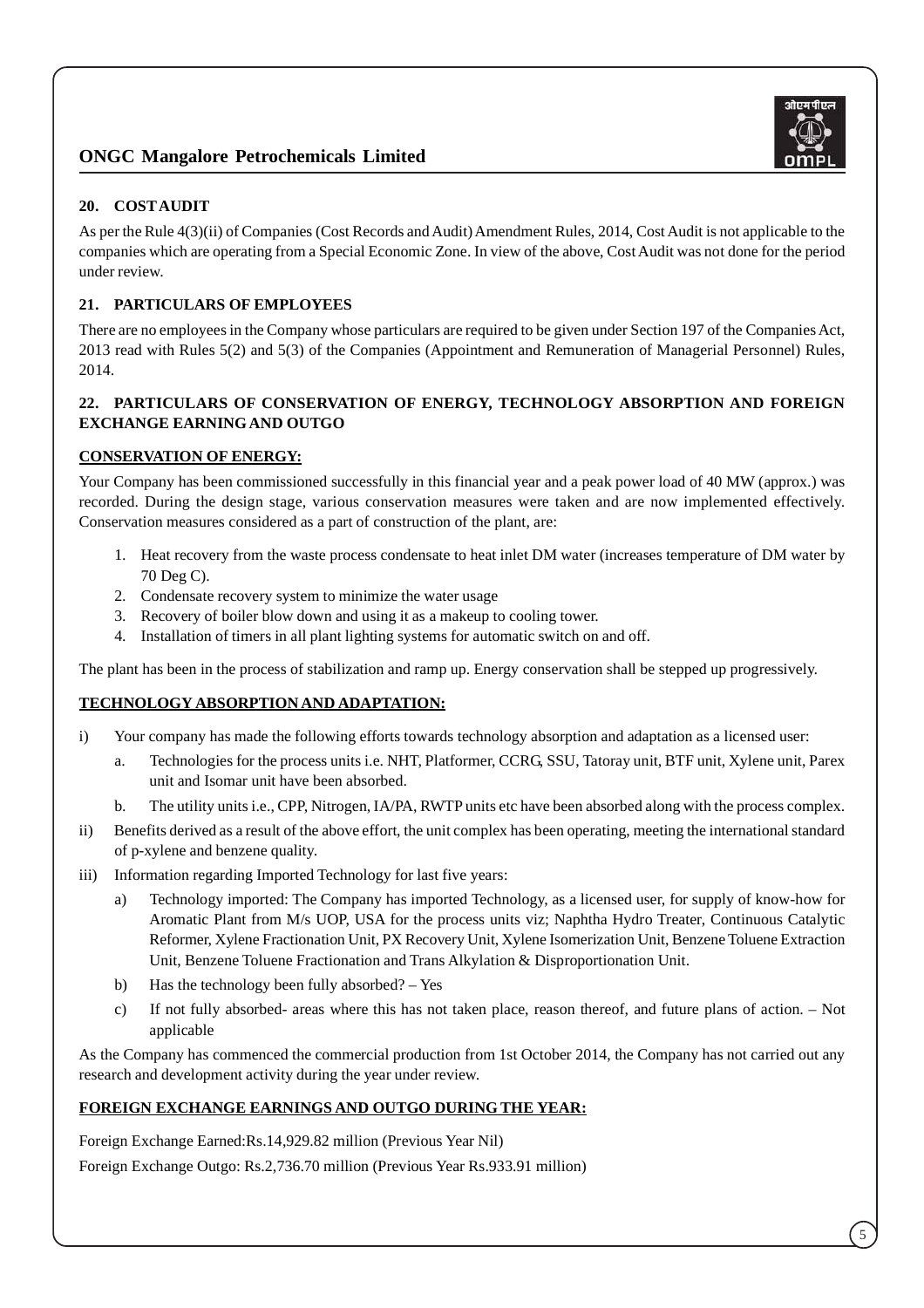

# **23. DIRECTORS' RESPONSIBILITY STATEMENT**

Pursuant to the requirement under Section 134(3)(c) of the Companies Act, 2013, with respect to Directors' Responsibility Statement, it is hereby confirmed that:

- (i) In the preparation of the annual accounts, the applicable accounting standards have been followed and there are no material departures from the same;
- (ii) The Directors have selected such accounting policies and applied them consistently and made judgements and estimates that are reasonable and prudent, so as to give a true and fair view of the state of affairs of the Company as at 31st March, 2015 and of the Loss of the Company for the year ended on that date;
- (iii) The Directors have taken proper and sufficient care for the maintenance of adequate accounting records in accordance with the provisions of the Companies Act, 2013, for safeguarding the assets of the Company and for preventing and detecting fraud and other irregularities;
- (iv) The Directors have prepared the annual accounts of the Company on a 'going concern' basis; and
- (v) The Directors have devised proper systems to ensure compliance with the provisions of all applicable laws and that such systems are adequate and operating.
- (vi) As per requirement of section 92(3) of the Companies Act, 2013, the extract of the annual return in Form MGT-9 is placed at **Annexure-C.**

# **24. ACKNOWLEDGEMENTS**

The Directors wish to thank and acknowledge the co-operation, assistance and support extended by Central Government, Government of Karnataka, Oil and Natural Gas Corporation Limited, Mangalore Refinery and Petrochemicals Limited, Banks and the Shareholders of the Company. The Directors also wish to place on record their appreciation for the all-round co-operation and contribution made by the employees at all levels.

> On behalf of the Board of Directors of **ONGC Mangalore Petrochemicals Ltd.**

Dated: July 08, 2015 D K Sarraf Place:New Delhi Chairman Chairman Chairman Chairman Chairman Chairman Chairman Chairman Chairman Chairman Chairman

**Annexure - A**

# **Form No. AOC-2**

(Pursuant to clause (h) of sub-section (3) of section 134 of the Act and Rule 8(2) of the Companies (Accounts) Rules, 2014)

**Form for disclosure of particulars of contracts/arrangements entered into by the company with related parties referred to in sub-section (1) of section 188 of the Companies Act, 2013 including certain arms length transactions under third proviso thereto**

1. Details of contracts or arrangements or transactions not at arm's length basis:-**NIL**

- (a) Name(s) of the related party and nature of relationship:- NA
- (b) Nature of contracts/arrangements/transactions:- NA
- (c) Duration of the contracts / arrangements/transactions:- NA
- (d) Salient terms of the contracts or arrangements or transactions including the value, if any:- NA
- (e) Justification for entering into such contracts or arrangements or transactions:- NA
- (f) date(s) of approval by the Board :- NA
- (g) Amount paid as advances, if any:- NA
- (h) Date on which the special resolution was passed in general meeting as required under first proviso to section 188:- NA

6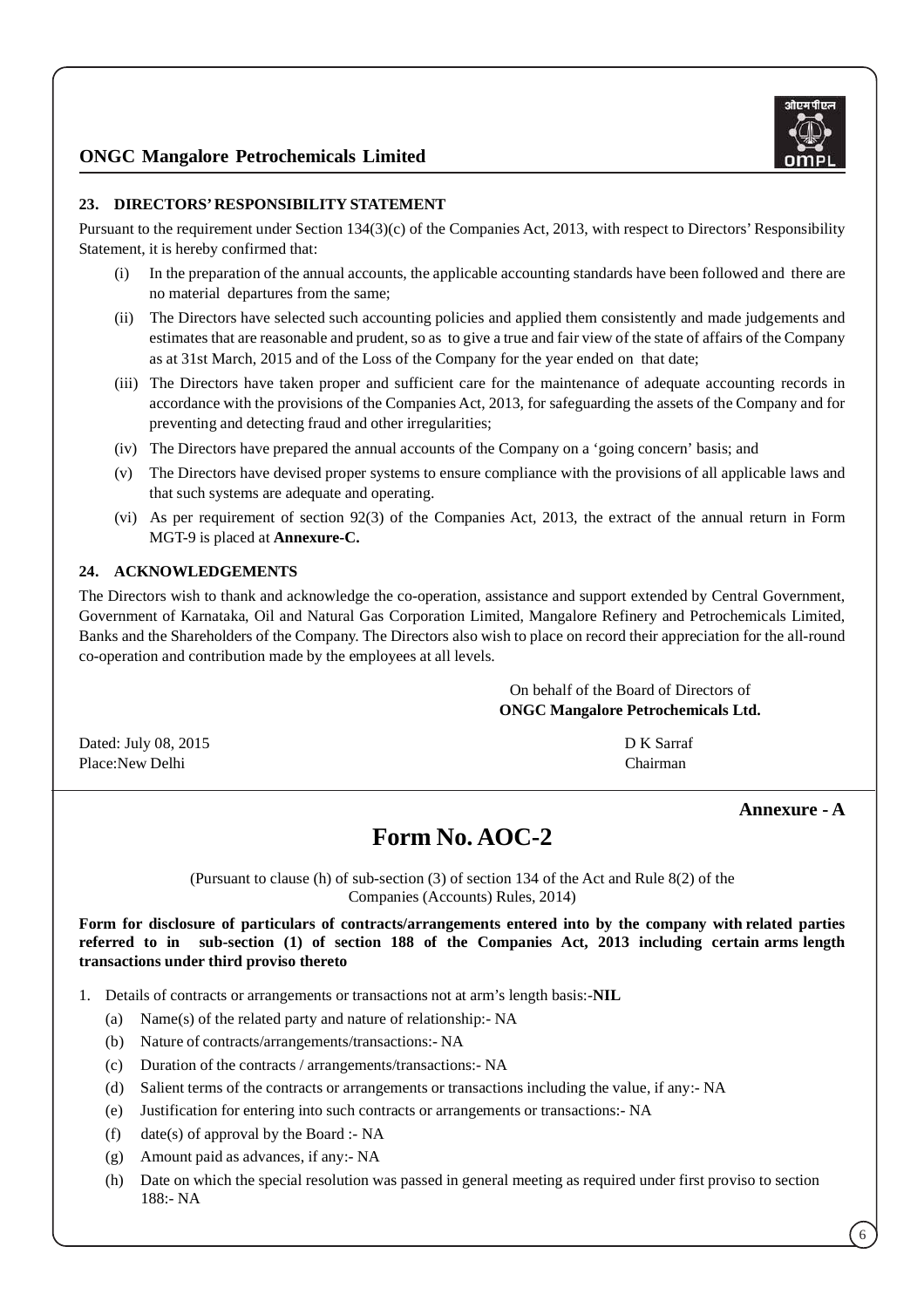

# 2. Details of material contracts or arrangement or transactions at arm's length basis

| $(a)$ Name $(s)$ of<br>the related party<br>and nature of<br>relationship                | (b) Nature of<br>contracts/<br>arrangements/<br>transactions | (c) Duration of<br>the contracts /<br>arrangements/<br>transactions | (d) Salient terms<br>of the contracts<br>or arrangements<br>or transactions<br>including the<br>value, if any: | $(e)$ Date $(s)$ of<br>approval by the<br>Board, if any: | f) Amount paid<br>as advances, if<br>any |
|------------------------------------------------------------------------------------------|--------------------------------------------------------------|---------------------------------------------------------------------|----------------------------------------------------------------------------------------------------------------|----------------------------------------------------------|------------------------------------------|
| Mangalore<br>Refinery and                                                                | <b>Term Sheet</b>                                            | Perpetual                                                           | Purchase of<br>Product                                                                                         | 27.03.2014                                               | NIL                                      |
| Petrochemicals<br>Limited                                                                | <b>Term Sheet</b>                                            | Perpetual                                                           | Sale of Product                                                                                                | 27.03.2014                                               | <b>NIL</b>                               |
| (Holding<br>Company)                                                                     | <b>Rights Issue</b>                                          | <b>NA</b>                                                           | Equity<br>Subscription                                                                                         | 28.02.2015                                               | <b>NIL</b>                               |
|                                                                                          | NA                                                           | <b>NA</b>                                                           | <b>Services</b><br>Received                                                                                    | NA                                                       | NIL                                      |
|                                                                                          | <b>NA</b>                                                    | NA                                                                  | Reimbursement<br>of expenses                                                                                   | <b>NA</b>                                                | <b>NIL</b>                               |
| Oil and Natural<br><b>Gas Corporation</b><br>Limited(Investor)                           | Deputation                                                   | <b>NA</b>                                                           | Reimbursement<br>of expenses                                                                                   | <b>NA</b>                                                | <b>NIL</b>                               |
| Mangalore<br>Special                                                                     | Letter                                                       | One time                                                            | Advance for<br>corridor                                                                                        | 30.01.2012                                               | 300,000,000                              |
| Economic Zone<br>Limited                                                                 | Agreement                                                    | Perpetual                                                           | Payment for<br>marine outfall                                                                                  | 08.02.2014                                               | <b>NIL</b>                               |
| (Associate of<br>Investor)                                                               | Letter                                                       | Perpetual                                                           | <b>Security Deposit</b><br>for construction<br>Power                                                           | <b>NA</b>                                                | 11,714,856                               |
|                                                                                          | Letter                                                       | Perpetual                                                           | <b>Security Deposit</b><br>for 10MVA<br>Power                                                                  | <b>NA</b>                                                | 15,400,000                               |
|                                                                                          | Agreement                                                    | Perpetual                                                           | Lease Rent                                                                                                     | 30.01.2012                                               | <b>NIL</b>                               |
| Hindustan<br>Petroleum<br>Corporation<br>Limited<br>(Associate of<br>Holding<br>Company) | Contract                                                     | Periodic<br>contract                                                | Purchase of<br>Product                                                                                         | 21.10.2014<br>18.12.2014<br>07.02.2015                   | NIL                                      |

On behalf of the Board of Directors of **ONGC Mangalore Petrochemicals Ltd.**

> D K Sarraf Chairman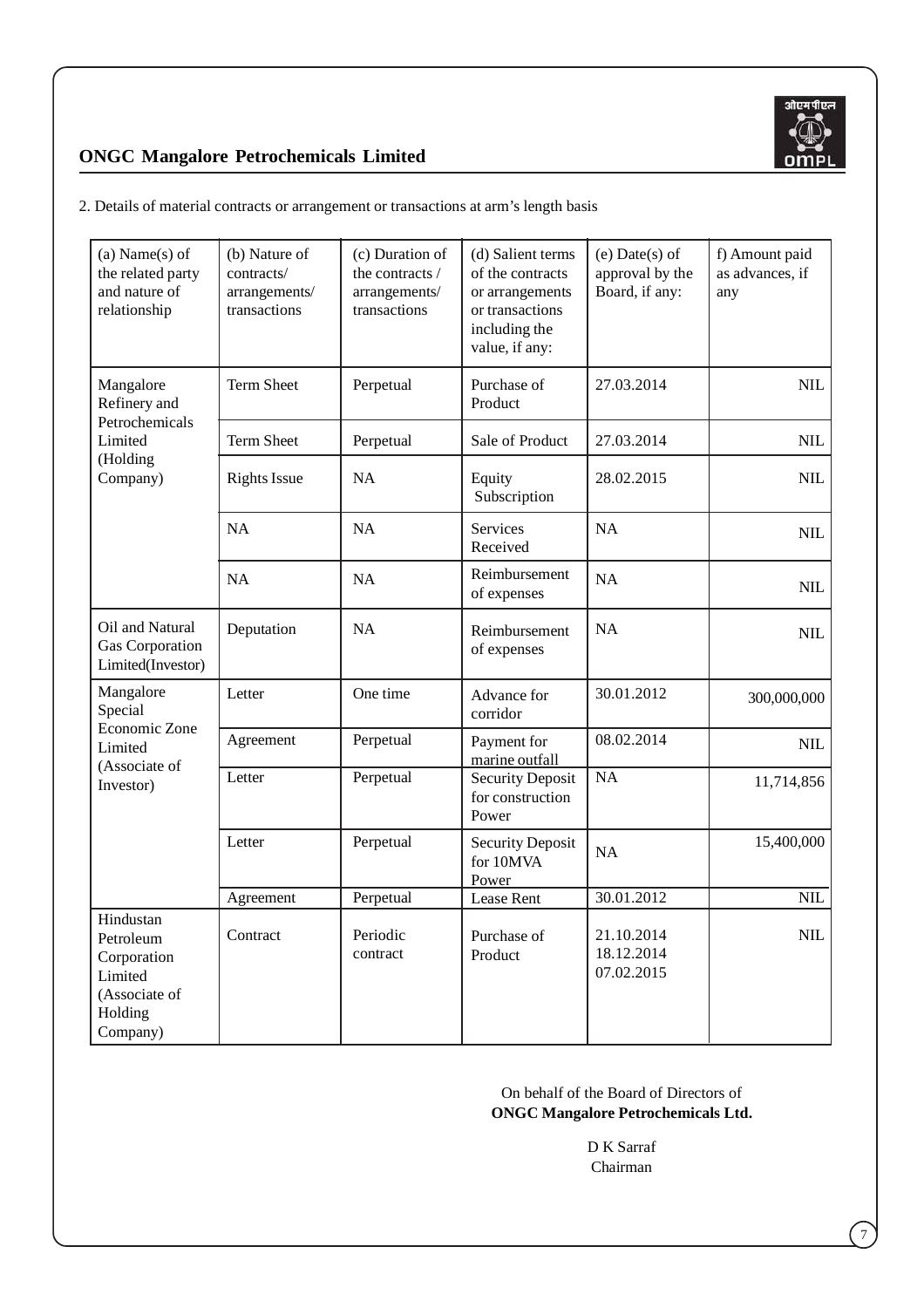

# **Annexure - B**

# **FORM NO.MR-3 SECRETARIAL AUDIT REPORT**

# FOR THE FINANCIAL YEAR ENDED 31<sup>ST</sup> MARCH 2015

[Pursuant to Section 204(1) of the Companies Act, 2013 and Rule no.9 of the Companies (Appointment and Remuneration Personnel) Rules, 2014]

To,

The Members, ONGC Mangalore Petrochemicals Ltd. Regd. Office: Mangalore Special Economic Zone Permude, Mangalore-574509

I have conducted the Secretarial Audit of the compliance of applicable statutory provisions and the adherence to good corporate practices by ONGC Mangalore Petrochemicals Ltd (hereinafter called "the Company"). Secretarial Audit was conducted in a manner that provided me a reasonable basis for evaluating the corporate conducts/ statutory compliances and expressing my opinion thereon.

Based on my verification of the books, papers, minute books, forms and returns filed and other records maintained by the Company and also the information provided by the Company, its officers, agents and authorized representatives during the conduct of Secretarial Audit, I hereby report that in my opinion, the Company has, during the audit period covering the financial year ended on 31<sup>st</sup> March 2015 complied with the Statutory Provisions listed hereunder and also that the Company has proper Board-processes and compliance-mechanism in place to the extent, in the manner and subject to the reporting made hereinafter:

I have examined the books, papers, minute books, forms and returns filed and other records maintained by ONGC Mangalore Petrochemicals Ltd ("the Company") for the financial year ended on 31<sup>st</sup> March 2015, according to the provisions of:

- i. The Companies Act, 2013 (the Act) and the rules made thereunder;
- ii. The Securities Contracts (Regulation) Act, 1956 ('SCRA') and the rules made thereunder does not apply to the Company as it is an Unlisted Public Company
- iii. The Depositories Act, 1996 and the Regulations and Bye-laws framed thereunder does not apply to the Company as it is an Unlisted Public Company;
- iv. Foreign Exchange Management Act, 1999 and the rules and regulations made thereunder and External Commercial Borrowings;
- v. The following Regulations and Guidelines prescribed under the Securities and Exchange Board of India Act, 1992 ('SEBI Act') does not apply to the Company as it is an Unlisted Public Company:

a) The Securities and Exchange Board of India (Substantial Acquisition of Shares and Takeovers) Regulations, 2011;

- b) The Securities and Exchange Board of India (Prohibition of Insider Trading) Regulations, 1992;
- c) The Securities and Exchange Board of India (Issue of Capital and Disclosure Requirements) Regulations, 2009;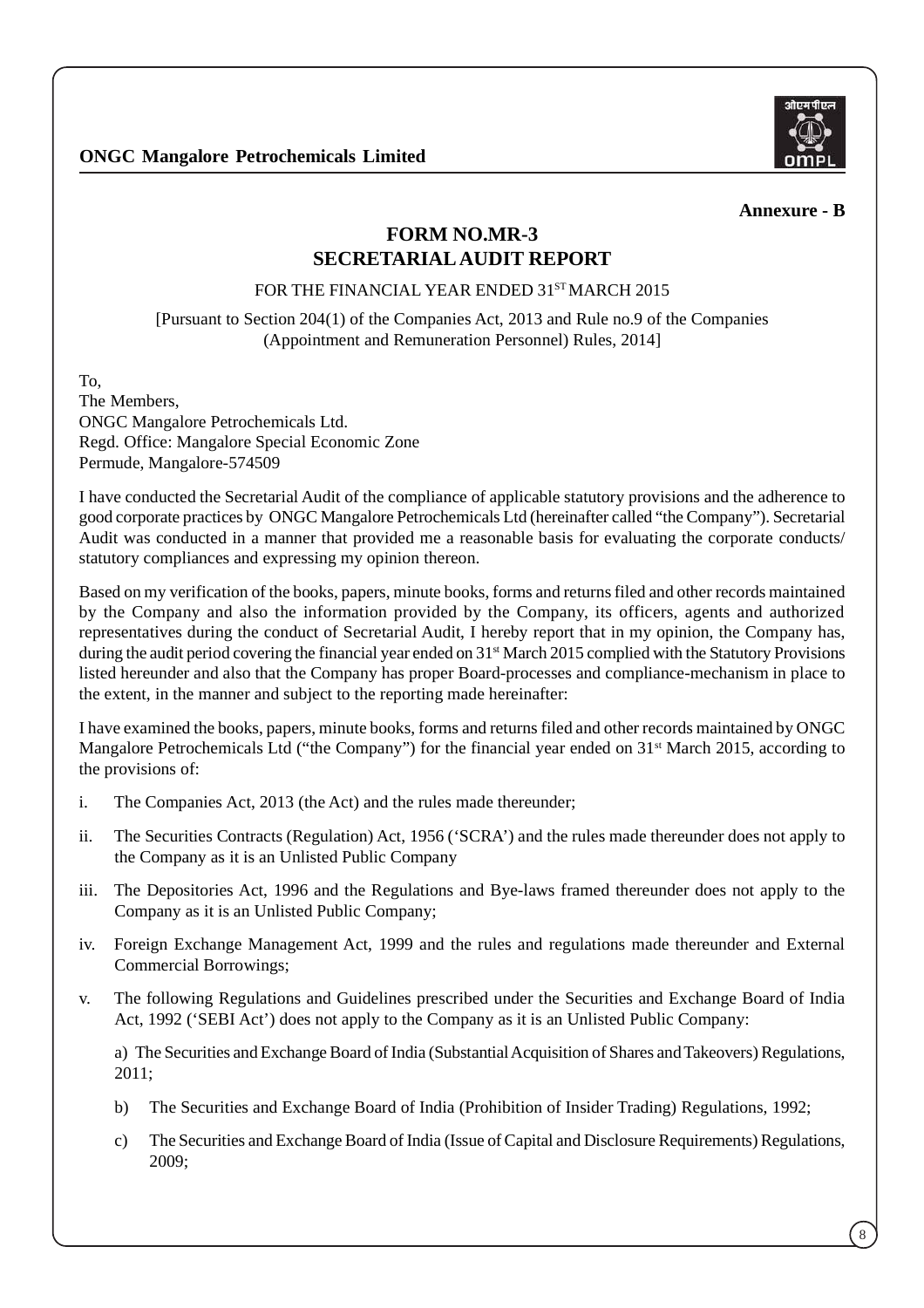

- d) The Securities and Exchange Board of India (Employee Stock Option Scheme and Employee Stock Purchase Scheme) Guidelines, 1999;
- e) The Securities and Exchange Board of India (Issue and Listing of Debt Securities) Regulations, 2008;
- f) The Securities and Exchange Board of India (Registrars to an Issue and Share Transfer Agents) Regulations, 1993 regarding the Companies Act and dealing with client;
- g) The Securities and Exchange Board of India (Delisting of Equity Shares) Regulations, 2009; and
- h) The Securities and Exchange Board of India (Buyback of Securities) Regulations, 1998;
- vi. Factories Act,1948; Contract Labour (Regulation & Abolition) Act, 1970, Industrial Employment (Standing order) Act,1946, Payment of Wages Act,1936, Industrial Disputes Act, 1947 and Employees State Insurance Act,1948, Maternity Benefit Act,1961, Minimum Wages Act,1948, Payment of Bonus Act,1965, Payment of Gratuity Act,1972.
- vii. Provisions of Environment (Protection) Act, 1986, The Water (Prevention & Control of Pollution) Act, 1974 and The Air (Prevention & Control of Pollution) Act, 1981 and rules made thereunder.
- viii. Provisions of Special Economic Zone Act, 2005,The Petroleum Act, 1934, Explosives Act,1884.

I have also examined compliance with the applicable clauses of the following:

- i. Secretarial Standards issued by The Institute of Company Secretaries of India. (Not applicable to the Company during the audit period)
- ii. The Listing Agreements entered into by the Company with the Stock Exchanges does not apply to the Company as it is an Unlisted Public Company.

During the period under review the Company has generally complied with the provisions of the Act, Rules, Regulations, Guidelines, Standards, etc. mentioned above with the exception of Appointment of Independent Director which is not as per the provisions of the Companies Act, 2013.

# **I further report that**

The Board of Directors of the Company is constituted of Non-Executive Directors and Independent Directors. However the Independent Directors were not appointed by means of the Shareholders resolution as mandated in Section 149 of the Companies Act, 2013. The changes in the composition of the Board of Directors taken place during the period under review were carried out in compliance with the provisions of the Act.

Adequate notice is given to all directors to schedule the Board Meetings, agenda and detailed notes on agenda were sent at least seven days in advance, and a system exists for seeking and obtaining further information and clarifications on the agenda items before the meeting and for meaningful participation at the meeting.

Majority decisions are carried through while the dissenting members' views are captured and recorded as part of the minutes.

**I further report that** there are adequate systems and processes in the Company commensurate with the size and operations of the Company to monitor and ensure compliance with applicable laws, rules, regulations and guidelines.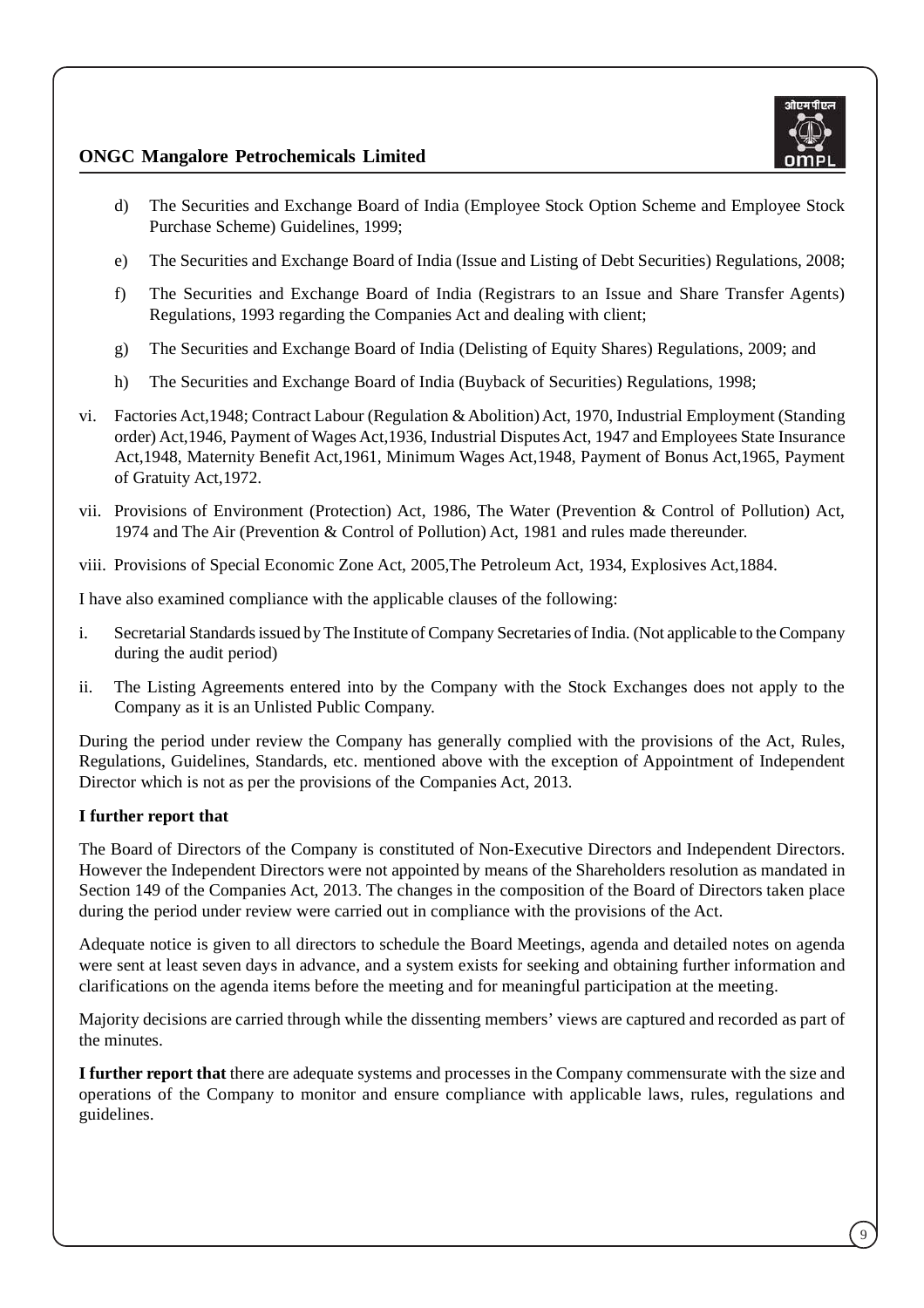

**I further report that** during the audit period the Company has made Rights issue of shares to its members. Mangalore Refinery and Petrochemicals Limited (MRPL) holds 51% of the paid up capital of ONGC Mangalore Petrochemicals Limited (OMPL) pursuant to allotment of shares during the audit period.

> For Ullas Kumar Melinamogaru & Associates Practising Company Secretaries

> > CS Ullas Kumar Melinamogaru Proprietor FCS 6202, CP No. 6640

Date : June 18, 2015 Place : Mangalore

# **Form No. MGT-9**

**Annexure - C**

# **EXTRACT OF ANNUAL RETURN**

# **as on the financial year ended on 31st March 2015**

[Pursuant to section 92(3) of the Companies Act, 2013 and rule 12(1) of the Companies (Management and Administration) Rules, 2014]

# **I. REGISTRATION AND OTHER DETAILS:**

- i) CIN:- U40107KA2006PLC041258
- ii) Registration Date :  $19<sup>th</sup>$  December 2006
- iii) Name of the Company: ONGC Mangalore Petrochemicals Limited
- iv) Category / Sub-Category of the Company : Government Company
- v) Address of the Registered office and contact details : MSEZ Permude, Mangalore-574509
- vi) Whether listed company : No
- vii) Name, Address and Contact details of Registrar and Transfer Agent, if any : In house secretarial department

# **II. PRINCIPAL BUSINESS ACTIVITIES OF THE COMPANY:**

All the business activities contributing 10 % or more of the total turnover of the company shall be stated:-

| Sl. No | Name and Description of main<br>products / services | NIC Code of the Product/<br>service | % to total turnover of the<br>company |
|--------|-----------------------------------------------------|-------------------------------------|---------------------------------------|
|        | Paraxylene                                          | 19201                               | 70.49 %                               |
|        | Benzene                                             | 19201                               | 16.33 %                               |
|        | Paraffine Raffinate                                 | 19201                               | 10.90 %                               |

# **III. PARTICULARS OF HOLDING, SUBSIDIARY AND ASSOCIATE COMPANIES –**

| Sl.<br>No.                  | <b>NAME AND</b><br><b>ADDRESS OF</b><br>THE OMPANY                | CIN/ <del>GLN</del>   | HOLDING/<br>SUBSIDIARY/<br><b>ASSOCIATE</b> | % of shares<br>held | Applicable<br>Section |
|-----------------------------|-------------------------------------------------------------------|-----------------------|---------------------------------------------|---------------------|-----------------------|
|                             | M/s Mangalore<br>Refinery and<br>Petrochemicals<br>Limited (MRPL) | L85110KA1988GOI008959 | <b>HOLDING</b>                              | 51%                 | 2(87)(ii)             |
| $\mathcal{D}_{\mathcal{L}}$ | Oil and Natural<br>Gas Corporation<br>Limited (ONGC)              | L74899DL1993GOI054155 | <b>ASSOCIATE</b>                            | 48.99%              | 2(6)                  |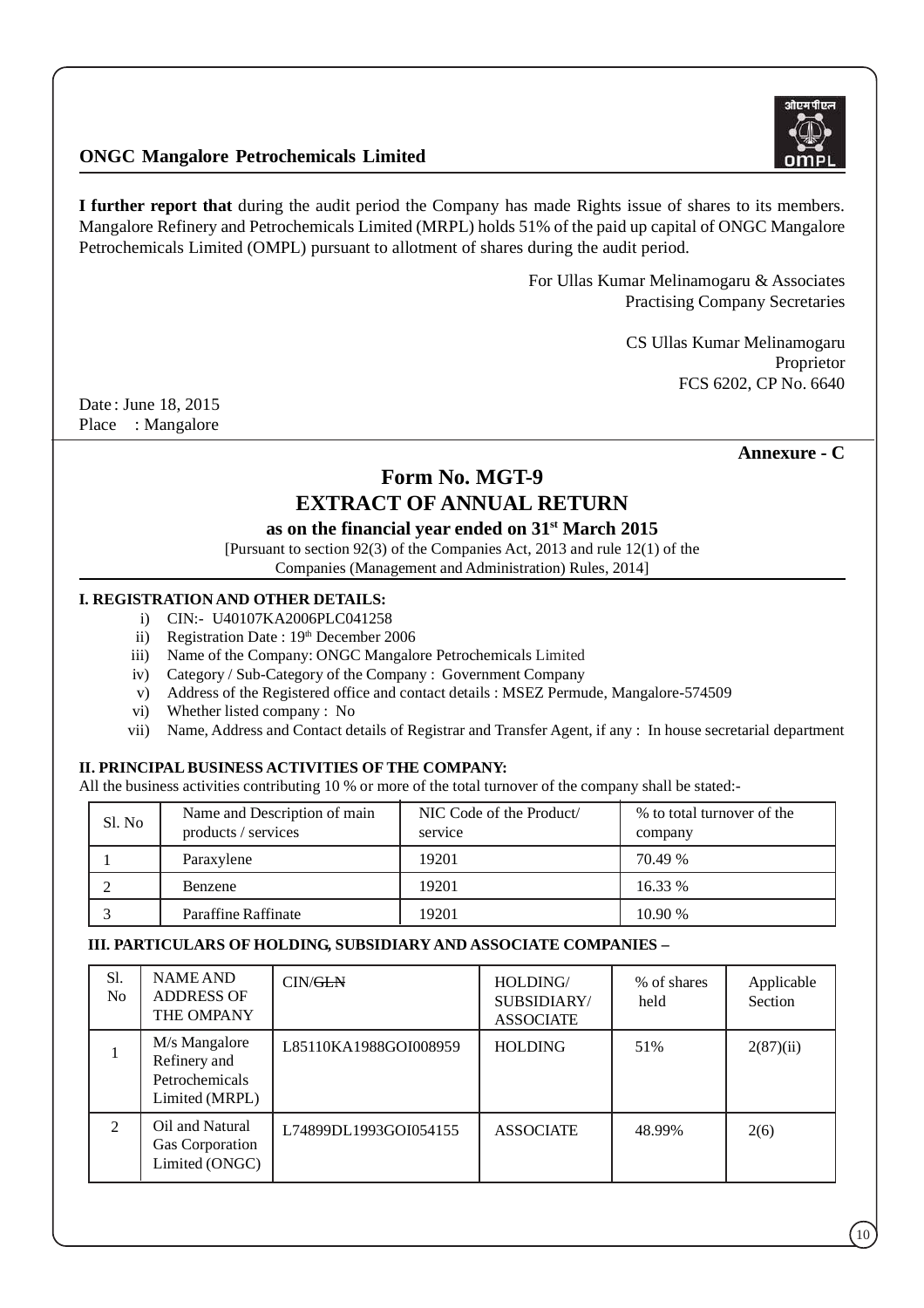

# **IV. SHARE HOLDING PATTERN (Equity Share Capital Breakup as percentage of Total Equity)**

# *i) Category-wise Share Holding :*

| <b>Category</b> of<br><b>Shareholders</b>                                                                                                                                                                                                                                                      |                                            | No. of Shares held at the<br>beginning of the year |                                       |                                    |                                            | No. of Shares held at the end of the year  |                                            |                                     |                                       |  |
|------------------------------------------------------------------------------------------------------------------------------------------------------------------------------------------------------------------------------------------------------------------------------------------------|--------------------------------------------|----------------------------------------------------|---------------------------------------|------------------------------------|--------------------------------------------|--------------------------------------------|--------------------------------------------|-------------------------------------|---------------------------------------|--|
|                                                                                                                                                                                                                                                                                                | Demat                                      | Physical                                           | Total                                 | $%$ of<br>Total<br><b>Shares</b>   | Demat                                      | Physical                                   | Total                                      | $%$ of<br>Total<br><b>Shares</b>    |                                       |  |
| A. Promoters<br>$(1)$ Indian<br>a) Individual/HUF<br>b) Central Govt<br>c) State Govt<br>d) Bodies Corp.<br>e) Banks / FI<br>f) Any Other.                                                                                                                                                     | $\text{NIL}$                               | 24500                                              | 24500                                 | 49                                 | $\text{NIL}$                               | 1877621500                                 | 1877621500                                 | 99.99                               | 50.99                                 |  |
| Sub-total $(A)(1)$<br>(2) Foreign<br>a) NRI-individual<br>b) Other Individual<br>c) Bodies Corp.<br>d) Banks / FI<br>e) Any Other.<br>Sub-total $(A)(2)$                                                                                                                                       | $\text{NIL}$<br>$\text{NIL}$<br><b>NIL</b> | 24500<br>$\text{NIL}$<br>$\text{NIL}$              | 24500<br>$\text{NIL}$<br>$\text{NIL}$ | 49<br>$\text{NIL}$<br>$\text{NIL}$ | <b>NIL</b><br>$\text{NIL}$<br>$\text{NIL}$ | 1877621500<br>$\text{NIL}$<br>$\text{NIL}$ | 1877621500<br>$\text{NIL}$<br>$\text{NIL}$ | 99.99<br><b>NIL</b><br>$\text{NIL}$ | 50.99<br>$\text{NIL}$<br>$\text{NIL}$ |  |
| <b>Total</b><br>shareholding of<br><b>Promoter</b><br>$(A) =$<br>$(A)(1)+(A)(2)$                                                                                                                                                                                                               | $\text{NIL}$                               | 24500                                              | 24500                                 | 49                                 | NIL                                        | 1877621500                                 | 1877621500                                 | 99.99                               | 50.99                                 |  |
| <b>B.</b> Public<br><b>Shareholding</b><br>(1) Institutions<br>a) Mutual Funds<br>b) Banks / FI<br>c) Central Govt<br>d) State Govt<br>e) Venture Capital<br>Funds<br>f) Insurance<br>Companies<br>g) FIIs<br>h) Foreign Venture<br>Capital Funds<br>i) Others (specify)<br>Sub-total $(B)(1)$ | $\text{NIL}$<br>$\text{NIL}$               | $\text{NIL}$<br>$\text{NIL}$                       | $\text{NIL}$<br>$\text{NIL}$          | $\text{NIL}$<br>NIL                | $NIL$<br>$NIL$                             | $\text{NIL}$<br>$\mbox{NIL}$               | $\text{NIL}$<br>$\mbox{NIL}$               | $\text{NIL}$<br><b>NIL</b>          | $\text{NIL}$<br>$\text{NIL}$          |  |

 $\binom{1}{1}$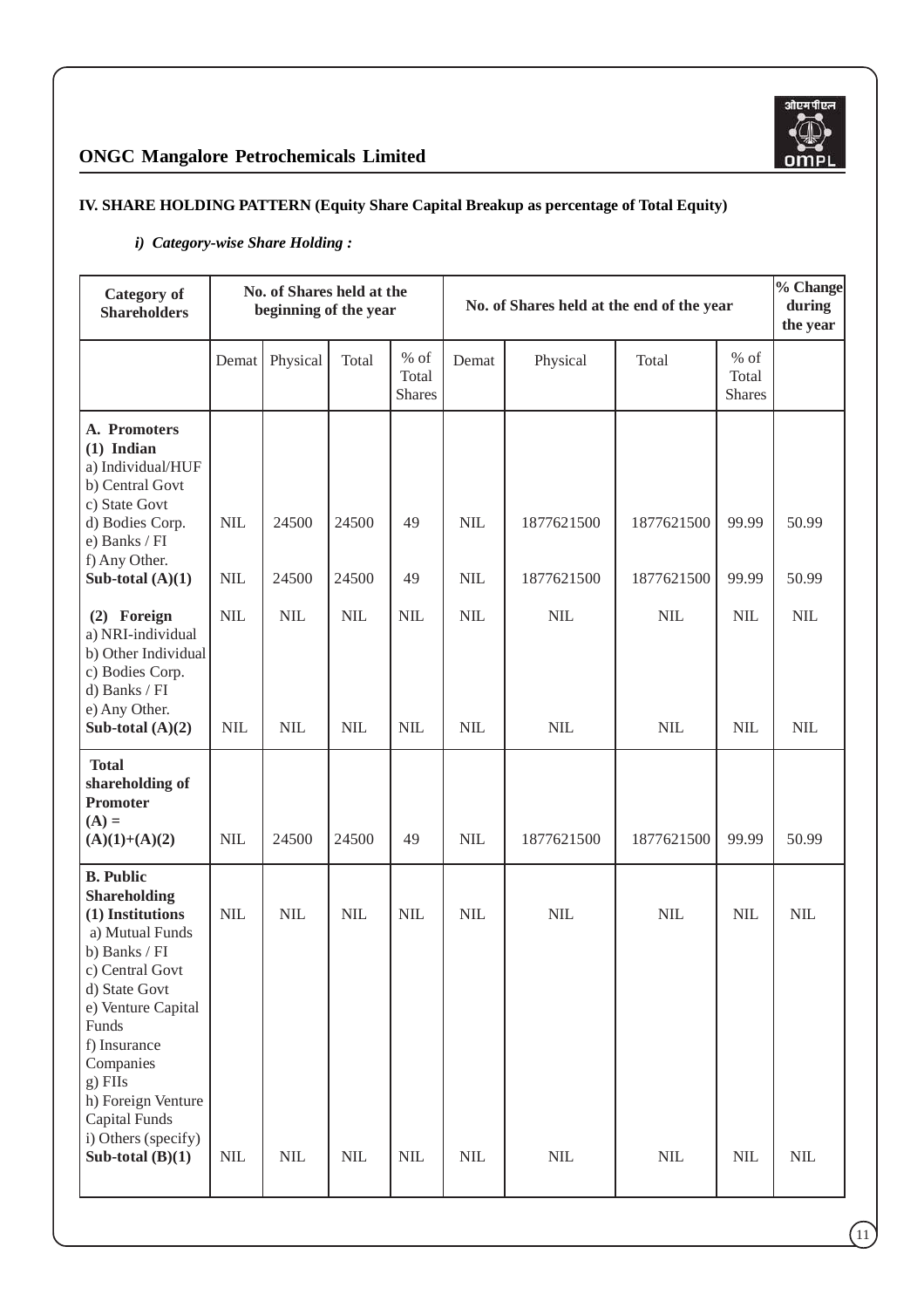

| <b>Category</b> of<br><b>Shareholders</b>                                                                                                                                                                                                                                 |            | No. of Shares held at the<br>beginning of the year |            | No. of Shares held at the end of the year |            | % Change<br>during<br>the year |            |                                  |            |
|---------------------------------------------------------------------------------------------------------------------------------------------------------------------------------------------------------------------------------------------------------------------------|------------|----------------------------------------------------|------------|-------------------------------------------|------------|--------------------------------|------------|----------------------------------|------------|
|                                                                                                                                                                                                                                                                           | Demat      | Physical                                           | Total      | $%$ of<br>Total<br><b>Shares</b>          | Demat      | Physical                       | Total      | $%$ of<br>Total<br><b>Shares</b> |            |
| $(2)$ Non<br><b>Institutions</b><br>a) Bodies Corp.<br>i) Indian<br>ii) Overseas<br>b) Individuals<br>shareholders<br>holding nominal<br>share capital upto<br>Rs. 1 lakh<br>ii) Individual<br>shareholders<br>holding nominal<br>share capital in<br>excess of Rs 1 lakh | <b>NIL</b> | 25500                                              | 25500      | 51                                        | <b>NIL</b> | 4000                           | 4000       | 0.0002                           | $-50.999$  |
| Sub-total $(B)(2)$                                                                                                                                                                                                                                                        | <b>NIL</b> | 25500                                              | 25500      | 51                                        | <b>NIL</b> | 4000                           | 4000       | 0.0002                           | $-50.999$  |
| <b>Total Public</b><br><b>Shareholding</b><br>$(B)=(B)(1)+$<br>(B)(2)                                                                                                                                                                                                     | <b>NIL</b> | 25500                                              | 25500      | 51                                        | <b>NIL</b> | 4000                           | 4000       | 0.0002                           | $-50.999$  |
| C. Shares held<br>by Custodian for<br><b>GDRs &amp; ADRs</b>                                                                                                                                                                                                              | <b>NIL</b> | <b>NIL</b>                                         | <b>NIL</b> | <b>NIL</b>                                | <b>NIL</b> | <b>NIL</b>                     | <b>NIL</b> | <b>NIL</b>                       | <b>NIL</b> |
| <b>Grand Total</b><br>$(A+B+C)$                                                                                                                                                                                                                                           | <b>NIL</b> | 50000                                              | 50000      | <b>100</b>                                | <b>NIL</b> | 1877625500                     | 1877625500 | <b>100</b>                       |            |

# *(ii) Shareholding of Promoters:*

| Sr.<br>No. | Shareholder's<br>Name                                      | Shareholding at the beginning of<br>the year |                                        | Shareholding at the end of the year                       |                         |                                        |                                             |                                                                 |
|------------|------------------------------------------------------------|----------------------------------------------|----------------------------------------|-----------------------------------------------------------|-------------------------|----------------------------------------|---------------------------------------------|-----------------------------------------------------------------|
|            |                                                            | No. of<br><b>Shares</b>                      | % of total<br>shares of the<br>Company | % of Shares<br>Pledged /<br>encumbered<br>to total shares | No. of<br><b>Shares</b> | % of total<br>shares of the<br>Company | Pledged /<br>encumbered<br>lto total shares | % of Shares   % change in<br>shareholding<br>during the<br>year |
| 1          | Oil and Natural Gas<br>Corporation Limited                 | 23000                                        | 46                                     |                                                           | 920000000               | 48.99                                  |                                             | 2.99                                                            |
| 2          | <b>Mangalore Refinery</b><br>and Petrochemicals<br>Limited | 1500                                         | 3                                      |                                                           | 957621500               | 51                                     |                                             | 48                                                              |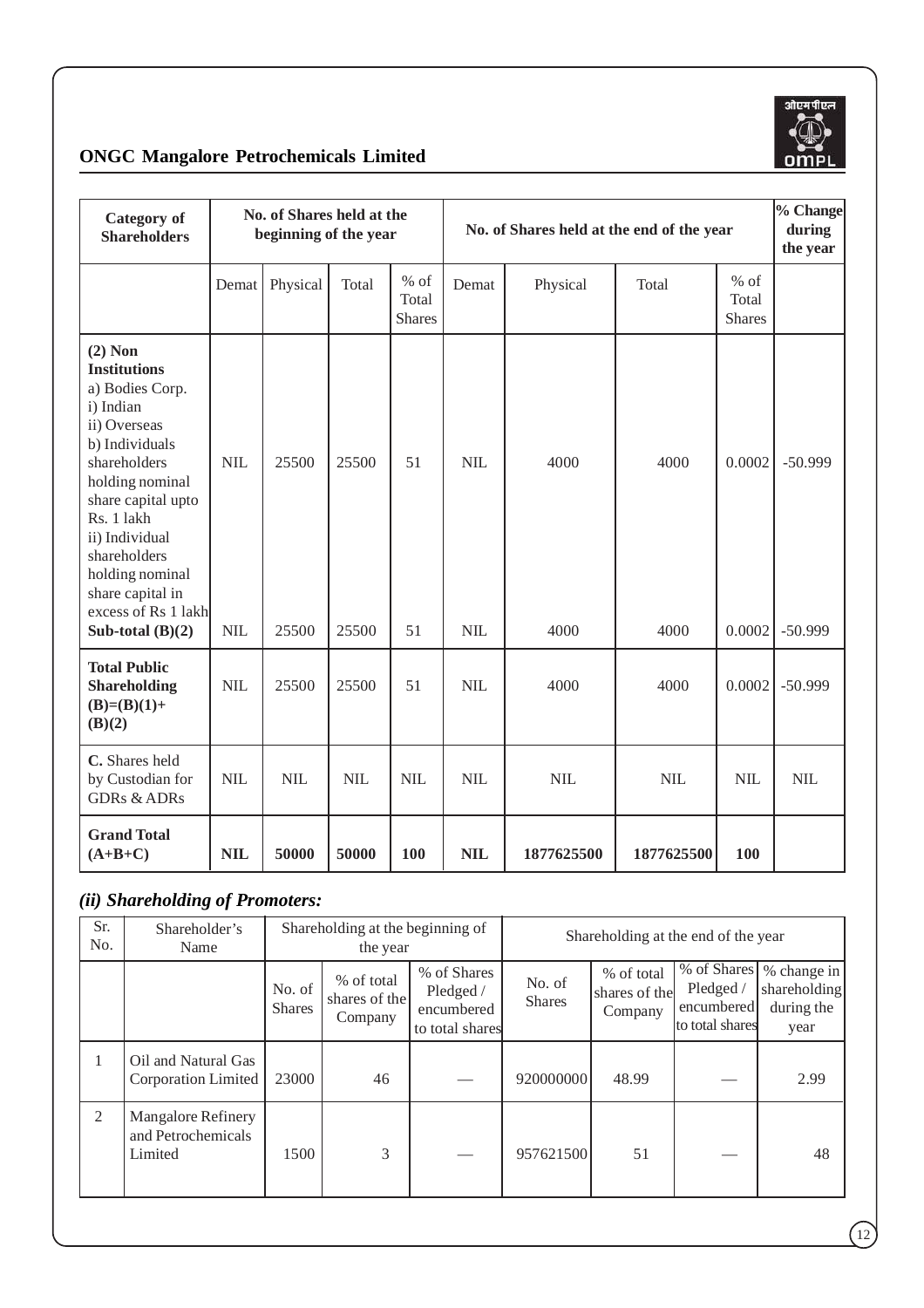

# (*iii) Change in Promoters' Shareholding:*

| Sr.<br>No.     |                                                            | Particulars     |                                      |                |                       | <b>Cumulative Shareholding</b><br>during the year |                                        |
|----------------|------------------------------------------------------------|-----------------|--------------------------------------|----------------|-----------------------|---------------------------------------------------|----------------------------------------|
|                |                                                            |                 |                                      | No. of Shares  | % of total<br>Company | shares of the No. of Shares                       | % of total<br>shares of the<br>Company |
|                | at the beginning of the year                               |                 |                                      |                |                       |                                                   |                                        |
| 1              | Oil and Natural<br><b>Gas Corporation</b><br>Limited       | 01.04.2014      |                                      | 23,000         | 46.0000               | 23,000                                            | 46.0000                                |
| 2              | <b>Mangalore Refinery</b><br>and Petrochemicals<br>Limited | 01.04.2014      |                                      | 1,500          | 3.0000                | 1,500                                             | 3.0000                                 |
|                | Increase in shareholding during<br>the year                |                 |                                      |                |                       |                                                   |                                        |
| 1              | <b>Mangalore Refinery</b><br>and Petrochemicals<br>Limited | 09.02.2015      | Transfer of<br>equity shares         | 21,000         |                       |                                                   |                                        |
| 2              | <b>Mangalore Refinery</b><br>and Petrochemicals<br>Limited | 28.02.2015      | Allotment of<br><b>Equity Shares</b> | 5,99,98,500    | 51.0024               | 95,76,21,000                                      | 51.00173                               |
| 3              | <b>Mangalore Refinery</b><br>and Petrochemicals<br>Limited | 28.02.2015      | Right allotment<br>of Equity Shares  | 89,76,00,000   |                       |                                                   |                                        |
| $\overline{4}$ | Oil and Natural Gas<br>Corporation Limited                 | 28.02.2015      | Allotment of<br><b>Equity Shares</b> | 91,99,77,000   | 48.9976               | 92,00,00,000                                      | 48.99805                               |
|                | At the end of<br>the year 31.03.2015                       | <b>Increase</b> | Total                                | 1,87,75,96,500 | 100                   | 1,87,76,21,000                                    | 99.99978                               |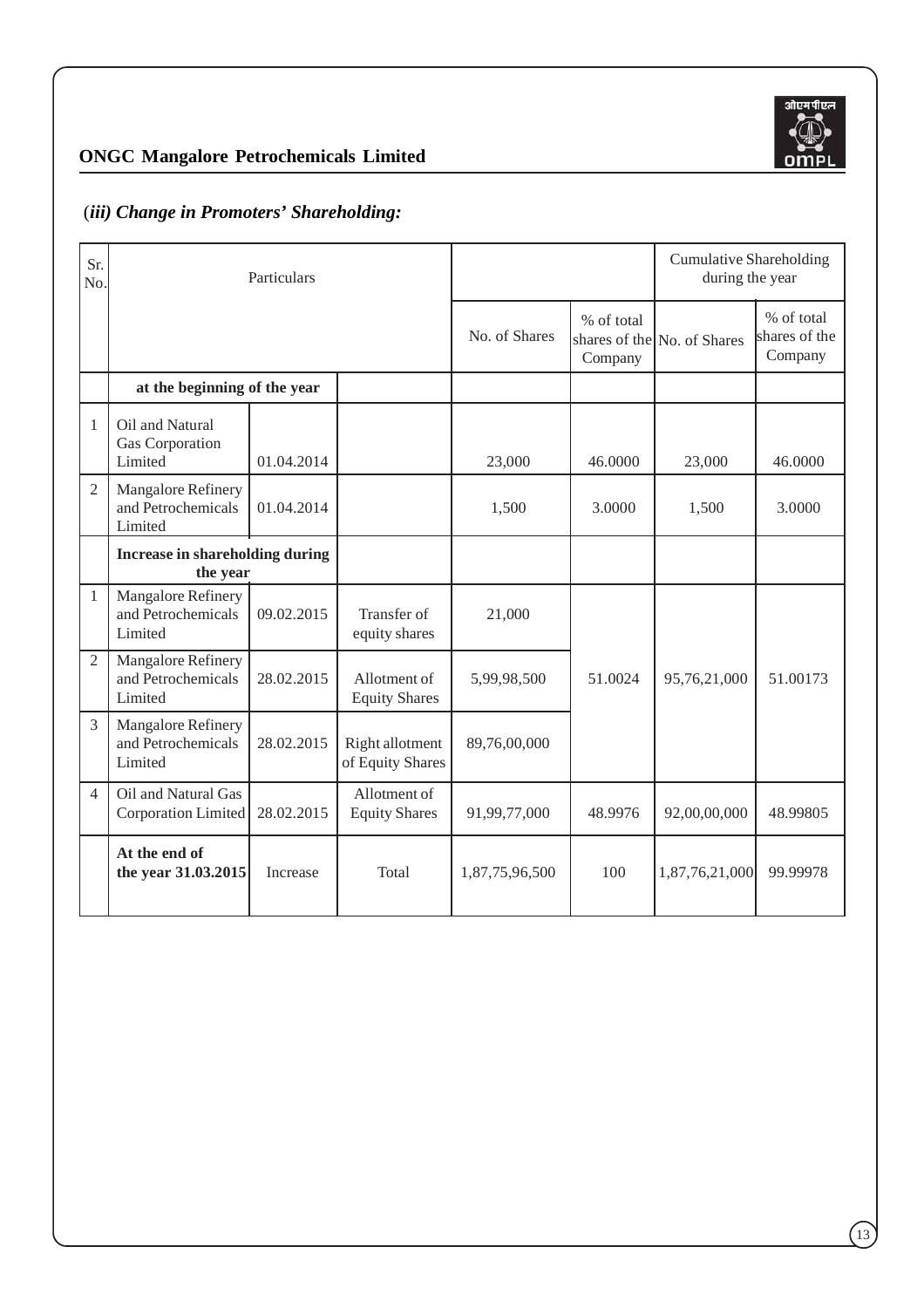

*(iv) Shareholding Pattern of top ten Shareholders (other than Directors, Promoters and Holders of GDRs and ADRs)*

| Sr.<br>No.     | Particulars                                          |                        |          | <b>Cumulative Shareholding</b><br>during the year |                       |                                           |                                        |  |
|----------------|------------------------------------------------------|------------------------|----------|---------------------------------------------------|-----------------------|-------------------------------------------|----------------------------------------|--|
|                |                                                      |                        |          |                                                   | % of total<br>Company | No. of Shares Shares of the No. of Shares | % of total<br>shares of the<br>Company |  |
|                | at the beginning of the year                         |                        |          |                                                   |                       |                                           |                                        |  |
| 1              | Shri. Sandeep Bahl                                   | <b>Equity Share</b>    |          | 3,000                                             | 6.00                  | 3,000                                     | 6.00                                   |  |
| $\overline{2}$ | Shri. S Ramachandran                                 | <b>Equity Share</b>    |          | 2,000                                             | 4.00                  | 2,000                                     | 4.00                                   |  |
| 3              | Shri K Sushil Shenoy                                 | <b>Equity Share</b>    |          | 1,500                                             | 3.00                  | 1,500                                     | 3.00                                   |  |
| $\overline{4}$ | Shri Ramdas KR                                       | <b>Equity Share</b>    |          | 1,500                                             | 3.00                  | 1,500                                     | 3.00                                   |  |
| 5              | Shri Manjunath K H                                   | <b>Equity Share</b>    |          | 1,500                                             | 3.00                  | 1,500                                     | 3.00                                   |  |
| 6              | Shri S S Nayak                                       | <b>Equity Share</b>    |          | 1,500                                             | 3.00                  | 1,500                                     | 3.00                                   |  |
| $\overline{7}$ | Shri Jaideep Sinha P Zala                            | <b>Equity Share</b>    |          | 1,500                                             | 3.00                  | 1,500                                     | 3.00                                   |  |
| 8              | Shri Shyam Prasad Kamat                              | <b>Equity Share</b>    |          | 1,500                                             | 3.00                  | 1,500                                     | 3.00                                   |  |
| 9              | Shri Nanda Kumar V                                   | <b>Equity Share</b>    |          | 500                                               | 1.00                  | 500                                       | 1.00                                   |  |
| 10             | Shri Hariprasad                                      | <b>Equity Share</b>    |          | 500                                               | 1.00                  | 500                                       | 1.00                                   |  |
|                |                                                      |                        |          |                                                   |                       |                                           |                                        |  |
|                | Increase/decrease in shareholding<br>during the year |                        |          |                                                   |                       |                                           |                                        |  |
| 1              | Shri. Sandeep Bahl                                   | Decrease<br>in holding | Transfer | 3,000                                             | 6.00                  | $\boldsymbol{0}$                          | $\boldsymbol{0}$                       |  |
| $\overline{2}$ | Shri. S Ramachandran                                 | Decrease<br>in holding | Transfer | 2,000                                             | 4.00                  | $\overline{0}$                            | $\overline{0}$                         |  |
| 3              | Shri K Sushil Shenoy                                 | Decrease<br>in holding | Transfer | 1,500                                             | 3.00                  | $\overline{0}$                            | $\overline{0}$                         |  |
| $\overline{4}$ | Shri Ramdas K R                                      | Decrease<br>in holding | Transfer | 1,500                                             | 3.00                  | $\theta$                                  | $\boldsymbol{0}$                       |  |
| 5              | Shri Manjunath K H                                   | Decrease<br>in holding | Transfer | 1,500                                             | 3.00                  | $\overline{0}$                            | $\overline{0}$                         |  |
| 6              | Shri S S Nayak                                       | Decrease<br>in holding | Transfer | 1,500                                             | 3.00                  | $\boldsymbol{0}$                          | $\overline{0}$                         |  |
| $\overline{7}$ | Shri Jaideep Sinha P Zala                            | Decrease<br>in holding | Transfer | 1,500                                             | 3.00                  | $\overline{0}$                            | $\boldsymbol{0}$                       |  |
| 8              | Shri Shyam Prasad Kamat                              | Decrease<br>in holding | Transfer | 1,500                                             | 3.00                  | $\overline{0}$                            | $\overline{0}$                         |  |
| 9              | Shri Nanda Kumar V                                   | Decrease<br>in holding | Transfer | 500                                               | 1.00                  | $\overline{0}$                            | $\overline{0}$                         |  |
| 10             | Shri Hariprasad                                      | Decrease<br>in holding | Transfer | 500                                               | 1.00                  | $\overline{0}$                            | $\overline{0}$                         |  |
|                | At the end of the<br>year 31.03.2015                 | Decrease<br>in holding |          | 15,000                                            | 30.00                 | $\boldsymbol{0}$                          | $\overline{0}$                         |  |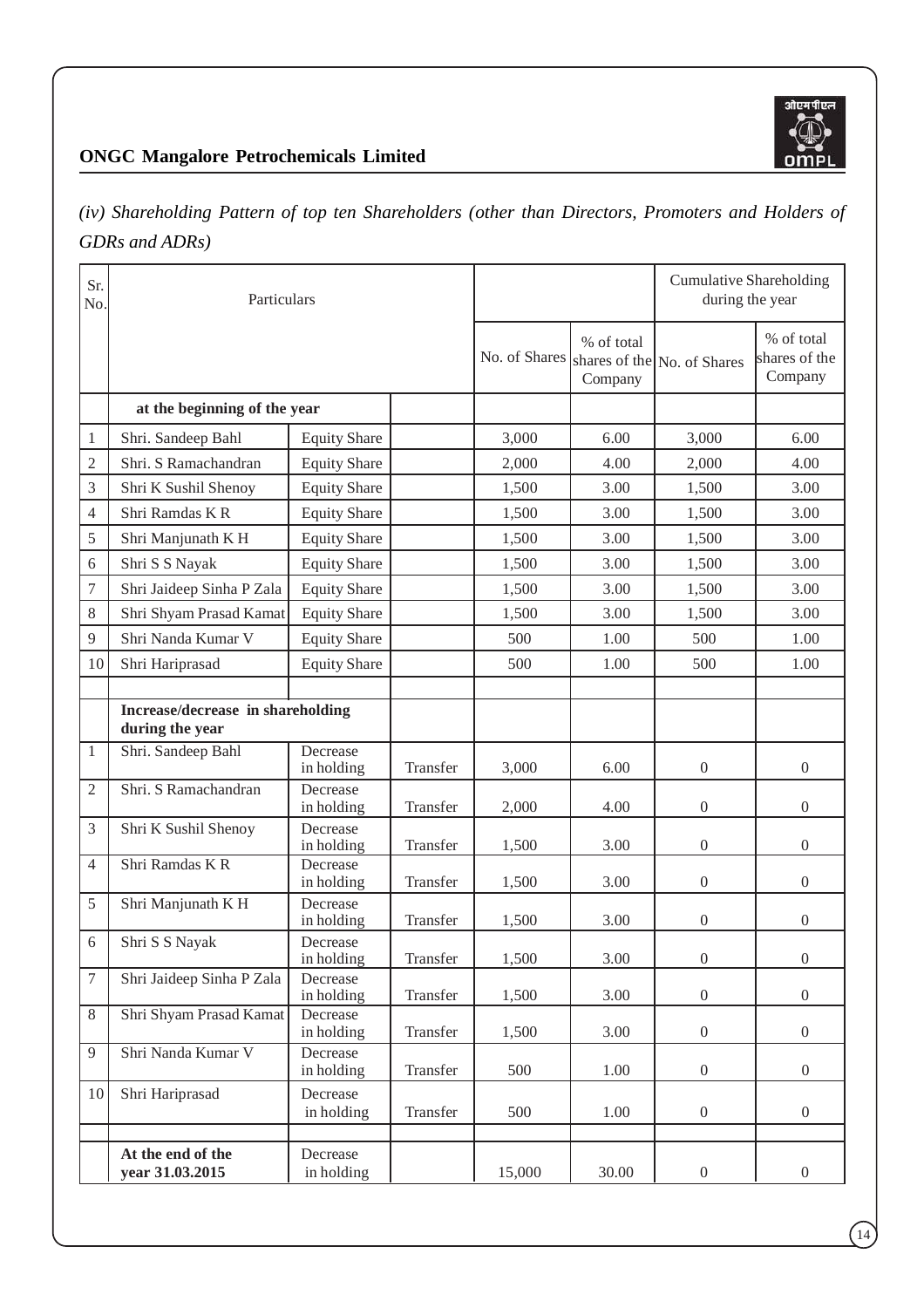

# *(v) Shareholding of Directors and Key Managerial Personnel:*

| Sr.<br>No.     | Particulars                                          |                        |                     | <b>Cumulative Shareholding</b><br>during the year |                                        |                  |                                        |
|----------------|------------------------------------------------------|------------------------|---------------------|---------------------------------------------------|----------------------------------------|------------------|----------------------------------------|
|                |                                                      |                        |                     | No. of Shares                                     | % of total<br>shares of the<br>Company | No. of Shares    | % of total<br>shares of the<br>Company |
|                | <b>For Directors</b>                                 |                        |                     |                                                   |                                        |                  |                                        |
| 1              | Shri D. K. Sarraf                                    | Chirman                |                     | $\mathbf{0}$                                      | 0.00                                   | $\overline{0}$   | 0.00                                   |
| $\overline{2}$ | Shri Hariharan Kumar                                 | Director               |                     | $\boldsymbol{0}$                                  | 0.00                                   | $\overline{0}$   | 0.00                                   |
| 3              | Shri Vishnu Agrawal                                  | Director               |                     | $\overline{0}$                                    | 0.00                                   | $\overline{0}$   | 0.00                                   |
| $\overline{4}$ | Shri M. M. Chitale                                   | Director               |                     | $\overline{0}$                                    | 0.00                                   | $\overline{0}$   | 0.00                                   |
| 5              | Shri G. M. Ramamurthy                                | Director               |                     | $\mathbf{0}$                                      | 0.00                                   | $\Omega$         | 0.00                                   |
| 6              | Shri Santosh Nautiyal                                | Director               |                     | $\mathbf{0}$                                      | 0.00                                   | $\mathbf{0}$     | 0.00                                   |
| 7              | Shri I. S. N. Prasad                                 | Director               |                     | $\Omega$                                          | 0.00                                   | $\overline{0}$   | 0.00                                   |
| 8              | Shri P. P. Upadhya                                   | Director               |                     | $\overline{0}$                                    | 0.00                                   | $\overline{0}$   | 0.00                                   |
| 9              | Shri K. S. Jamestin                                  | Director               |                     | $\mathbf{0}$                                      | 0.00                                   | $\overline{0}$   | 0.00                                   |
| 10             | Shri A. K. Banerjee                                  | Director               |                     | $\mathbf{0}$                                      | 0.00                                   | $\overline{0}$   | 0.00                                   |
|                | <b>Key Managerial Personnel</b>                      |                        |                     |                                                   |                                        |                  |                                        |
| 1              | Shri. S Ramachandran                                 | <b>CEO</b>             | <b>Equity Share</b> | 2.000                                             | 4.00                                   | 2.000            | 4.00                                   |
| $\overline{2}$ | Shri K Sushil Shenoy                                 | <b>CFO</b>             | <b>Equity Share</b> | 1,500                                             | 3.00                                   | 1,500            | 3.00                                   |
| 3              | Shri. K B Shyam kumar                                | CS                     | <b>Equity Share</b> | $\boldsymbol{0}$                                  | 0.00                                   | $\boldsymbol{0}$ | 0.00                                   |
|                | Increase/decrease in<br>shareholding during the year |                        |                     |                                                   |                                        |                  |                                        |
| 1              | Shri. S Ramachandran                                 | Decrease               | Transfer            | 2,000                                             | 4.00                                   | $\overline{0}$   | 0.00                                   |
| $\overline{2}$ | Shri K Sushil Shenoy                                 | Decrease               | Transfer            | 1,500                                             | 3.00                                   | $\overline{0}$   | 0.00                                   |
|                | At the end of the<br>vear 31.03.2015                 | Decrease<br>in holding |                     | 3,500                                             | 7.00                                   |                  |                                        |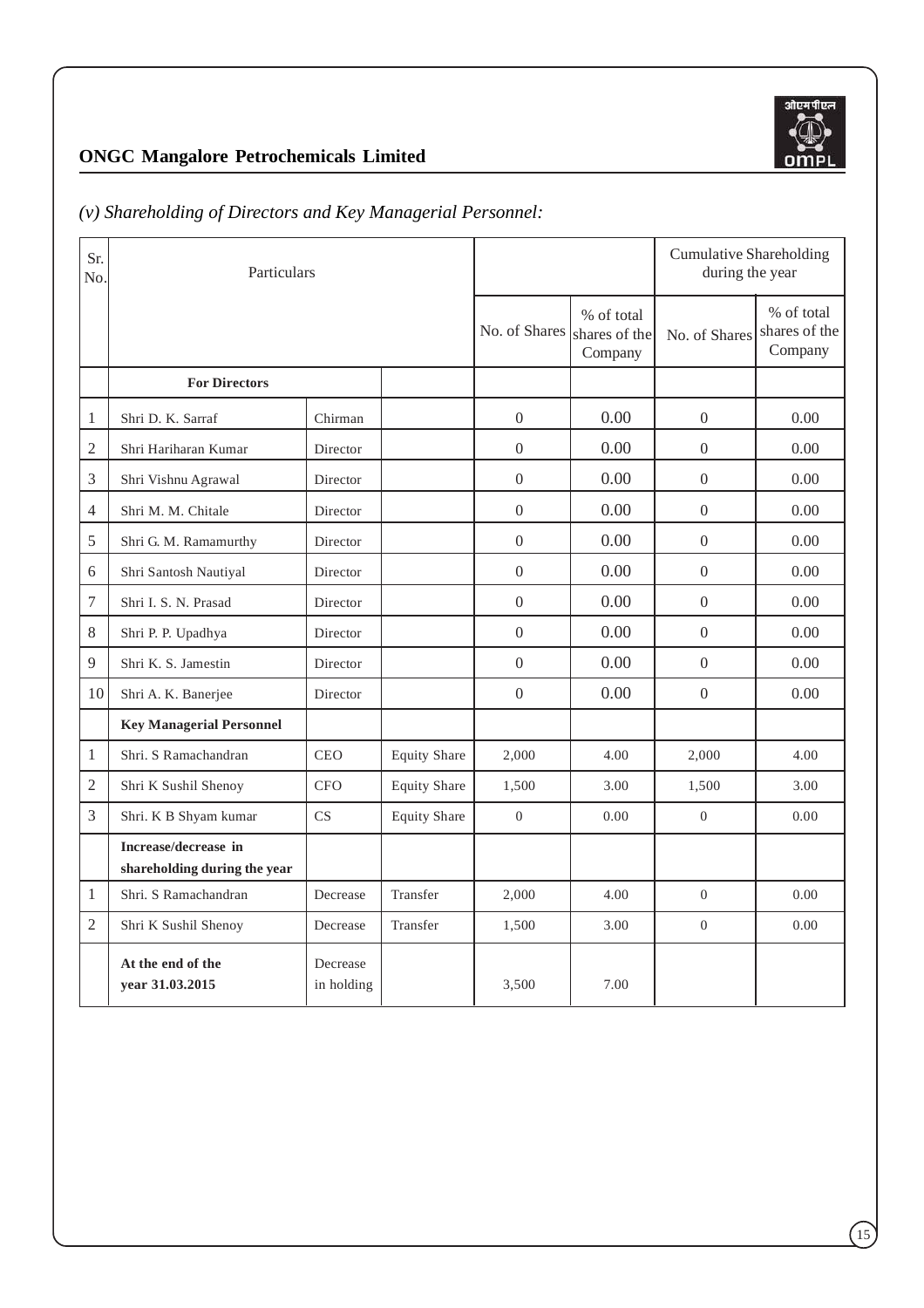

# *(vi). Indebtedness:*

Indebtedness of the Company including interest outstanding/accrued but not due for payment :-(Amount in  $\geq$ )

|                                                         | Secured Loans /<br>deposits | <b>Unsecured Loan</b>    | Deposits                 | Total<br>indebtedness |
|---------------------------------------------------------|-----------------------------|--------------------------|--------------------------|-----------------------|
| Indebtedness at the beginning of<br>the Financial year  |                             |                          |                          |                       |
| i) Principal Amount                                     | 37,305,900,000              | 7,389,259,794            | $\overline{\phantom{a}}$ | 44,695,159,794        |
| ii) Interest due but not paid                           |                             | $\overline{\phantom{a}}$ | $\overline{a}$           |                       |
| iii) Interest accrued but not due                       | 290,840,500                 | 5,306,906                | $\overline{a}$           | 296,147,406           |
| Total $(i+ii+iii)$                                      | 37,596,740,500              | 7,394,566,700            | $\overline{\phantom{a}}$ | 44,991,307,200        |
| Change in indebtedness during the<br>Financial year     |                             |                          |                          |                       |
| Addition *                                              | 10,070,181,442              | 26,083,934,900           | $\overline{\phantom{a}}$ | 36, 154, 116, 342     |
| Reduction                                               | 4,883,064,553               | 19,275,268,005           | ÷                        | 24,158,332,558        |
| <b>Net Change</b>                                       | 5,187,116,889               | 6,808,666,895            | $\overline{\phantom{a}}$ | 11,995,783,784        |
| Indebtedness at the end of the<br><b>Financial year</b> |                             |                          |                          |                       |
| i) Principal Amount                                     | 42,493,016,889              | 14,197,926,688           | L.                       | 56,690,943,578        |
| ii) Interest due but not paid                           | ÷                           | $\overline{\phantom{a}}$ | $\overline{\phantom{0}}$ |                       |
| iii) Interest accrued but not due                       | 413,977                     | 2,927,141                | $\overline{a}$           | 3,341,118             |
| Total $(i+ii+iii)$                                      | 42,493,430,866              | 14,200,853,829           |                          | 56,694,284,696        |

\* Addition Secured Loans include an amount of Rs 800,852,547.54 on account of Exchange Rate Variation

\* Addition Unsecured Loans includes an amount of Rs 72,737,701.24 on account of Exchange Rate Variation

# **(vii). Remuneration of directors and key managerial personnel:**

A. Remuneration to Managing Director, Whole-time Directors and/or Manager: As there is no MD, WTD and / or Manager, the information is NIL.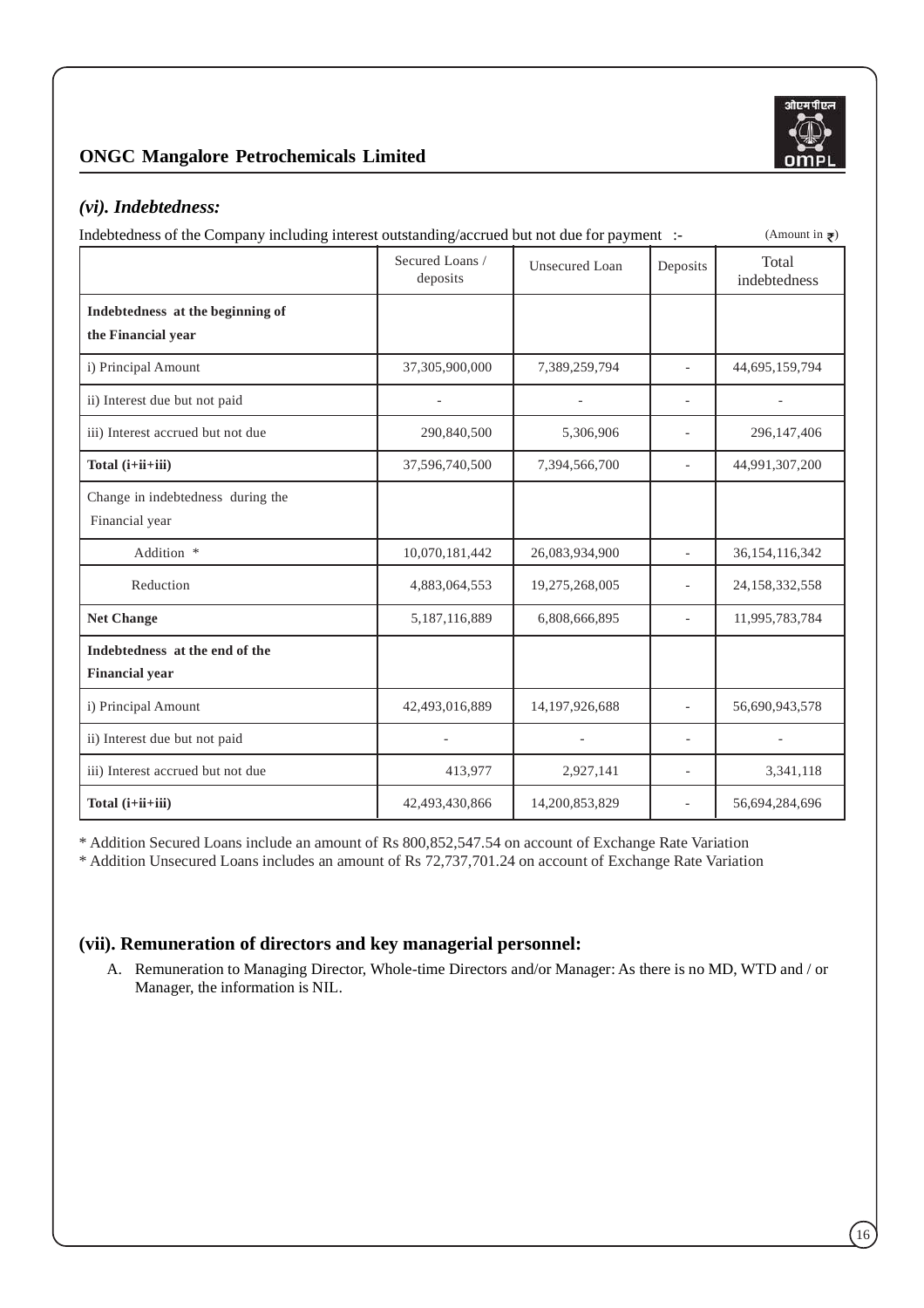(Amount in  $\overline{\xi}$ )

# B. Remuneration to other directors:

| Sr.no. | Particulars of Remuneration                                                                                                     | Name of Director                                                                                                                                                                                                                      |                         |                               | <b>Total Amount</b>   |            |
|--------|---------------------------------------------------------------------------------------------------------------------------------|---------------------------------------------------------------------------------------------------------------------------------------------------------------------------------------------------------------------------------------|-------------------------|-------------------------------|-----------------------|------------|
|        |                                                                                                                                 | Shri. JSN<br>Prasad                                                                                                                                                                                                                   | Shri. G.M<br>Ramamurthy | Shri.<br>Santhosh<br>Nautiyal | Shri. M.M.<br>Chitale |            |
| 1.     | <b>Independent Directors</b><br>Fee for attending<br>board \ committee meetings<br>Commission<br>Others, please specify         | <b>NIL</b>                                                                                                                                                                                                                            | 1,70,000                | 1,50,000                      | 10,000                | 3,30,000   |
|        | Total $(1)$                                                                                                                     | <b>NIL</b>                                                                                                                                                                                                                            | 1,70,000                | 1,50,000                      | 10,000                | 3,30,000   |
| 2.     | <b>Other Non-Executive Directors</b><br>Fee for attending board /<br>committee meetings<br>Commission<br>Others, please specify | <b>NIL</b>                                                                                                                                                                                                                            | <b>NIL</b>              | <b>NIL</b>                    | <b>NIL</b>            | <b>NIL</b> |
|        | Total $(2)$                                                                                                                     | NIL                                                                                                                                                                                                                                   | <b>NIL</b>              | <b>NIL</b>                    | <b>NIL</b>            | <b>NIL</b> |
|        | Total $(B)$ $(1+2)$                                                                                                             | <b>NIL</b>                                                                                                                                                                                                                            | 1,70,000                | 1,50,000                      | 10,000                | 3,30,000   |
|        | <b>Total Managerial</b><br>Remuneration                                                                                         |                                                                                                                                                                                                                                       |                         |                               |                       |            |
|        | Overall Ceiling as per the Act                                                                                                  | The sitting fees of Directors are not exceeding one lakh rupees per meeting, as<br>required under Section 197(5) of the Companies Act, 2013 read with Companies<br>(Appointment and Remuneration of Managerial personnel) Rules, 2014 |                         |                               |                       |            |

# C. Remuneration to key managerial personnel other than MD/Manager/WTD:

(Amount in  $\bar{\tau}$ )

| Sr.no. | <b>Particulars of Remuneration</b>                                                                       |                                        | Key Managerial Personnel     |                                 |             |
|--------|----------------------------------------------------------------------------------------------------------|----------------------------------------|------------------------------|---------------------------------|-------------|
|        |                                                                                                          | Shri. S<br>Ramachandran.<br><b>CEO</b> | Shri Sushil K<br>Shenoy, CFO | Shri, K B<br>Shyam Kumar,<br>CS |             |
| 1      | Gross salary<br>(a) Salary as per provisions contained in<br>section $17(1)$ of the Income-tax Act, 1961 | 52, 33, 411                            | 46,66,568                    | 11,44,570                       | 1,10,44,549 |
|        | (b) Value of perquisites $u/s$ 17(2) of the<br>Income-tax Act, 1961                                      | <b>NIL</b>                             | <b>NIL</b>                   | <b>NIL</b>                      | <b>NIL</b>  |
|        | (c) Profits in lieu of salary under section<br>$17(3)$ of the Income-tax Act, 1961                       | <b>NIL</b>                             | <b>NIL</b>                   | <b>NIL</b>                      | <b>NIL</b>  |
| 2      | <b>Stock Option</b>                                                                                      | <b>NIL</b>                             | <b>NIL</b>                   | <b>NIL</b>                      | <b>NIL</b>  |
| 3      | <b>Sweat Equity</b>                                                                                      | <b>NIL</b>                             | <b>NIL</b>                   | <b>NIL</b>                      | <b>NIL</b>  |
| 4      | Commission<br>- As % of profit                                                                           |                                        |                              |                                 |             |
|        | - Other,                                                                                                 | <b>NIL</b>                             | <b>NIL</b>                   | <b>NIL</b>                      | <b>NIL</b>  |
| 5      | Others, please specify                                                                                   | <b>NIL</b>                             | <b>NIL</b>                   | <b>NIL</b>                      | <b>NIL</b>  |
|        | Total                                                                                                    | 52,33,411                              | 46,66,568                    | 11,44,570                       | 1,10,44,549 |

# **(viii). PENALTIES / PUNISHMENT/ COMPOUNDING OF OFFENCES: NIL**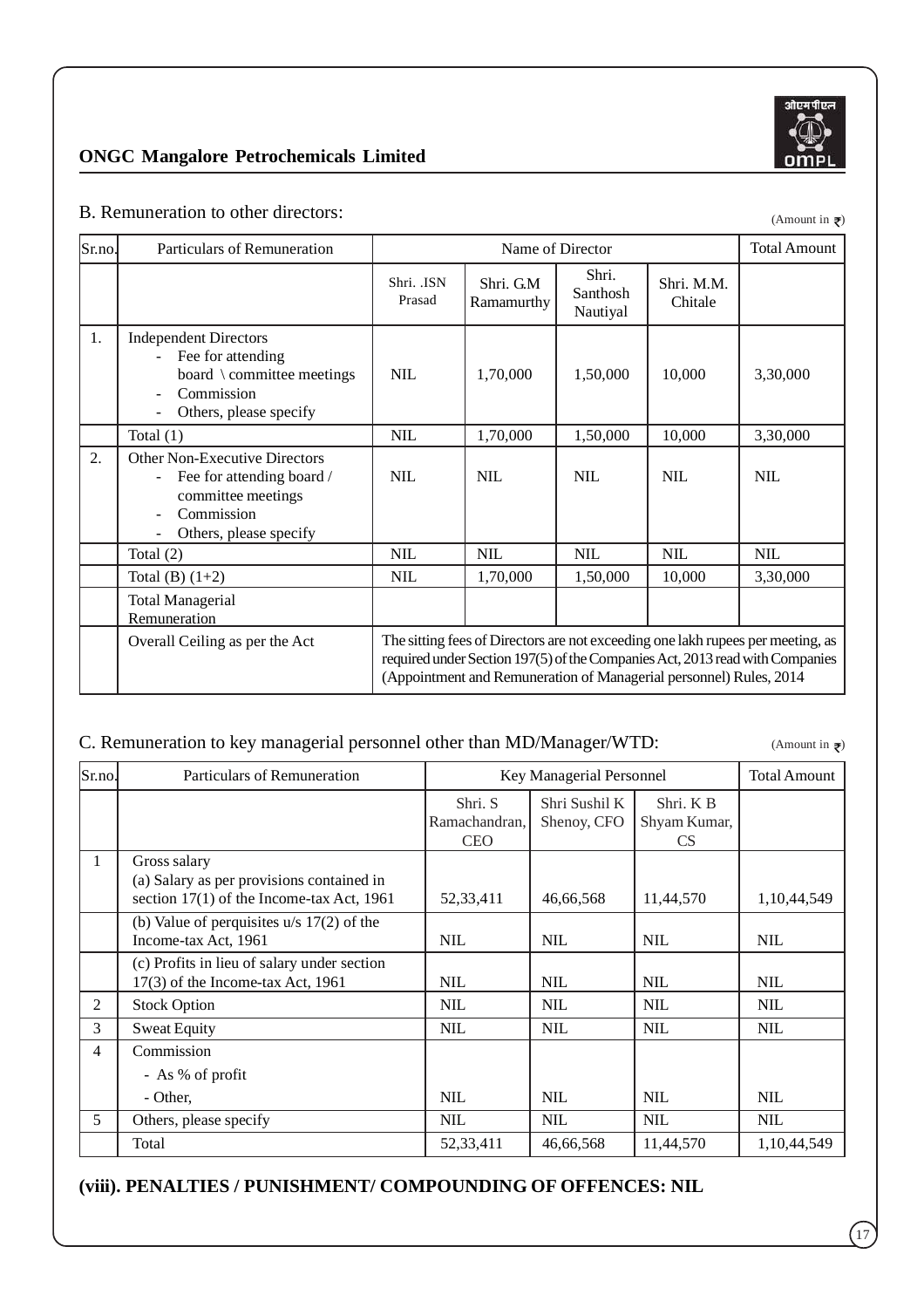

# **Corporate Governance Report for the year 2014-15**

# **Company's philosophy on Corporate Governance**

ONGC Mangalore Petrochemicals Limited (the Company) is committed to maintain the highest standards of Corporate Governance in its dealings with its various stakeholders. It is an integral part of the Company's core values which include transparency, integrity, honesty and ability.The Company believes in practicing good Corporate Governance and endeavours to improve on these aspects on an ongoing basis.

# **Board of Directors**

As on March 31, 2015, the strength of the Board of Directors was eight. The Board comprises of four Promoter Directors and four Independent Directors. All the Board members are Non-Executive. The Board members possess the skills, experience and expertise necessary for the operations of the Company.

| <b>Name of the Director</b> | <b>Business Relationship</b> | <b>Category of Directorship</b> |
|-----------------------------|------------------------------|---------------------------------|
| Shri D K Sarraf             | Chairman                     | Non-Executive                   |
| Shri H Kumar                | Director                     | Non-Executive                   |
| Shri Vishnu Agrawal         | Director                     | Non-Executive                   |
| Shri A. K. Banerjee         | Director                     | Non-Executive                   |
| Shri I. S. N. Prasad        | <b>Independent Director</b>  | Non-Executive                   |
| Shri G. M. Ramamurthy       | <b>Independent Director</b>  | Non-Executive                   |
| Shri Santosh Nautiyal       | <b>Independent Director</b>  | Non-Executive                   |
| Shri M. M. Chitale          | <b>Independent Director</b>  | Non-Executive                   |

The composition of the Board as on 31st March 2015 is as under:

# **Changes in the Board of Directors during 2014-15**

- 1. Shri P. P. Upadhya resigned as Director w.e.f. 31<sup>st</sup> July 2014.
- 2. Shri K. S. Jamestin resigned as Director w.e.f.  $1<sup>st</sup>$ August 2014.
- 3. Shri H Kumar appointed as Director w.e.f.  $16<sup>th</sup>$  August 2014.
- 4. Shri Vishnu Agrawal appointed as Director w.e.f. 16<sup>th</sup> August 2014.

# **Changes in the Board of Directors after 31/03/2015**

- 1. Shri. M Venkatesh was appointed as an additional director w.e.f. 1st April 2015.
- 2. Shri. A.K.Baneriee resigned as director w.e.f  $30<sup>th</sup>$  April, 2015.
- 3. Shri. Ashok Varma was appointed as an additional director w.e.f. 16<sup>th</sup> May 2015.

# **Board Meetings held during the year 2014-15.**

During the year ended on 31st March 2015, eight Board Meetings were held as under:-

| Date of Meeting                 | <b>Place of Meeting</b> | Date of Meeting                | <b>Place of Meeting</b> |  |
|---------------------------------|-------------------------|--------------------------------|-------------------------|--|
| 19th May 2014                   | New Delhi               | 09th February 2015             | New Delhi               |  |
| $16th$ August 2014<br>New Delhi |                         | 13 <sup>th</sup> February 2015 | New Delhi               |  |
| 14 <sup>th</sup> September 2014 | Mangalore               | 28 <sup>th</sup> February 2015 | New Delhi               |  |
| $20th$ October 2014             | New Delhi               | $28th$ March $2015$            | New Delhi               |  |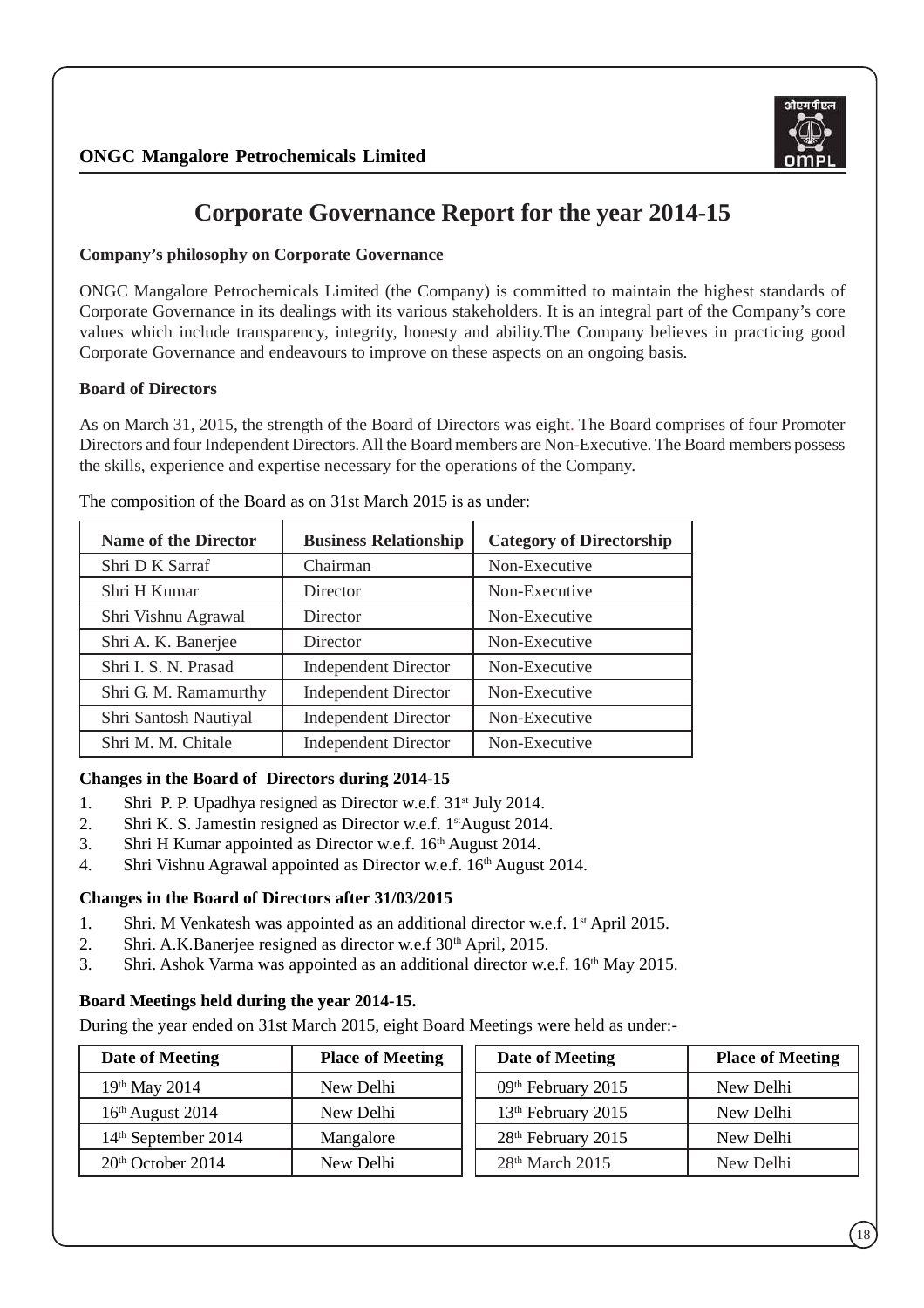

# **Attendance of Directors at the Board meeting held during the year 2014-15**

The attendance at the Board Meetings held during the year ended on 31st March 2015 and at the last Annual General Meeting are as under:-

| <b>Name of the Director</b> | <b>No. of Board Meetings</b><br>$\text{Attended}(\text{Held} = 8)$ | <b>Attended last AGM</b> |
|-----------------------------|--------------------------------------------------------------------|--------------------------|
| Shri D. K. Sarraf           | 8                                                                  | <b>Yes</b>               |
| Shri A. K. Banerjee         | 8                                                                  | Yes                      |
| Shri H Kumar                | 7                                                                  | Yes                      |
| Shri Vishnu Agrawal         | 7                                                                  | Yes                      |
| Shri P. P. Upadhya          |                                                                    | No                       |
| Shri K. S. Jamestin         | $\Omega$                                                           | No                       |
| Shri I. S. N. Prasad        |                                                                    | N <sub>0</sub>           |
| Shri M. M. Chitale          |                                                                    | No                       |
| Shri G. M. Ramamurthy       | 6                                                                  | N <sub>0</sub>           |
| Shri Santosh Nautiyal       | 7                                                                  | N <sub>0</sub>           |

# **Audit & Ethics Committee**

Pursuant to Section 177 of the Companies Act 2013, the Company has an Audit & Ethics Committee (Audit Committee) which was originally constituted on 1<sup>st</sup>September 2010 and thereafter reconstituted from time to time as a good Corporate Governance Practice. The Audit Committee deals with the matters entrusted by the Board of Directors from time to time which include accounting matters, financial reporting and internal controls. The power, role, delegation, responsibilities and terms of reference of the Audit Committee have been derived from Section 177 of the Companies Act, 2013.

The information pertaining to composition of the Audit Committee, number of meetings held and attendances there by the Members of the Audit Committee meetings held in 2014-15 have provided herein below:

| <b>Name of Director</b>                     |          | Designation   No. of Meeting Held<br><b>During Year</b> | No. of Meeting<br><b>Attended</b> |
|---------------------------------------------|----------|---------------------------------------------------------|-----------------------------------|
| Shri G. M. Ramamurthy, Independent Director | In-chair |                                                         |                                   |
| Shri Vishnu Agrawal, Director               | Member   |                                                         |                                   |
| Shri Santosh Nautiyal, Independent Director | Member   |                                                         |                                   |

The Members of the Audit Committee elect Chairman of the meeting. All the Members are Non- Executive Directors.

Four meetings of the Audit Committee were held during the year 2014-15:

| Date of Meeting    | <b>Place of meeting</b> |
|--------------------|-------------------------|
| 19th May 2014      | New Delhi               |
| 16th August 2014   | New Delhi               |
| 18th December 2014 | Mangalore               |
| 12th February 2015 | New Delhi               |

The Internal Auditors and Statutory Auditors of the Company were invited to the meeting. The Company Secretary acts as the Secretary to the Audit Committee.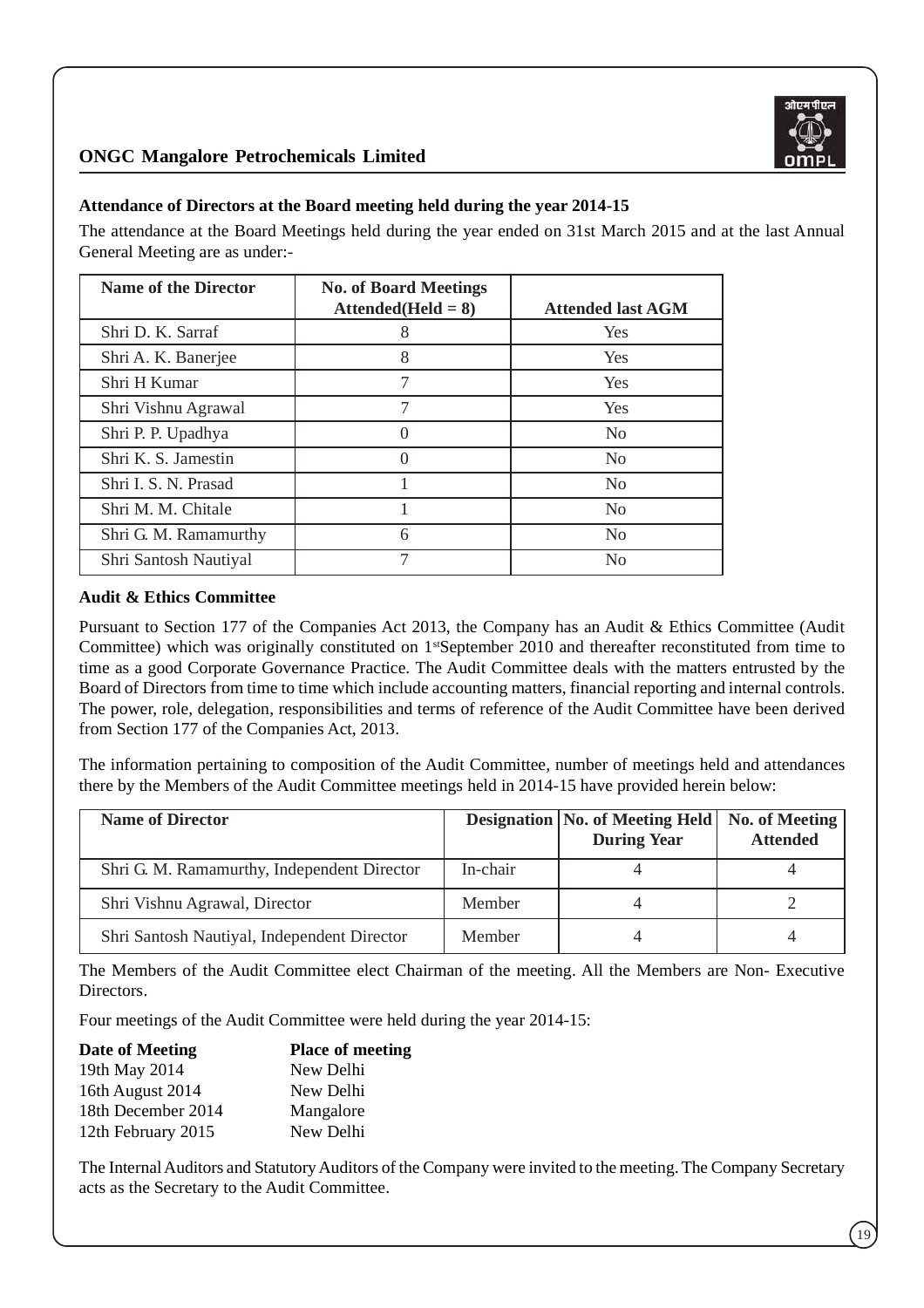

# **Nomination and Remuneration Committee**

The Company has constituted Nomination and Remuneration Committee on 28<sup>th</sup> March 2015 in terms of Section 178 of the Companies Act, 2013. The terms of reference, inter alia, includes the following:

- To identify persons who are qualified to become directors and who may be appointed in senior management in accordance with the criteria laid down and recommend to the Board for their appointment and removal.
- To recommend to the Board a policy, relating to the remuneration for the directors, KMP and other employees.
- To formulate a policy which ensures that
- The level and composition of remuneration is reasonable and sufficient to attract, retain and motivate directors of the quality required to run the company successfully;
- Relationship of remuneration to performance is clear and meets appropriate performance benchmarks; and
- $\triangleright$  Remuneration to directors, KMP and senior management involves a balance between fixed and incentive pay reflecting short and long-term performance objectives appropriate to the working of the company and its goals.
- To carry out evaluation of every director's performance.
- To formulate the criteria for determining qualifications, positive attributes and independence of a director

The information pertaining to composition of the Nomination and Remuneration Committee, number of meetings held and attendances there by the Members of the Nomination and Remuneration Committee meeting held in 2014-15 have provided herein below:

| <b>Name of Director</b>                     | <b>Designation</b> | No. of Meeting<br><b>Held During Year</b> | No. of Meeting<br><b>Attended</b> |
|---------------------------------------------|--------------------|-------------------------------------------|-----------------------------------|
| Shri G. M. Ramamurthy, Independent Director | Member             |                                           |                                   |
| Shri H Kumar, Director                      | Member             |                                           |                                   |
| Shri Santosh Nautiyal, Independent Director | Member             |                                           |                                   |

The Members of the Nomination and Remuneration Committee are authorised to elect Chairman of the meeting. All the Members are Non- Executive Directors. The Committee has not met during 2014-15, as it was constituted only on 28.03.2015. The Company Secretary acts as the Secretary to the Nomination and Remuneration Committee.

# **Committee of Directors**

The Board of Directors of the Company constituted a Committee of Directors on 26th November 2009 to look into, deliberate and approve high value contracts, negotiate with the short-listed parties and to resolve various issues regarding pricing, payment mechanism, guarantees, support etc.

The composition of the Committee of Directors during the year under review and the details of meetings attended by the Members of the Committee are given below: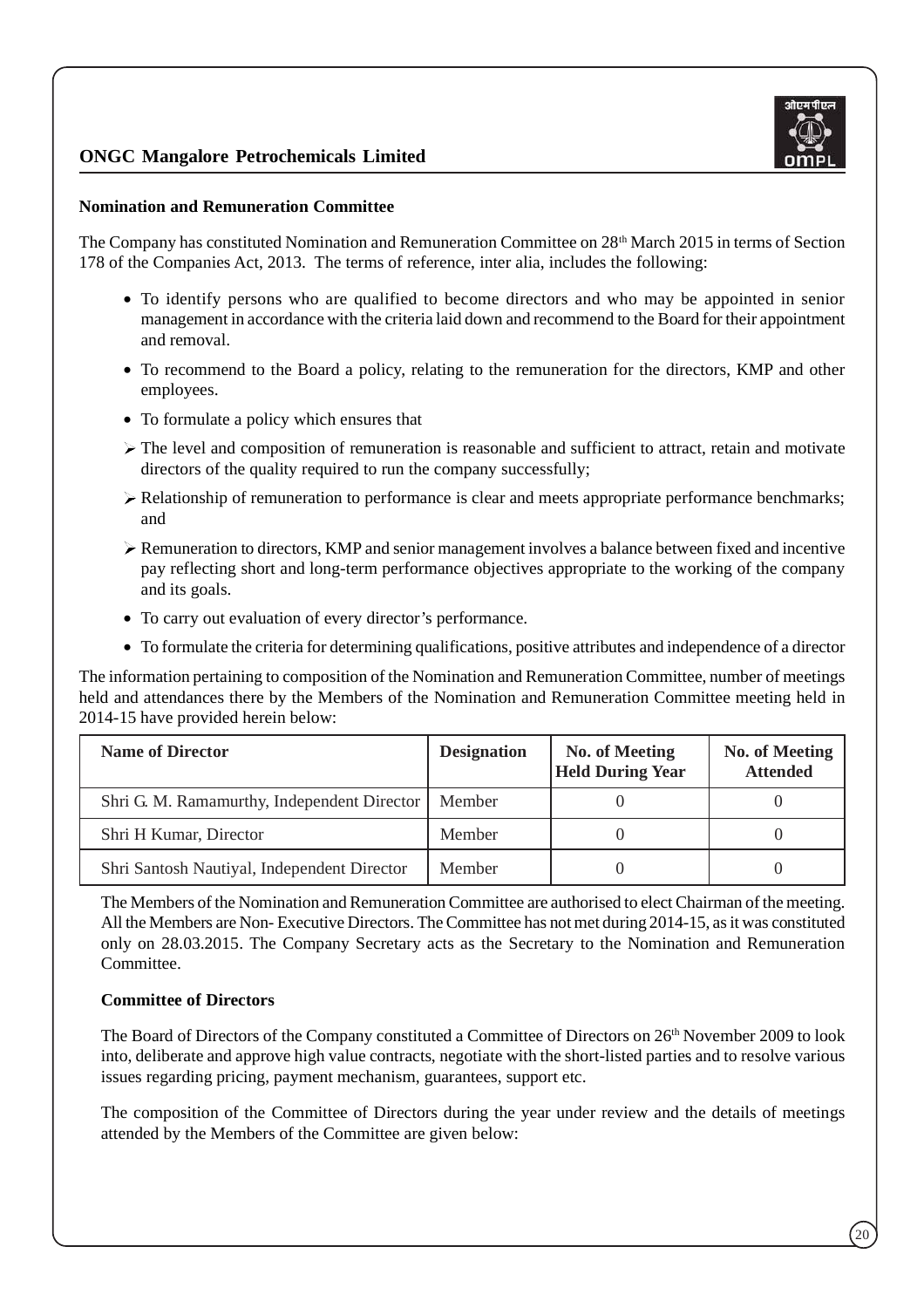

| <b>Name of Director</b> | <b>Designation</b> | No. of Meetings held | No. of meetings<br>attended during the year |
|-------------------------|--------------------|----------------------|---------------------------------------------|
| Shri Santosh Nautiyal   | Member             |                      |                                             |
| Shri G M Ramamurthy     | Member             | 4                    |                                             |
| Shri Vishnu Agrawal     | Member             | 3                    | ◠                                           |
| Shri H Kumar            | Member             | 3                    |                                             |
| Shri P P Upadhya        | Member             |                      |                                             |
| Shri K S Jamestin       | Member             |                      |                                             |

The Members of the Committee of Directors elect Chairman of the meeting. All the Members of the Committee of Directors are Non- Executive Directors.

Four meetings of the Committee of Directors were held during the year 2014-15 as under:

# **Date of Meeting Place of meeting**

| $17th$ June 2014               | New Delhi |
|--------------------------------|-----------|
| $20th$ October 2014            | New Delhi |
| 18 <sup>th</sup> December 2014 | Mangalore |
| 07 <sup>th</sup> February 2015 | Mangalore |

The Company Secretary acts as the Secretary to the Committee of Directors.

# **Other Committees**

In addition to the Audit & Ethics Committee, Nomination and Remuneration Committee and Committee of Directors, which are permanent committees, the Board of Directors also constitutes Committee of Directors for deliberation and recommendation to the Board on specific matters. During the previous year 2014-15, the Board of Directors constituted Remuneration Committee. One meeting of the Remuneration Committee was held in 2014-15.

The Company Secretary acts as the Secretary to the Sub-committee of Directors constituted by the Board from time to time.

# **Remuneration to Directors**

All the Directors on the Board of Directors of the Company are Non-executive Directors. Sitting fees of Rs.10,000/- for each meeting were paid for attending the meetings of the Board of Directors and Committee meetings to Independent Directors.

Details of Sitting Fees paid during the year 2014-15 are as follows:

| <b>Directors</b>      | <b>Sitting Fees</b> |
|-----------------------|---------------------|
| Shri I S N Prasad     | <b>NIL</b>          |
| Shri G M Ramamurthy   | $Rs.1,70,000/-$     |
| Shri Santosh Nautiyal | $Rs.1,50,000/$ -    |
| Shri M M Chitale      | Rs. 10,000/-        |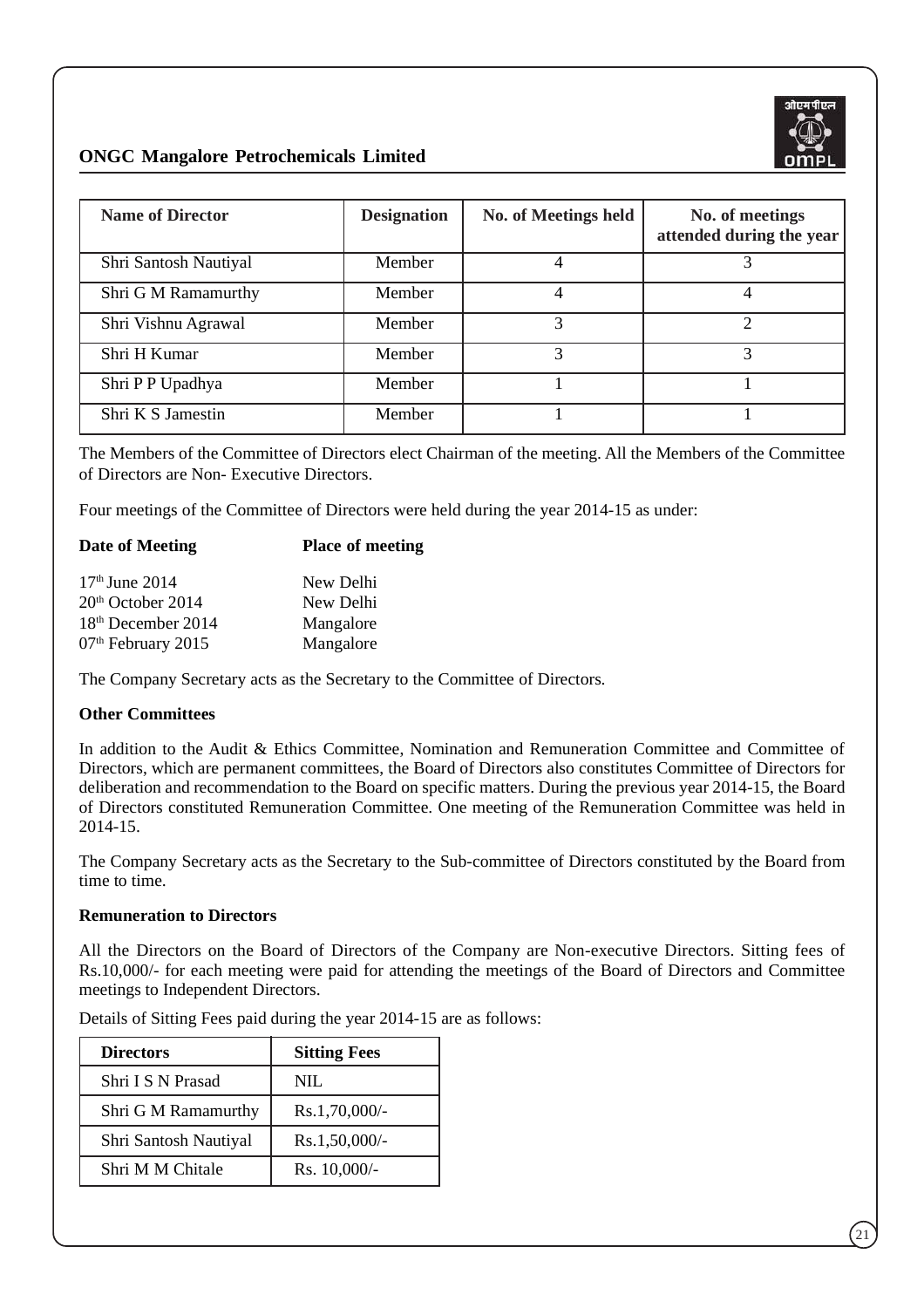

# **Annual General Meetings (AGM)**

The details of the last three Annual General Meetings of the Company are as under:

| <b>Financial Year Ended</b> | Date of AGM                     | <b>Time</b> | <b>Venue</b>                            |
|-----------------------------|---------------------------------|-------------|-----------------------------------------|
| 31 <sup>st</sup> March 2014 | 13 <sup>th</sup> September 2014 | 12.30 p.m.  | Registered office at Permude, Mangalore |
| 31 <sup>st</sup> March 2013 | $23rd$ September 2013           | 12.00 Noon. | Registered office at Permude, Mangalore |
| $31st$ March 2012           | 15 <sup>th</sup> September 2012 | 04.30 p.m.  | Registered office at Permude, Mangalore |

# **General Shareholder Information**

The Annual General Meeting is scheduled to be held on: 8<sup>th</sup> August, 2015.

Financial Calendar: April 2014 to March 2015

Book Closure: None

Registrars/Transfer Agents: In-house by Secretarial Department

# **Shareholding Pattern as on 31st March 2015:**

| Sr.<br>No. | Name of Shareholder                                         | No. of Shares    | $%$ of<br>Shareholding |
|------------|-------------------------------------------------------------|------------------|------------------------|
|            | M/s Oil and Natural Gas Corporation Limited<br>(ONGC)       | 92,00,00,000     | 48.9981                |
| 2          | M/s Mangalore Refinery and Petrochemicals Limited<br>(MRPL) | 95,76,21,500     | 51.0017                |
| 3          | Others (Individuals)                                        | 4,000            | 0.0002                 |
|            | <b>TOTAL</b>                                                | 187, 76, 25, 500 | 100                    |

# **Transfer to Investor Education and Protection Fund (IEPF)**

The Company has not accepted any deposits from the public and also the Company has not declared any dividend since its incorporation. Therefore, there were no amounts which remained unpaid/unclaimed for a period of seven years and which were required to be transferred by the Company to the Investor Education and Protection Fund established by the Central Government pursuant to Section 125 of the Companies Act, 2013.

# **Code of Conduct**

Your Company has framed its own Code of Conduct for the members of the Board of Directors and senior management personnel of the Company.

# **Disclosures**

There were no significant related party transactions i.e. transactions of the Company of a material nature, with its promoters, the directors or the management or their subsidiaries or relatives, etc. that may have potential conflict with the interests of the Company at large.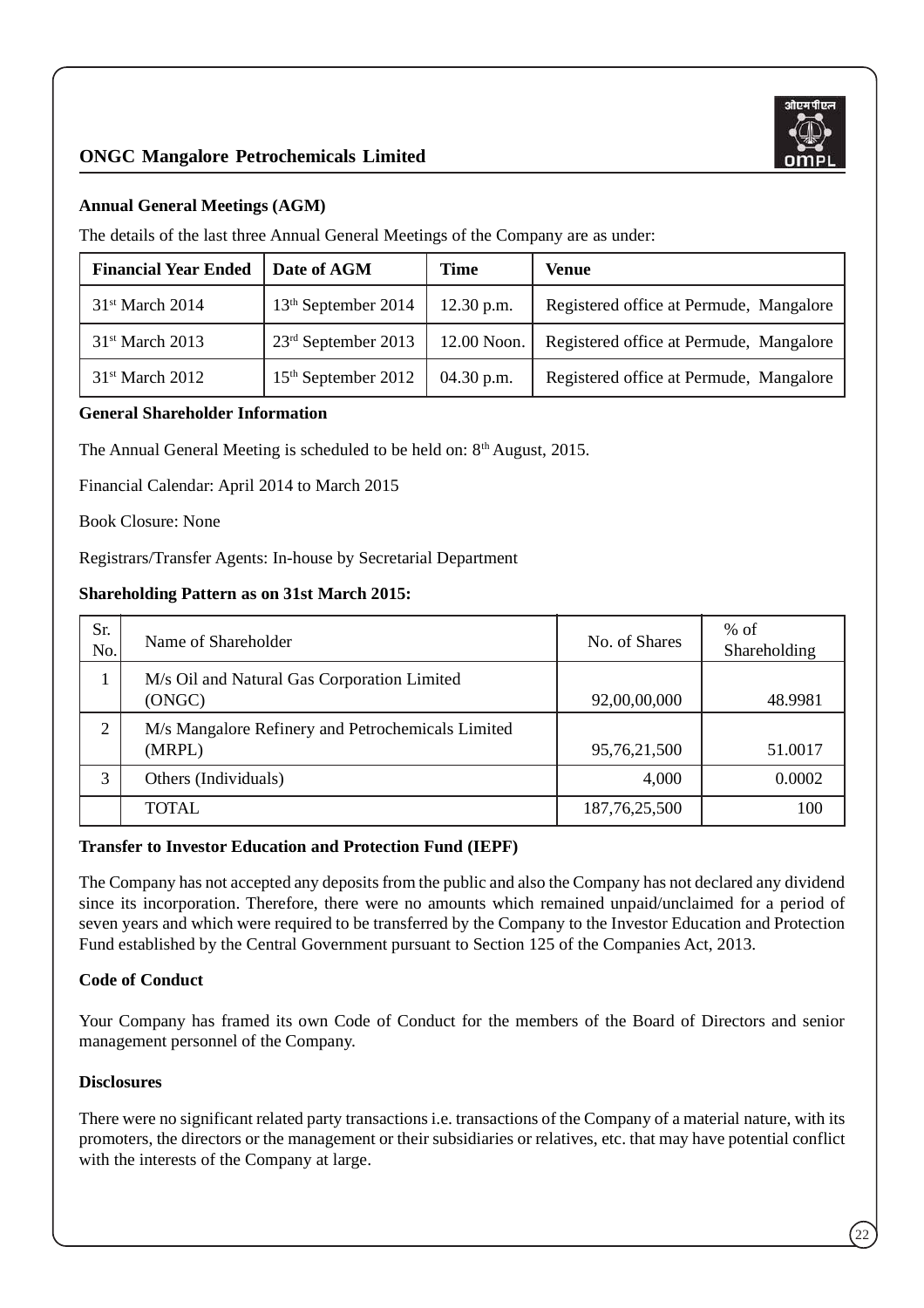

# **COMMENTS OF THE COMPTROLLER AND AUDITOR GENERAL OF INDIA UNDER SECTION 143(6)(b) OF THE COMPANIES ACT, 2013 ON THE FINACIAL STATEMENTS OF ONGC MANGALORE PETROCHEMICALS LIMITED, MANGALORE FOR THE YEAR ENDED 31 MARCH 2015**

The preparation of financial statements of ONGC Mangalore Petrochemicals Limited, Mangalore, for the year ended 31 March 2015 in accordance with the financial reporting framework prescribed under the Companies Act, 2013 is the responsibility of the management of the company. The statutory auditors appointed by the Comptroller and Auditor General of India under section 139(5) of the Act are responsible for expressing opinion on the financial statement under section 143 of the Act based on independent audit in accordance with standards on auditing prescribed under section 143(10) of the Act. This is stated to have been done by them vide their Audit Report dated 16.05.2015.

I, on the behalf of the Comptroller and Auditor General of India, have conducted a supplementary audit under section 143(6)(a) of the Act of the financial statement of ONGC Mangalore Petrochemicals Limited, Mangalore for the year ended 31 March 2015. This supplementary audit has been carried out independently without access to the working papers of the statutory auditors and is limited primarily to inquiries of the statutory auditors and company personnel and a selective examination of some of the accounting records. On the basis of my audit nothing significant has come to my knowledge which would give rise to any comment upon or supplement to statutory auditors' report.

> **For and on the behalf of the Comptroller & Auditor General of India**

**(G.SUDHARMINI) Principal Director of Commercial Audit & Ex Officio Member Audit Board**

Place : Chennai Date : 07.07.2015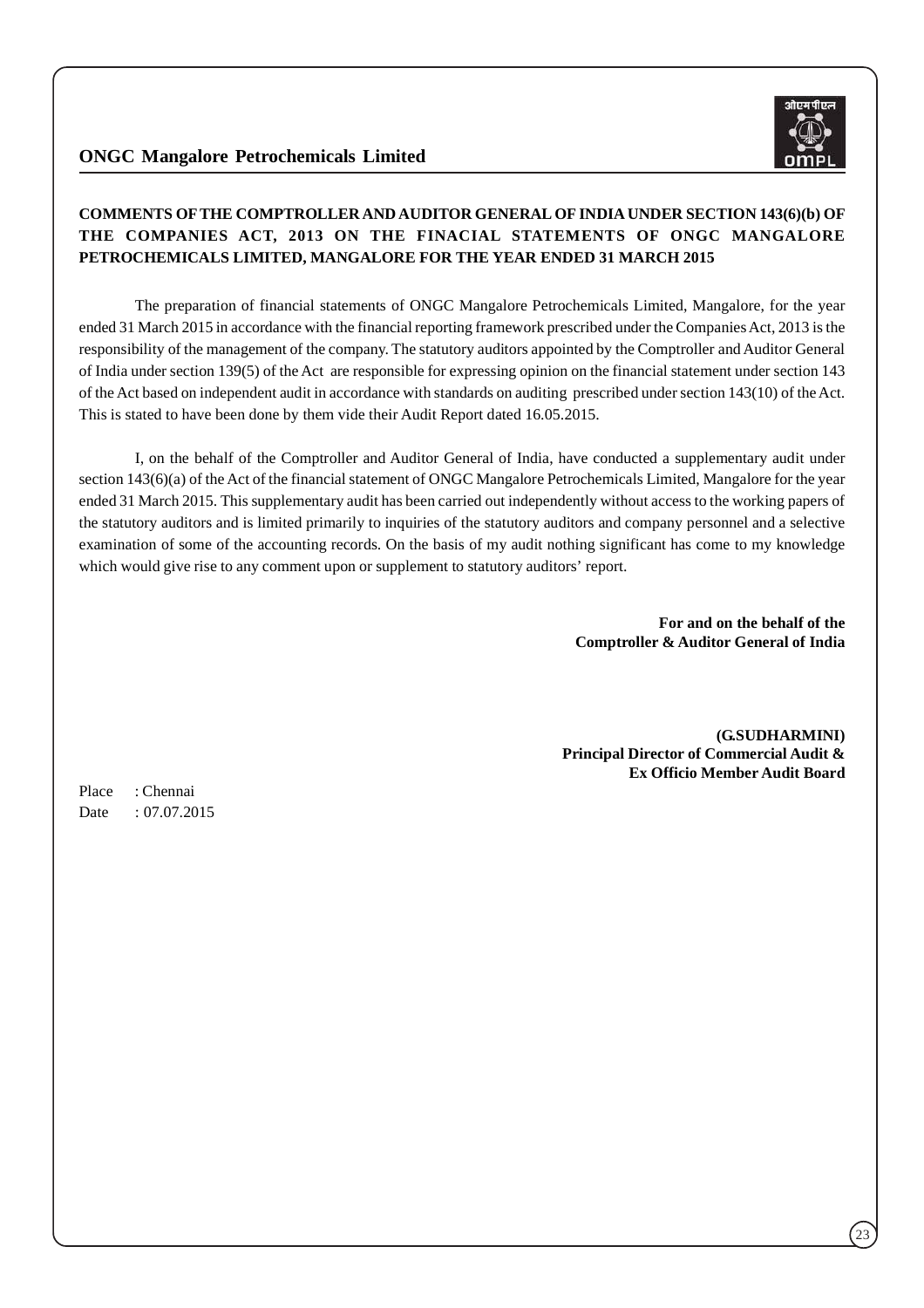# **INDEPENDENT AUDITOR'S REPORT**

# **TO THE MEMBERS OF ONGC MANGALORE PETROCHEMICALS LIMITED**

### **Report on the Standalone Financial Statements**

We have audited the accompanying standalone financial statements of **ONGC MANGALORE PETROCHEMICALS LIMITED** ("the Company"), which comprise the Balance Sheet as at 31st March, 2015, the Statement of Profit and Loss, the Cash Flow Statement for the year then ended, and a summary of the significant accounting policies and other explanatory information.

### **Management's Responsibility for the Standalone Financial Statements**

The Company's Board of Directors is responsible for the matters stated in Section 134(5) of the Companies Act, 2013 ("the Act") with respect to the preparation of these standalone financial statements that give a true and fair view of the financial position, financial performance and cash flows of the Company in accordance with the accounting principles generally accepted in India, including the Accounting Standards specified under Section 133 of the Act, read with Rule 7 of the Companies (Accounts) Rules, 2014. This responsibility also includes maintenance of adequate accounting records in accordance with the provisions of the Act for safeguarding the assets of the Company and for preventing and detecting frauds and other irregularities; selection and application of appropriate accounting policies; making judgments and estimates that are reasonable and prudent; and design, implementation and maintenance of adequate internal financial controls, that were operating effectively for ensuring the accuracy and completeness of the accounting records, relevant to the preparation and presentation of the financial statements that give a true and fair view and are free from material misstatement, whether due to fraud or error.

# **Auditor's Responsibility**

Our responsibility is to express an opinion on these standalone financial statements based on our audit.

We have taken into account the provisions of the Act, the accounting and auditing standards and matters which are required to be included in the audit report under the provisions of the Act and the Rules made there under.

We conducted our audit in accordance with the Standards on Auditing specified under Section 143(10) of the Act. Those Standards require that we comply with ethical requirements and plan and perform the audit to obtain reasonable assurance about whether the financial statements are free from material misstatement.

An audit involves performing procedures to obtain audit evidence about the amounts and the disclosures in the financial statements. The procedures selected depend on the auditor's judgment, including the assessment of the risks of material misstatement of the financial statements, whether due to fraud or error. In making those risk assessments, the auditor considers internal financial control relevant to the Company's preparation of the financial statements that give a true and fair view in order to design audit procedures that are appropriate in the circumstances, but not for the purpose of expressing an opinion on whether the Company has in place an adequate internal financial controls system over financial reporting and the operating effectiveness of such controls. An audit also includes evaluating the appropriateness of the accounting policies used and the reasonableness of the accounting estimates made by the Company's Directors, as well as evaluating the overall presentation of the financial statements.

We believe that the audit evidence we have obtained is sufficient and appropriate to provide a basis for our audit opinion on the standalone financial statements.

### **Opinion**

In our opinion and to the best of our information and according to the explanations given to us, the aforesaid standalone financial statements give the information required by the Act in the manner so required and give a true and fair view in conformity with the accounting principles generally accepted in India, of the state of affairs of the Company as at 31st March, 2015, and its loss and its cash flows for the year ended on that date.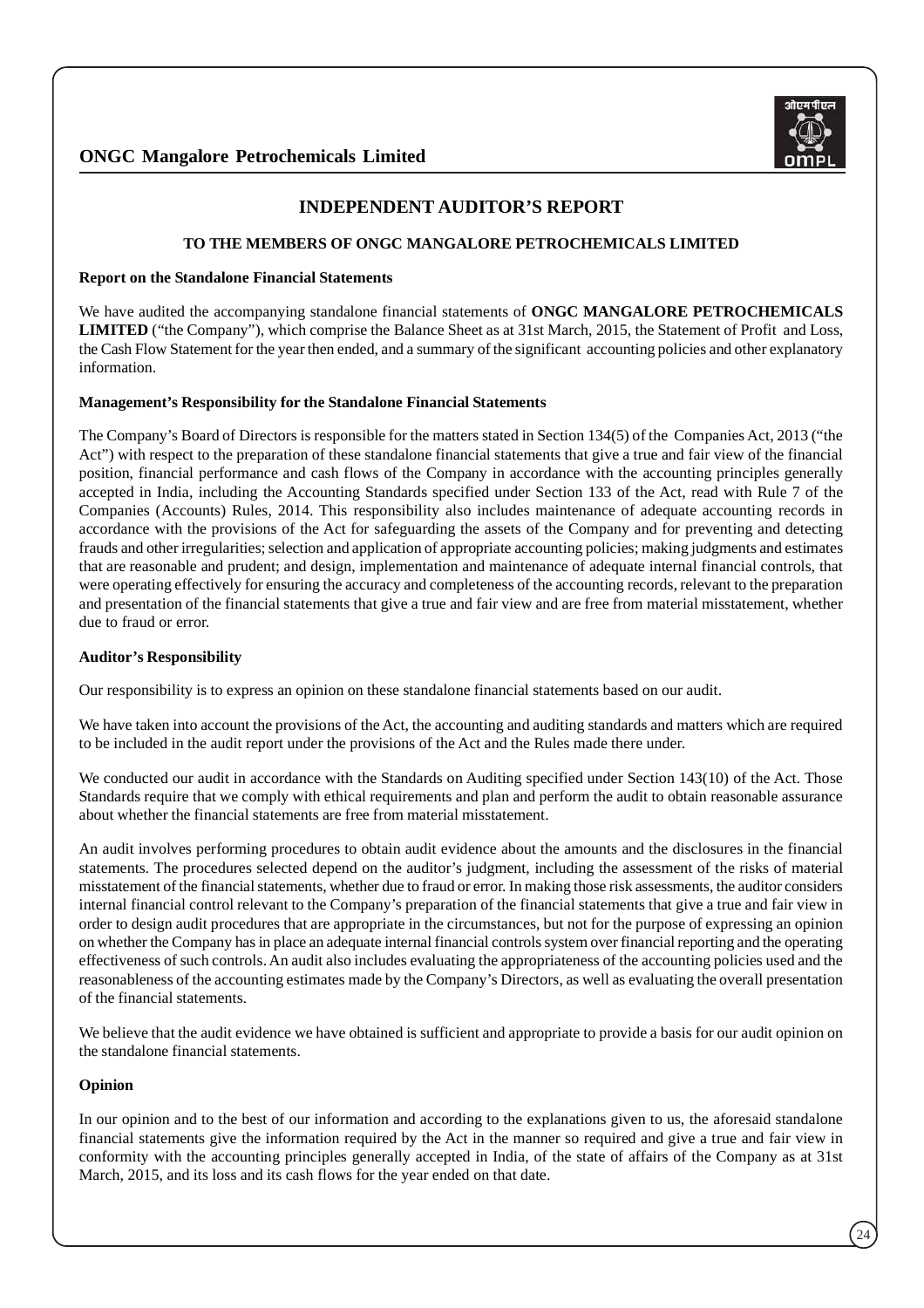

25

# **Report on Other Legal and Regulatory Requirements**

- 1. As required by the Companies (Auditor's Report) Order, 2015 ("the Order") issued by the Central Government of India in terms of sub-section (11) of section 143 of the Act, we give in the Annexure a statement on the matters specified in paragraphs 3 and 4 of the Order.
- 2. As required by Section 143 (3) of the Act, we report that:
	- (a) We have sought and obtained all the information and explanations which to the best of our knowledge and belief were necessary for the purposes of our audit.
	- (b) In our opinion, proper books of account as required by law have been kept by the Company so far as it appears from our examination of those books.
	- (c) The Balance Sheet, the Statement of Profit and Loss and the Cash Flow Statement dealt with by this Report are in agreement with the books of account.
	- (d) In our opinion, the aforesaid standalone financial statements comply with the Accounting Standards specified under Section 133 of the Act, read with Rule 7 of the Companies (Accounts) Rules, 2014.
	- (e) On the basis of the written representations received from the directors as on 31st March, 2015 taken on record by the Board of Directors, none of the directors is disqualified as on 31st March, 2015 from being appointed as a director in terms of Section 164 (2) of the Act.
	- (f) With respect to the other matters to be included in the Auditor's Report in accordance with Rule 11 of the Companies (Audit and Auditors) Rules, 2015, in our opinion and to the best of our information and according to the explanations given to us:
	- i. The Company does not have any pending litigations which would impact its financial position;
	- ii The Company did not have any foreseeable losses on long-term contracts including derivative contracts.
	- iii. There were no amounts which were required to be transferred to the Investor Education and Protection Fund by the Company.
- 3. We refer to our audit report dated 16.05.2015 already issued on the above referred Balance Sheet as at 31st March, 2015, the Statement of Profit and Loss, the Cash Flow Statement. Subsequent to this we are in receipt of letter Ref. PDCA/R.II/10-90(B)/2015-16/7 dated 10.06.2015 from Indian Audit and Accounts Department, Office of the Principal Director of Commercial Audit and Ex-Officio Member Audit Board, Comptroller and Auditor General of India, Chennai, seeking our report on the Directions issued in terms of Sec 143(5) of the Companies Act, 2013. Accordingly, the said report is suitably amended to comply with the observations of the Comptroller and Auditor General of India. There is no change in the Balance Sheet, the Statement of Profit and Loss and the Cash Flow Statement referred in our report dated 16.05.2015.

In accordance with the requirement, we give below a report on the Directions issued by the Comptroller and Auditor General of India in terms of Sec 143(5) of the Companies Act, 2013:

- 1. The Company has not been selected for disinvestment and hence reporting on this direction does not arise.
- 2. There are no cases of waiver/write off of debts, loans/ interest, etc.
- 3. The Company does not have any inventories lying with third parties. No assets have been received by the Company as gift from Government or other authorities.
- 4. The Company is not having any pending legal/arbitration cases.

 **For V. SANKAR AIYAR & CO Chartered Accountants (Firm's Registration No.109208W)**

Place: Mumbai Date: 03rd July 2015

> (**G. Sankar) Partner Membership No. 46050**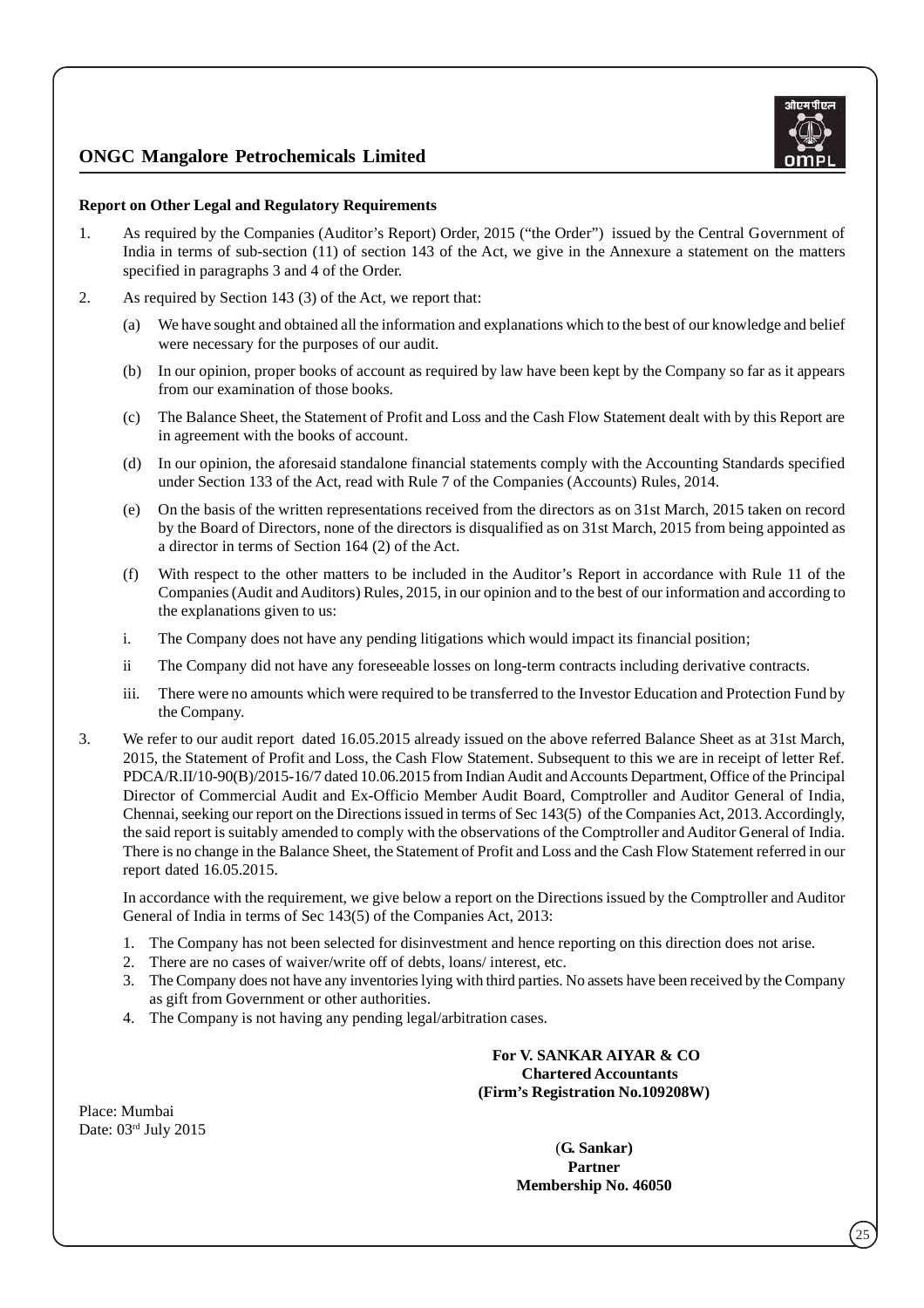

# **ANNEXURE REFERRED TO IN THE AUDITOR'S REPORT TO THE FINANCIAL STATEMENTS FOR THE YEAR ENDED 31ST MARCH 2015**

1. a) The Company has maintained proper records showing full particulars, including quantitative details and situation of fixed assets.

b) The fixed assets are physically verified by the management according to a phased programme designed to cover all the items, which in our opinion, is reasonable having regard to company and nature of assets. Pursuant to the programme, a portion of the fixed assets has been physically verified by the management during the year and no material discrepancies between the books, records and the physical inventory has been noticed.

2. a) As explained to us, physical verification of inventories has been conducted by the management at reasonable intervals.

b) In our opinion and according to the explanation given to us, the procedures of physical verification of inventory followed by the management are reasonable and adequate in relation to the size of the company and the nature of its business.

c) In our opinion and according to the information and explanation given to us, the company is maintaining proper records of inventory and no material discrepancies were noticed on physical verification.

- 3. According to the information and explanations given to us, the company has not granted any loans to companies, firms or other parties covered in the register maintained under section 189 of the Act and hence reporting under clause 4(iii) does not arise.
- 4. In our opinion and according to the information and explanations given to us, there are adequate internal control procedures commensurate with the size of the company and the nature of its business for the purchase of fixed assets and inventories and sale of goods and services. Further, on the basis of our examination and according to the information and explanations given to us, there are no instances of major weaknesses in the aforesaid internal control system.
- 5. The Company has not accepted any deposits from the public, within the meaning of Section 73 to 76 or any other relevant provisions of the Act and Rules framed there under.
- 6. The Central Government has prescribed maintenance of cost records under section 148(1) of the Companies Act, 2013 in respect of products manufactured by the company. We have broadly reviewed the cost records maintained by the company and are of the opinion that prima facie, the prescribed accounts and records have been made and maintained. We have not, however, made a detailed examination of these records with a view to determine whether they are accurate or complete.
- 7. (a) According to the information and explanations given to us the Company is regular in depositing undisputed statutory dues including Provident Fund, Employees' State Insurance, Income Tax , Sales Tax, Service Tax, Customs Duty, Value Added Tax, Cess and other material statutory dues as applicable to the Company with the appropriate authorities. As explained to us, there are no undisputed statutory dues outstanding for more than six months as at 31st March 2015 from the date they became payable.

(b) According to the information and explanations given to us, there are no dues of Income Tax, Sales Tax, Wealth Tax, Service Tax, Customs Duty, Excise Duty, Value Added Tax and Cess which have not been deposited on account of any dispute.

(c) According to the information and explanations given to us and the records of the company, there are no amounts which are required to be transferred to investor education and protection fund.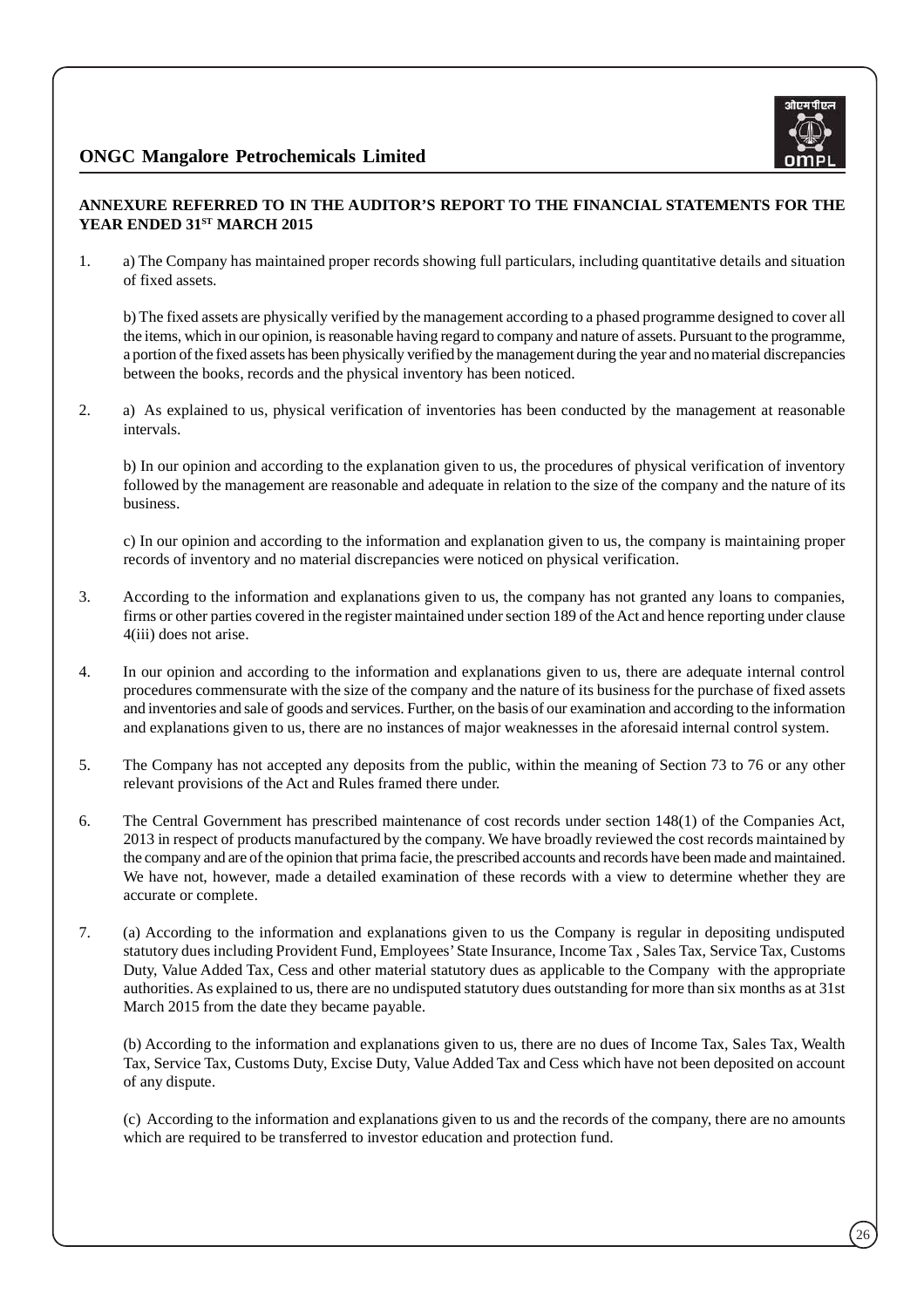

- 8. The accumulated losses at the end of the financial year are not more than fifty percent of the net worth of the Company. The company has incurred cash losses during the financial year covered by our audit and in the immediately preceding financial year.
- 9. According to the information and explanation given to us, the company has not defaulted in repayment of dues to a financial institution or banks.The company has not issued any debentures as at the balance sheet date.
- 10. In our opinion and according to information and explanation given to us, the Company has not given any guarantees for loans taken by others from banks or financial institutions during the year.
- 11. According to information and explanations given to us, term loans availed by the company have been utilized for the purposes for which such loans were obtained. However, pending utilization, the same had been temporarily invested in mutual funds or fixed deposits with banks.
- 12. According to the information and explanations given to us, and based on the audit procedures performed and the representations obtained from the management, we report that no fraud on or by the Company having a material misstatement on the financial statements, has been noticed or reported during the period under audit.

**ForV. Sankar Aiyar & Co., Chartered Accountants (Firm's Registration No. 109208W)**

Place: Mumbai

Date 3<sup>rd</sup> July 2015 (**G SANKAR**) **Partner Membership No. 46050**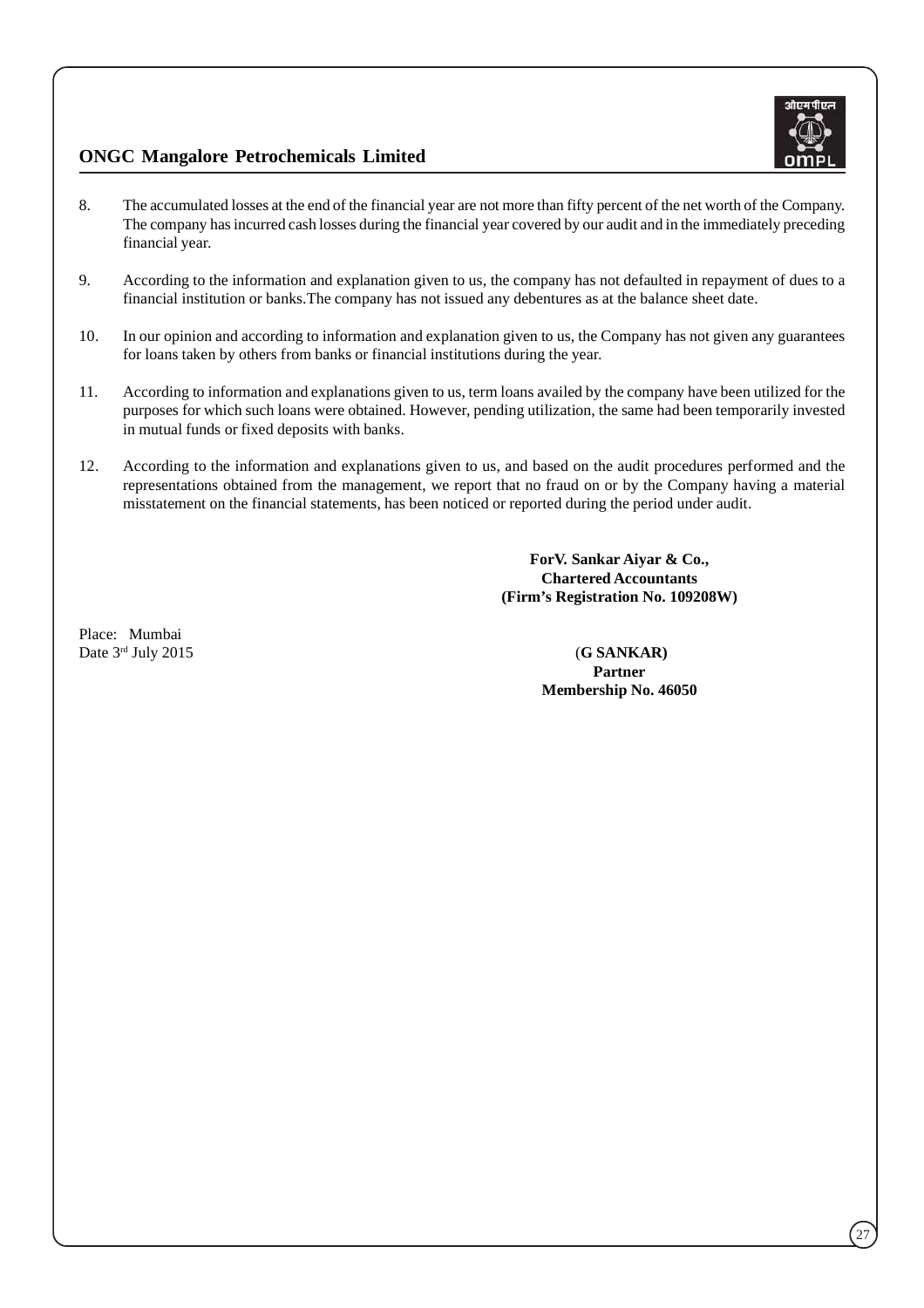

| <b>BALANCE SHEET AS AT 31ST MARCH 2015</b>                                                                                 |                                        |             |                                                           |                      |                                                        |
|----------------------------------------------------------------------------------------------------------------------------|----------------------------------------|-------------|-----------------------------------------------------------|----------------------|--------------------------------------------------------|
|                                                                                                                            | Note No.                               |             | As at 31st March 2015<br>$\overline{\tau}$ in Millions    |                      | As at 31st March 2014<br>$\overline{\tau}$ in Millions |
| <b>EQUITY AND LIABILITIES</b>                                                                                              |                                        |             |                                                           |                      |                                                        |
| <b>Shareholders' Funds</b>                                                                                                 |                                        |             |                                                           |                      |                                                        |
| Share Capital                                                                                                              | $\overline{2}$                         | 18,776.26   |                                                           | 0.50                 |                                                        |
| Reserves and Surplus                                                                                                       | 3                                      | $-5,320.61$ |                                                           | 75.01                |                                                        |
|                                                                                                                            |                                        |             | 13,455.65                                                 |                      | 75.51                                                  |
| Advance against share capital                                                                                              | 4                                      |             |                                                           |                      | 9,799.76                                               |
| <b>Non Current Liabilities</b>                                                                                             |                                        |             |                                                           |                      |                                                        |
| Long-Term Borrowings                                                                                                       | 5                                      | 38,845.44   |                                                           | 35,912.50            |                                                        |
| Other Long Term liabilities                                                                                                | 6                                      | 953.10      |                                                           | 793.94               |                                                        |
| Long-term Provisions                                                                                                       | 7                                      | 19.45       |                                                           | 7.93                 |                                                        |
|                                                                                                                            |                                        |             | 39,817.99                                                 |                      | 36,714.37                                              |
| <b>Current Liabilities</b>                                                                                                 |                                        |             |                                                           |                      |                                                        |
| Short-term borrowings                                                                                                      | 8                                      | 15,367.10   |                                                           | 7,389.26             |                                                        |
| <b>Trade Payables</b>                                                                                                      | 9                                      | 2,365.79    |                                                           | 463.61               |                                                        |
| <b>Other Current Liabilities</b>                                                                                           | 10                                     | 6,921.81    |                                                           | 4,013.98             |                                                        |
| <b>Short-term Provisions</b>                                                                                               | 11                                     | 1.63        | 24,656.33                                                 | 1.33                 | 11,868.18                                              |
| <b>TOTAL</b>                                                                                                               |                                        |             | 77,929.97                                                 |                      | 58,457.82                                              |
| <b>ASSETS</b>                                                                                                              |                                        |             |                                                           |                      |                                                        |
| <b>Non-current Assets</b>                                                                                                  |                                        |             |                                                           |                      |                                                        |
| <b>Fixed Assets</b>                                                                                                        |                                        |             |                                                           |                      |                                                        |
| Tangible assets                                                                                                            | 12(i)                                  | 69,243.71   |                                                           | 2,556.02             |                                                        |
| Intangible assets                                                                                                          | 12(ii)                                 | 80.81       |                                                           | 0.34                 |                                                        |
| Capital Work-in-Progress                                                                                                   | 14                                     | 111.84      |                                                           | 51,803.69            |                                                        |
|                                                                                                                            |                                        | 69,436.36   |                                                           | 54,360.05            |                                                        |
| Non-current investments                                                                                                    | 15                                     | 4.80        |                                                           | 4.80                 |                                                        |
| Long-term loans and advances                                                                                               | 16                                     | 1,566.22    |                                                           | 71,007.38 1,342.31   | 55,707.16                                              |
| <b>Current Assets</b>                                                                                                      |                                        |             |                                                           |                      |                                                        |
| <b>Current investments</b>                                                                                                 | 17                                     |             |                                                           | 665.00               |                                                        |
| Inventories                                                                                                                | 18                                     | 4,234.17    |                                                           | 1,354.11             |                                                        |
| <b>Trade Receivables</b>                                                                                                   | 19                                     | 626.17      |                                                           |                      |                                                        |
| Cash & Cash Equivalents                                                                                                    | 20                                     | 1.19        |                                                           | 394.59               |                                                        |
| Short-term loans and advances                                                                                              | 21                                     | 2,061.06    | 6,922.59                                                  | 336.96               | 2,750.66                                               |
| <b>TOTAL</b>                                                                                                               |                                        |             | 77,929.97                                                 |                      | 58,457.82                                              |
| <b>Contingent Liabilities and Commitments</b>                                                                              | 22                                     |             |                                                           |                      |                                                        |
| <b>Significant Accounting Policies</b>                                                                                     | 1                                      |             |                                                           |                      |                                                        |
| See accompanying notes to the Financial Statements                                                                         |                                        |             |                                                           |                      | <b>For ONGC Mangalore Petrochemicals Limited</b>       |
| As per our report attached<br>For V Sankar Aiyar & Co<br><b>Chartered Accountants</b><br>(Firm's registration no. 109208W) |                                        |             |                                                           | H. Kumar<br>Director | D. K. Sarraf<br>Chairman                               |
| <b>G</b> Sankar                                                                                                            |                                        |             |                                                           |                      |                                                        |
|                                                                                                                            |                                        |             |                                                           |                      |                                                        |
| Partner<br>Membership No. 46050                                                                                            | K. B. Shyam Kumar<br>Company Secretary |             | <b>Sushil K. Shenoy</b><br><b>Chief Financial Officer</b> |                      | S. Ramachandran<br><b>Chief Executive Officer</b>      |
| Place: Mumbai                                                                                                              |                                        |             |                                                           |                      | Place: New Delhi                                       |
| Date: 16th May 2015                                                                                                        |                                        |             |                                                           |                      | Date: 16th May 2015                                    |
|                                                                                                                            |                                        |             |                                                           |                      |                                                        |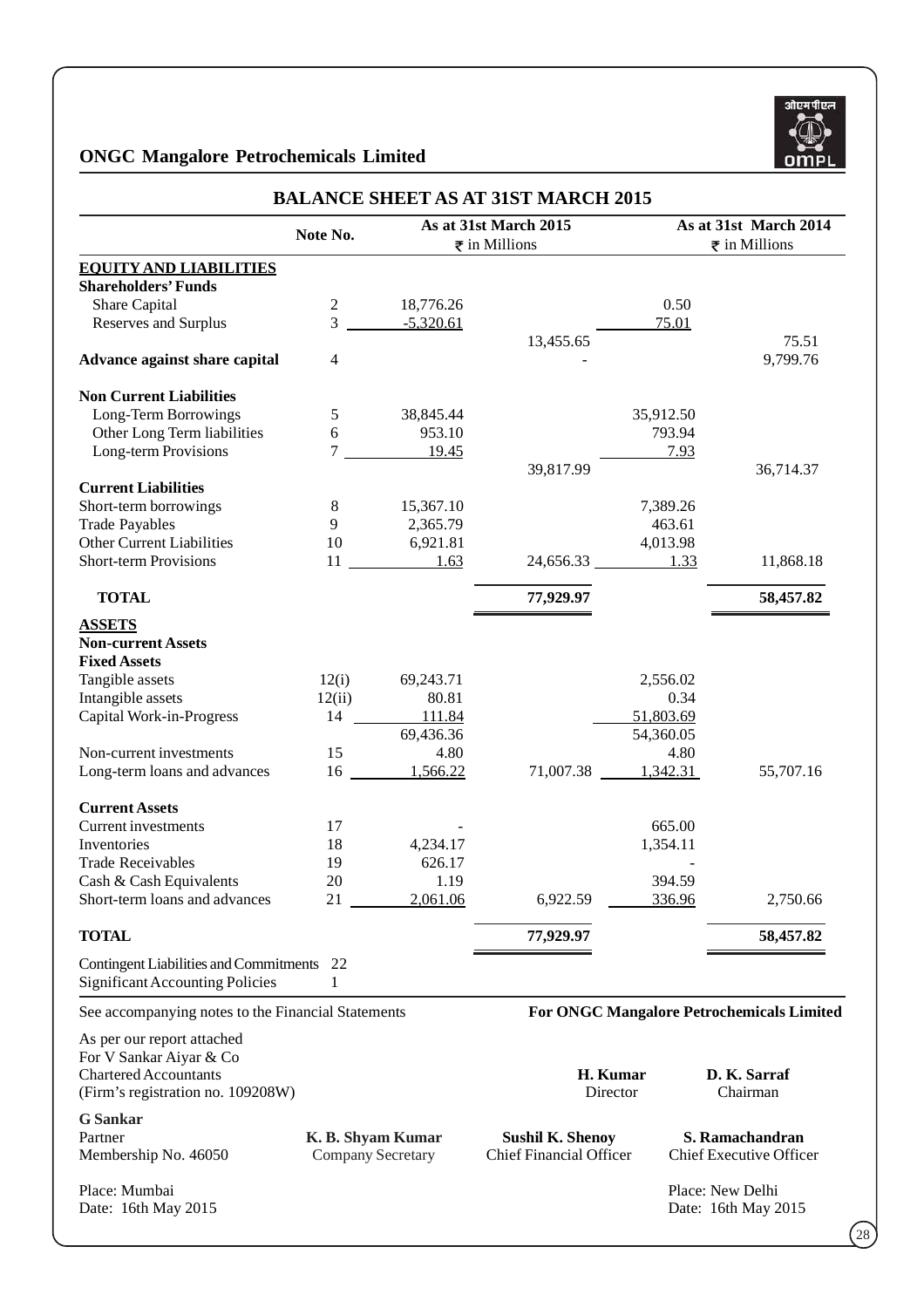

# **STATEMENT OF PROFIT AND LOSS FOR THE PERIOD ENDED 31ST MARCH 2015**

|                                                                               | Note No.          |    | For the year ended<br><b>31st March 2015</b><br>$\bar{\tau}$ in Millions | For the year ended<br><b>31st March 2014</b><br>$\bar{\tau}$ in Millions |
|-------------------------------------------------------------------------------|-------------------|----|--------------------------------------------------------------------------|--------------------------------------------------------------------------|
| <b>Revenue</b>                                                                |                   |    |                                                                          |                                                                          |
| Revenue from Operations                                                       |                   | 25 | 17,238.91                                                                |                                                                          |
| Other Income                                                                  |                   | 26 | 43.59                                                                    | 0.26                                                                     |
| <b>TOTAL REVENUE</b>                                                          |                   |    | 17,282.50                                                                | 0.26                                                                     |
| <b>Expenses</b>                                                               |                   |    |                                                                          |                                                                          |
| <b>Cost of Materials Consumed</b>                                             |                   | 27 | 18,737.49                                                                |                                                                          |
| Increase(-)/Decrease in Stock                                                 |                   | 28 | 102.49                                                                   |                                                                          |
| <b>Employee Benefits Expense</b>                                              |                   | 29 | 138.29                                                                   | 3.69                                                                     |
| <b>Finance Cost</b>                                                           |                   | 30 | 2,557.94                                                                 |                                                                          |
| Other Expenses                                                                |                   | 31 | 3,535.77                                                                 | 8.36                                                                     |
| Depreciation and Amortisation                                                 |                   | 32 | 1,353.51                                                                 |                                                                          |
| <b>TOTAL EXPENSES</b>                                                         |                   |    | 26,425.49                                                                | 12.05                                                                    |
| Profit/(Loss) Before Taxes and Prior Period Adjustments                       |                   |    | (9,142.99)                                                               | (11.79)                                                                  |
| Prior Period Adjustments                                                      |                   |    |                                                                          |                                                                          |
| Profit/(Loss) before taxes                                                    |                   |    | (9,142.99)                                                               | (11.79)                                                                  |
| Tax expenses:                                                                 |                   |    |                                                                          |                                                                          |
| <b>Current Tax</b>                                                            |                   | 13 |                                                                          | 0.08                                                                     |
| <b>MAT Credit Entitlement</b>                                                 |                   |    |                                                                          | (3.78)                                                                   |
| Excess Provision of Income Tax for Previous Year written back<br>Deferred Tax |                   |    |                                                                          | (3.39)                                                                   |
| Profit/(Loss) for the period                                                  |                   |    | (9,142.99)                                                               | (4.70)                                                                   |
|                                                                               |                   |    |                                                                          |                                                                          |
| Earning per share (basic / diluted )(in $\bar{\tau}$ )                        |                   | 33 | $-8.67$                                                                  | $-93.93$                                                                 |
| Face value per equity share (in $\overline{\epsilon}$ )                       |                   |    | 10.00                                                                    | 10.00                                                                    |
| See accompanying notes to the Financial Statements                            |                   |    |                                                                          | <b>For ONGC Mangalore Petrochemicals Limited</b>                         |
| As per our report attached                                                    |                   |    |                                                                          |                                                                          |
| For V Sankar Aiyar & Co                                                       |                   |    |                                                                          |                                                                          |
| <b>Chartered Accountants</b><br>(Firm's registration no. 109208W)             |                   |    | H. Kumar<br>Director                                                     | D. K. Sarraf<br>Chairman                                                 |
| <b>G</b> Sankar                                                               |                   |    |                                                                          |                                                                          |
| Partner                                                                       | K. B. Shyam Kumar |    | <b>Sushil K. Shenoy</b>                                                  | S. Ramachandran                                                          |
| Membership No. 46050                                                          | Company Secretary |    | <b>Chief Financial Officer</b>                                           | <b>Chief Executive Officer</b>                                           |
|                                                                               |                   |    |                                                                          |                                                                          |
| Place: Mumbai<br>Date: 16th May 2015                                          |                   |    | Place: New Delhi<br>Date: 16th May 2015                                  |                                                                          |
|                                                                               |                   |    |                                                                          |                                                                          |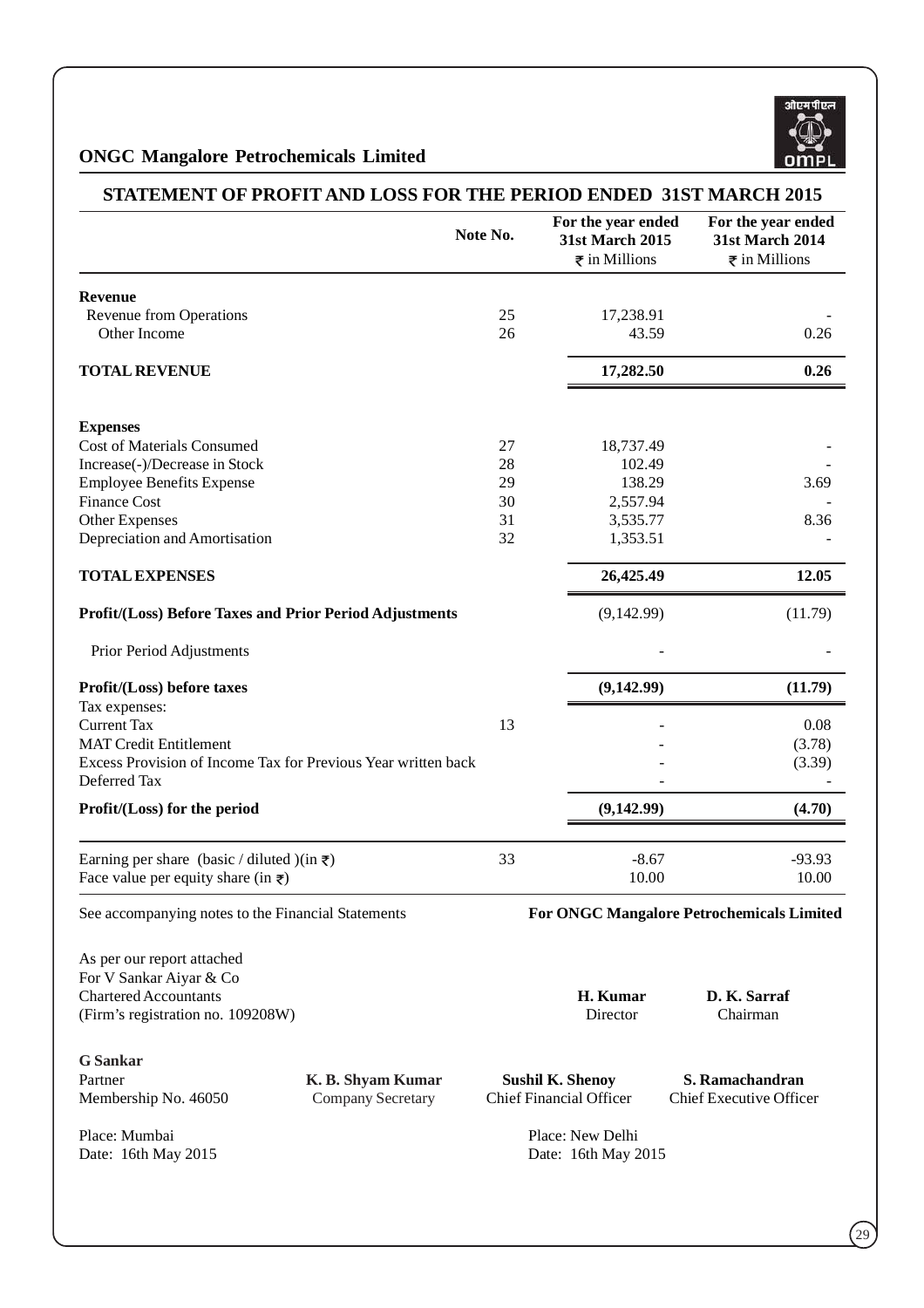

|                                                       | For the year ended<br>31st March 2015<br>$\bar{\tau}$ in Millions | For the year ended<br><b>31st March 2014</b><br>$\overline{\xi}$ in Millions |
|-------------------------------------------------------|-------------------------------------------------------------------|------------------------------------------------------------------------------|
| A. Profit before tax                                  | (9,142.99)                                                        | (11.79)                                                                      |
| <b>Adjustments for:</b>                               |                                                                   |                                                                              |
| Depreciation /Amortisation                            | 1,353.51                                                          |                                                                              |
| <b>Interest Expense</b>                               | 2,556.77                                                          |                                                                              |
| <b>Interest Income</b>                                | (12.39)                                                           | (0.26)                                                                       |
| Dividend income                                       | (10.58)                                                           |                                                                              |
| Foreign Currency Translation - Net                    | 257.17                                                            |                                                                              |
| Prior Period Adjustment                               |                                                                   |                                                                              |
| Adjustments for:                                      |                                                                   |                                                                              |
| <b>Trade Receivables</b>                              | (626.17)                                                          |                                                                              |
| <b>Trade Payables</b>                                 | 1,902.19                                                          | 463.61                                                                       |
| Inventories                                           | (2,880.06)                                                        | (1, 354.11)                                                                  |
| Cash generated / (used in)                            | (6,602.55)                                                        | (902.55)                                                                     |
| Direct Taxes paid (net)                               | (1.78)                                                            | 14.26                                                                        |
| Net cash flow from / (used in)                        | (6,604.33)                                                        | (888.29)                                                                     |
| <b>B. CASH FLOW FROM INVESTING ACTIVITIES:</b>        |                                                                   |                                                                              |
| Dividend income received                              | 10.58                                                             | 2.20                                                                         |
| <b>Interest Income Received</b>                       | 14.63                                                             | 1,318.95                                                                     |
| <b>Purchase of Fixed Assets</b>                       | (16,091.74)                                                       | (8,842.35)                                                                   |
| Sale of Fixed Assets                                  | 0.05                                                              |                                                                              |
| Net cash flow from / (used in) investing activities   | (16,066.48)                                                       | (7,521.20)                                                                   |
| C. CASH FLOW FROM FINANCING ACTIVITIES:               |                                                                   |                                                                              |
| Proceeds from Equity                                  | 12,723.37                                                         |                                                                              |
| Proceeds from External Commercial Borrowing           | 1,840.74                                                          | 3,695.80                                                                     |
| Proceeds from Rupee Term Loan                         | 3,043.55                                                          | 8,687.30                                                                     |
| Proceeds from Short Term Loan                         | 27,180.37                                                         | 3,911.60                                                                     |
| Repayment of Buyers Credit                            | (743.94)                                                          | 44.58                                                                        |
| Repayment of External Commercial Borrowing            | (1,116.16)                                                        |                                                                              |
| Repayment of Short Term Loan                          | (18, 465.94)                                                      | (4,213.66)                                                                   |
| Interest and finance charges paid                     | (2,849.58)                                                        | (2,703.39)                                                                   |
| Net cash flow from / (used in) financing activities   | 21,612.41                                                         | 9,422.23                                                                     |
| Net Increase/ (Decrease) in cash and cash equivalents | (1,058.40)                                                        | 1,012.74                                                                     |
| Cash and cash equivalent at the beginning of the year | 1,059.59                                                          | 46.85                                                                        |
| Cash and cash equivalent at the end of the year       | 1.19                                                              | 1,059.59                                                                     |

**NOTES:**

1) Cash Flow statement has been prepared under the Indirect Method as set out in the Accounting Standard 3; " Cash Flow Statement" as per Companies (Accounting Standard) Rules, 2006.

2) Purchase of fixed assets includes movement of Capital Work-in-progress and Project Expenses during the year.

3) Cash and cash equivalents include cash and bank balances and short-term highly liquid investments.

4) Previous year figures have been re-grouped / re-classified wherever necessary to conform to the current year's presentation.

|                                   |                   |                                | <b>For ONGC Mangalore Petrochemicals Limited</b> |
|-----------------------------------|-------------------|--------------------------------|--------------------------------------------------|
| As per our report attached        |                   |                                |                                                  |
| For V Sankar Aiyar & Co           |                   |                                |                                                  |
| <b>Chartered Accountants</b>      |                   | H. Kumar                       | D. K. Sarraf                                     |
| (Firm's registration no. 109208W) |                   | Director                       | Chairman                                         |
| <b>G</b> Sankar                   |                   |                                |                                                  |
| Partner                           | K. B. Shyam Kumar | <b>Sushil K. Shenov</b>        | S. Ramachandran                                  |
| Membership No. 46050              | Company Secretary | <b>Chief Financial Officer</b> | Chief Executive Officer                          |
| Place: Mumbai                     |                   | Place: New Delhi               |                                                  |
| Date: 16th May 2015               |                   | Date: $16th$ May 2015          |                                                  |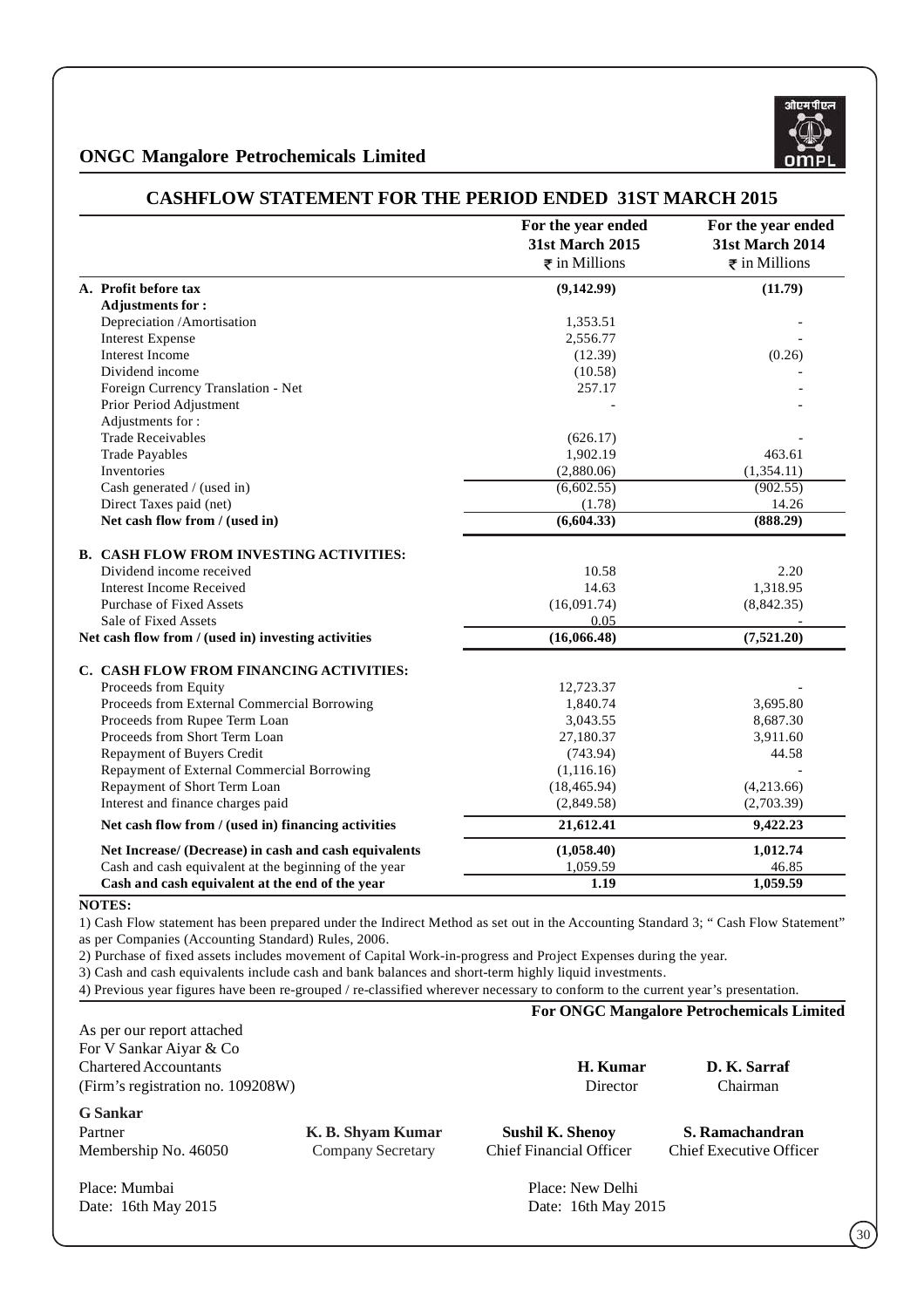

# **NOTES ACCOMPANYING FINANCIAL STATEMENTS**

# **1. Significant Accounting Policies**

# a) **Accounting Conventions and Basis of Presentation/Accounting**

- i) The Financial Statements are prepared under the historical cost convention in accordance with Generally Accepted Accounting Principles and Accounting Standares specified under Section 133 of the Companies Act, 2013 read with Rule 7 of the Companies (Accounts) Rules, 2013. The Company follows historical cost conventions in the preparation of accounts and the accounts have been on a going concern basis following accrual basis of accounting.
- ii) All income and expenses to the extent considered receivable/payable with reasonable certainty are accounted for on accrual basis.

### b) **Use of Estimates**

The preparation of financial statements requires estimates and assumptions to be made that affect the reported amount of assets and liabilities on the date of the financial statements and the reported amount of revenues and expenses during the reporting period. The difference between the actual results and estimates are recognised in the period in which the results are known/materialised.

### c) **Cash flow statement**

Cash Flow Statement has been prepared in accordance with the indirect method prescribed in Accounting Standard-3 specified under Section 133 of the Companies Act, 2013 read with Rule 7 of the Companies (Accounts) Rules, 2013.

### d) **Fixed assets**

- i) Tangible Assets
- a. Leasehold Land is stated at historical cost less amortisation.
- b. Other Fixed Assets are stated at historical cost less accumulated depreciation amortisation and impairment.
- c. Spares received along with the Plant or Equipment and those purchased subsequently for specific machinery and having irregular use are capitalised
- d. During the period of construction, directly identifiable expenses are capitalised at the first instance and all other allocable expenses are capitalised proportionately on the basis of the value of assets.
- e. Cost for this purpose includes purchase prices, taxes and duties (net of cenvat), incidental expenses, erection/ commissioning expenses, technical knowhow fee, professional fee, interest upto the date the asset is put to use and exchange rate differences arising on long term foreign currency monetary items in so far as they relate to the acquisition of depreciable assets, etc.
- ii) Intangible assets

Cost incurred on intangible asset, resulting in future economic benefits are capitalised as intangible assets and amortised on equated basis over the estimated useful life of such assets.

### e) **Impairment**

Impairment of cash generating units/assets is ascertained and considered where the carrying cost exceeds the recoverable amount being the higher of net realisable amount and value in use.

### f) **Depreciation and amortization**

- i) Depreciation on Fixed Assets (including those taken on lease) is provided on Straight Line Method, at the rates and in the manner specified in Schedule II to the Companies Act, 2013. Depreciation for additions to / deductions from tangible assets is calculated pro-rata from/to the month of additions / deductions.
- ii) Cost of leasehold land is amortised over the lease period.
- iii) Depreciation on amounts capitalized on account of foreign exchange fluctuation is provided prospectively over residual life of the assets.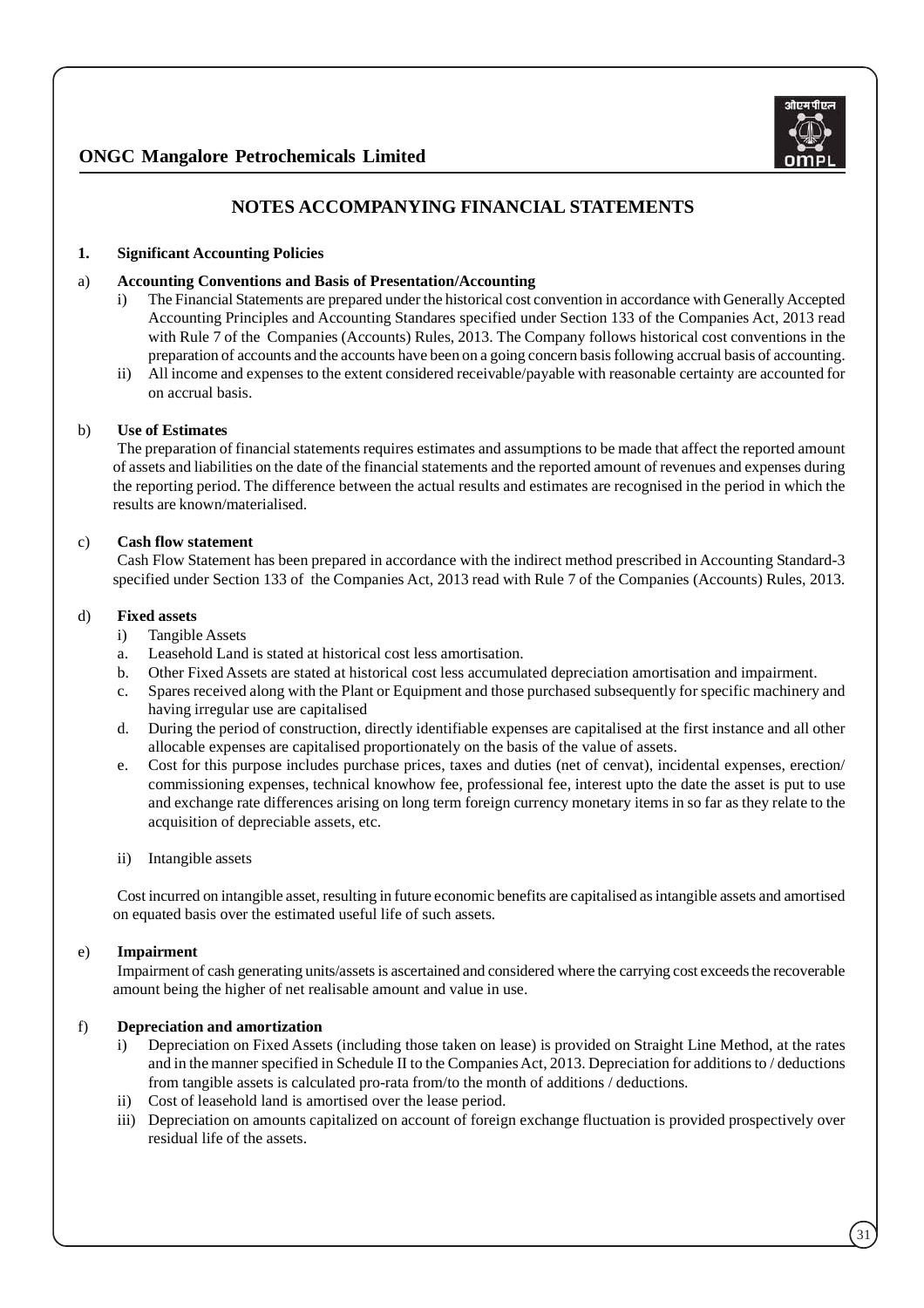

- iv) Depreciation on spares, having irregular use and purchased subsequent to the installation of specific machinery is provided prospectively over residual life of the specific machinery and written down value of the spare is charged to Statement of Profit and Loss as and when replaced.
- v) Intangible assets are amortized on Straight Line Method (SLM) over the useful life not exceeding three years from the month of capitalisation.

# g) **Investments**

- i. Long term investments are valued at cost. Provision for diminution is made to recognise a decline, other than temporary in value of long term investments and is determined separately for each individual investment.
- ii. Current investments are valued at lower of cost and fair value.

# h) **Inventories**

Inventories are valued at lower of cost and net realisable value. Cost of inventories comprises of purchase cost and other costs incurred in bringing inventories to their present location and condition. The cost has been determined as under:

- 1. Raw material on First in First out (FIFO) basis.
- 2. Finished Products at Raw material, Conversion Cost.
- 3. Stock-in-Process at Raw Material and Proportionate Conversion Cost.
- 4. Stores, Spares & Chemicals and other trading Goods- on weighted average cost.

# i) **Revenue Recognition**

- i) Sales are recognised on transfer of custody to customers and includes all statutory levies except Value added Tax (VAT) and is net of discounts.
- ii) Dividend income is recognized when the right to receive is established.
- iii) Interest income is recognised at agreed rates on time proportion basis.
- iv) Revenue from sale of scrap are recognized on transfer of custody of goods to customers.
- v) Revenue in respect of Liquidated Damages from contractors/suppliers is recognized when determined as not payable.

# j) **Leases**

Assets acquired on leases where a significant portion of the risks and rewards of ownership are retained by the lessor are classified as operating leases. Lease rentals are charged to the Statement of Profit and Loss except lease rentals paid during construction / implementation period of the project which are included as project expenses.

# k) **Taxes on income**

- i. Current tax is determined on the basis of taxable income and tax credits computed in accordance with the provisions of the Income-tax Act, 1961.
- ii. Deferred tax is recognized on timing differences between the taxable and accounting income/expenditure that originates in one period and are capable of reversal in one or more subsequent period(s) for the period and quantified using the tax rates and laws enacted or substantively enacted as at the Balance Sheet date. Deferred Tax Asset is recognised on the basis of virtual/reasonable certainty about its realisability, as applicable.
- iii. The Carrying amount of Deferred Tax Assets is reviewed at each Balance Sheet date.

# l) **Provisions, Contingent Liabilities and Contingent Assets**

Provisions involving substantial degree of estimation in measurement are recognised when there is a present obligation as a result of past events and it is probable that there will be an outflow of resources. Contingent liabilities, if material, are disclosed by way of notes. Contingent assets are neither recognised nor disclosed. Provisions, Contingent liabilities and Contingent assets are reviewed at each Balance Sheet date.

# m) **Foreign Currency Transactions**

i) Foreign currency transactions are accounted for at the exchange rate prevailing on the date of the transactions.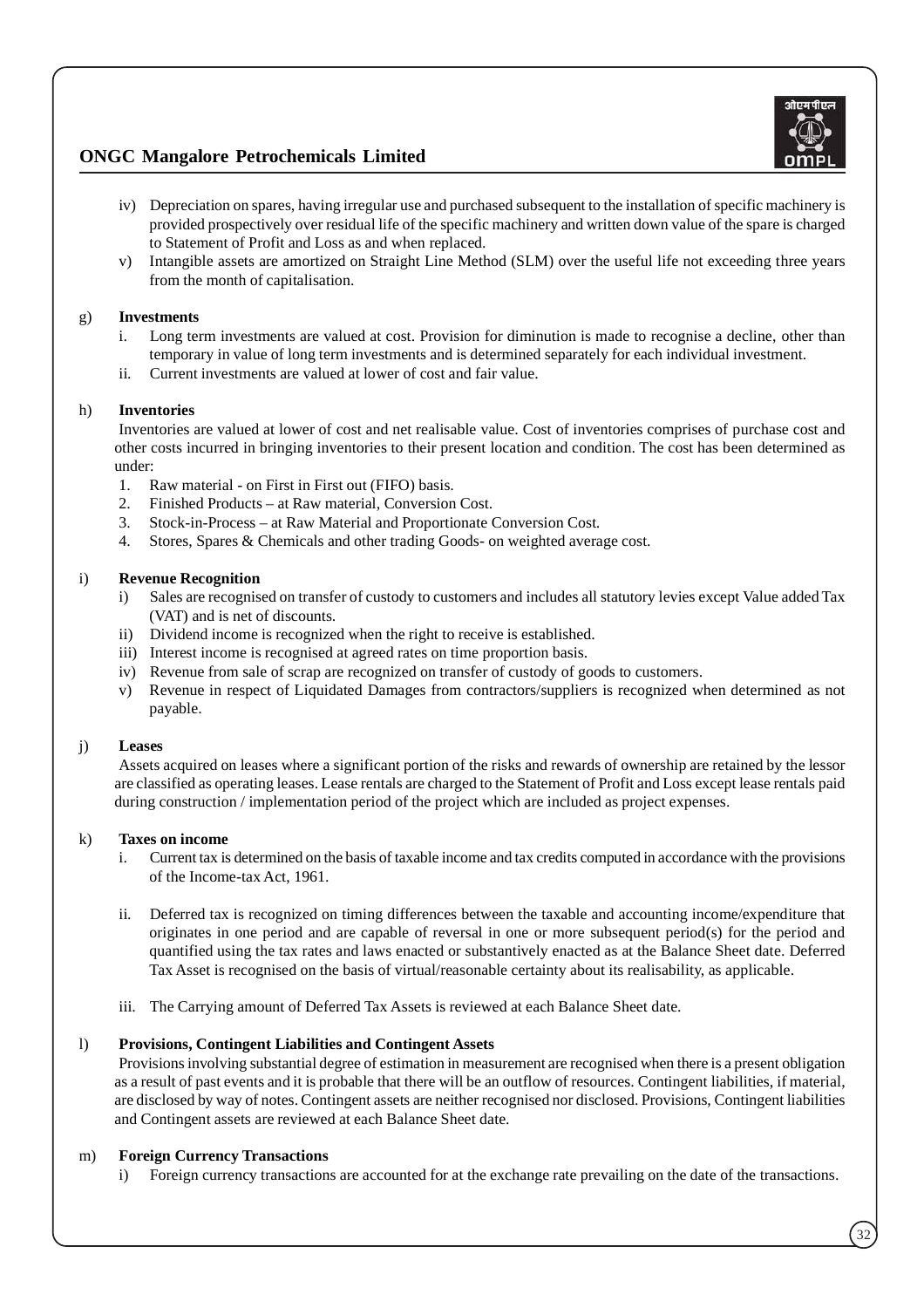

- ii) The foreign currency monetary assets/liabilities are translated using the exchange rates prevailing at the reporting date.
- iii) The exchange differences on settlement/translation of foreign currency transaction on the reporting date are recognised as income or expenses and adjusted to the statement of profit and loss except the exchange difference arising on reporting of long term foreign currency monetary items relating to the acquisition of depreciable capital assets, which are adjusted to the cost of the assets.

# n) **Employee Benefits**

- i) All Short Term Employee Benefits i.e., company's contribution to Provident Fund scheme is treated as defined contribution plan. The contribution paid / payable under these schemes / contractual obligations are recognized during the period in which the employees render the related services. The contributions are made to the funds managed and administered by Government of India. The Company's contribution to the extent related to project is charged to the project expenses in the Balance Sheet and others in the Statement of Profit and Loss.
- ii) Employee benefits under defined benefit plans comprising of Gratuity and Compensated Absences are recognized based on the present value of Defined Benefit Obligation, which is computed on the basis of actuarial valuation using the Projected Unit Credit Method. Actuarial liability in excess of respective plan assets in respect of gratuity is recognised during the year.
- iii) Actuarial gains and losses are recognised immediately in the Statement of Profit and Loss.

# 0) **Borrowing Costs**

Borrowing costs that are attributable to the acquisition, construction or production of qualifying asset are capitalized as part of the cost of such asset, till such time as the asset is ready for its intended use or sale. A qualifying asset is an asset that necessarily takes a substantial period of time (generally twelve months) to get ready for its intended use or sale. All other borrowing costs are charged to the Statement of Profit and Loss.

### p) **Share Issue Expenses**

Expenses incurred on share issue are debited to Securities Premium Account.

# 2) **Share Capital**

a) Particulars of authorised, issued, subscribed and paid up share capital.

| <b>Particulars</b>                                                        | As at 31st March 2015         | As at 31st March 2014<br>$\bar{\tau}$ in Millions |  |
|---------------------------------------------------------------------------|-------------------------------|---------------------------------------------------|--|
|                                                                           | $\overline{\tau}$ in Millions |                                                   |  |
|                                                                           |                               |                                                   |  |
| <b>Authorised Share Capital</b>                                           |                               |                                                   |  |
| 200,00,00,000 Equity Shares of ₹10 each                                   | 20,000.00                     | 20,000.00                                         |  |
| <b>Issued Share Capital</b>                                               |                               |                                                   |  |
| 200,00,00,000 Equity Shares of ₹10 each                                   | 20,000.00                     | 20,000.00                                         |  |
| <b>Subscribed &amp; Paid up Share Capital</b>                             |                               |                                                   |  |
| 1877,625,500 (50,000) Equity Shares of $\bar{\tau}$ 10 each fully paid up | 18,776.26                     | 0.50                                              |  |

b) The Company has issued only one class of Equity Shares and no securities have been issued with the right / option to convert the same into equity.

No Shares have been reserved for issue under options and contracts/ commitments for the sale of shares/disinvestment.

The shares issued carry equal rights and voting power.

All the shares issued carry equal right of dividend declared by the company and no restrictions are attached to any specific shareholder.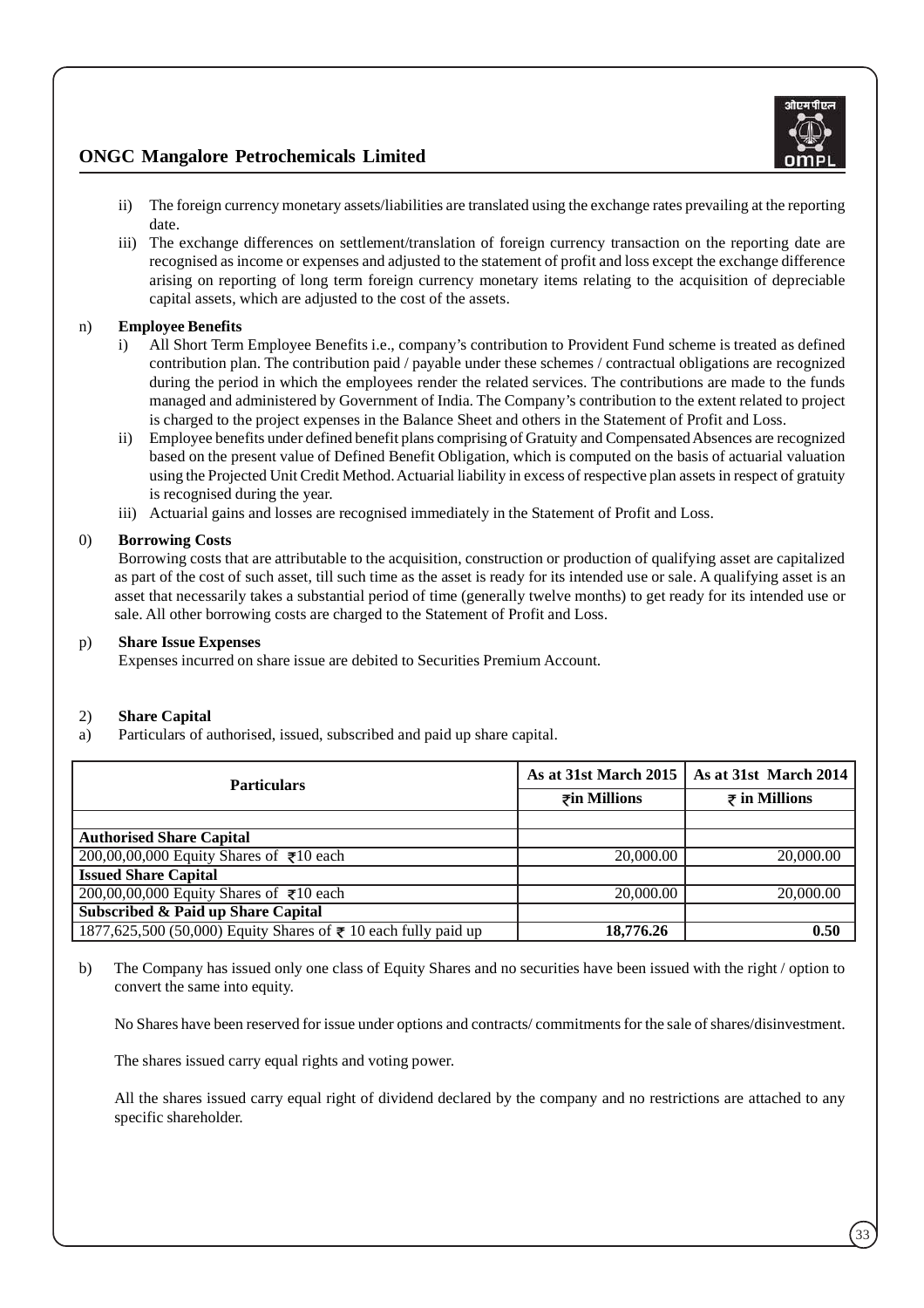

# c) Movement of Share Capital

| <b>Particulars</b>                              | <b>Equity Shares</b> |                   |
|-------------------------------------------------|----------------------|-------------------|
|                                                 | <b>Number</b>        | in ₹              |
| Shares outstanding at the beginning of the year | 50,000               | 5,00,000          |
| Shares Issued during the year                   | 1,877,575,500        | 1877, 57, 55, 000 |
| Shares bought back during the year              |                      |                   |
| Shares outstanding at the end of the year       | 1,877,625,500        | 1877, 62, 55, 000 |

# d) Shareholding pattern – Details of shareholders holding more than 5% shareholding in the Company are as under

| <b>Name of Shareholder</b>                 | As at 31st March 2015 |     | As at 31st March 2014                           |              |
|--------------------------------------------|-----------------------|-----|-------------------------------------------------|--------------|
|                                            | held                  |     | No. of Shares  % of Holding  No. of Shares held | % of Holding |
| Mangalore Refinery and Petrochemicals Ltd. | 957,621,500           | 51% | 1,500                                           | 3%           |
| Oil and Natural Gas Corporation Ltd.       | 920,000,000           | 49% | 23,000                                          | 46%          |
| Shri Sandeep Bahl                          |                       | 0%  | 3,000                                           | 6%           |
|                                            |                       |     |                                                 |              |

# **3. Reserves and Surplus**

# a) Securities Premium Account

| <b>Particulars</b>                         |                              | As at 31st March 2015   As at 31st March 2014 |
|--------------------------------------------|------------------------------|-----------------------------------------------|
|                                            | $\bar{\epsilon}$ in Millions | $\bar{\tau}$ in Millions                      |
| Balance as at the beginning of the year    | -                            |                                               |
| Add: Premium received during the year      | 3.769.92                     |                                               |
| Less: Utilised towards share issue expense | 22.55                        |                                               |
| Balance as at the end of the year          | 3.747.37                     |                                               |

# b) Statement of Profit and Loss

| <b>Particulars</b> |                          | As at 31st March 2015   As at 31st March 2014 |
|--------------------|--------------------------|-----------------------------------------------|
|                    | $\bar{\tau}$ in Millions | $\bar{\tau}$ in Millions                      |
| Surplus            | (9,067.98)               | 75.01                                         |
|                    |                          |                                               |
| <b>Total</b>       | (5,320.61)               | 75.01                                         |

# c) Movement of Reserves and surplus

| <b>Particulars</b>                         |                          | As at 31st March 2015   As at 31st March 2014 |
|--------------------------------------------|--------------------------|-----------------------------------------------|
|                                            | $\bar{\tau}$ in Millions | $\bar{\tau}$ in Millions                      |
| <b>Surplus</b>                             |                          |                                               |
| Balance as at the beginning of the year    | 75.01                    | 79.71                                         |
| Transfer from Statement of Profit and Loss | (9,142.99)               | (4.70)                                        |
| Balance as at the end of the year          | (9,067.98)               | 75.01                                         |

**4.** Advances against share capital represents Current Year Nil (previous year ₹ 9,799.76 Million) received from the promoters.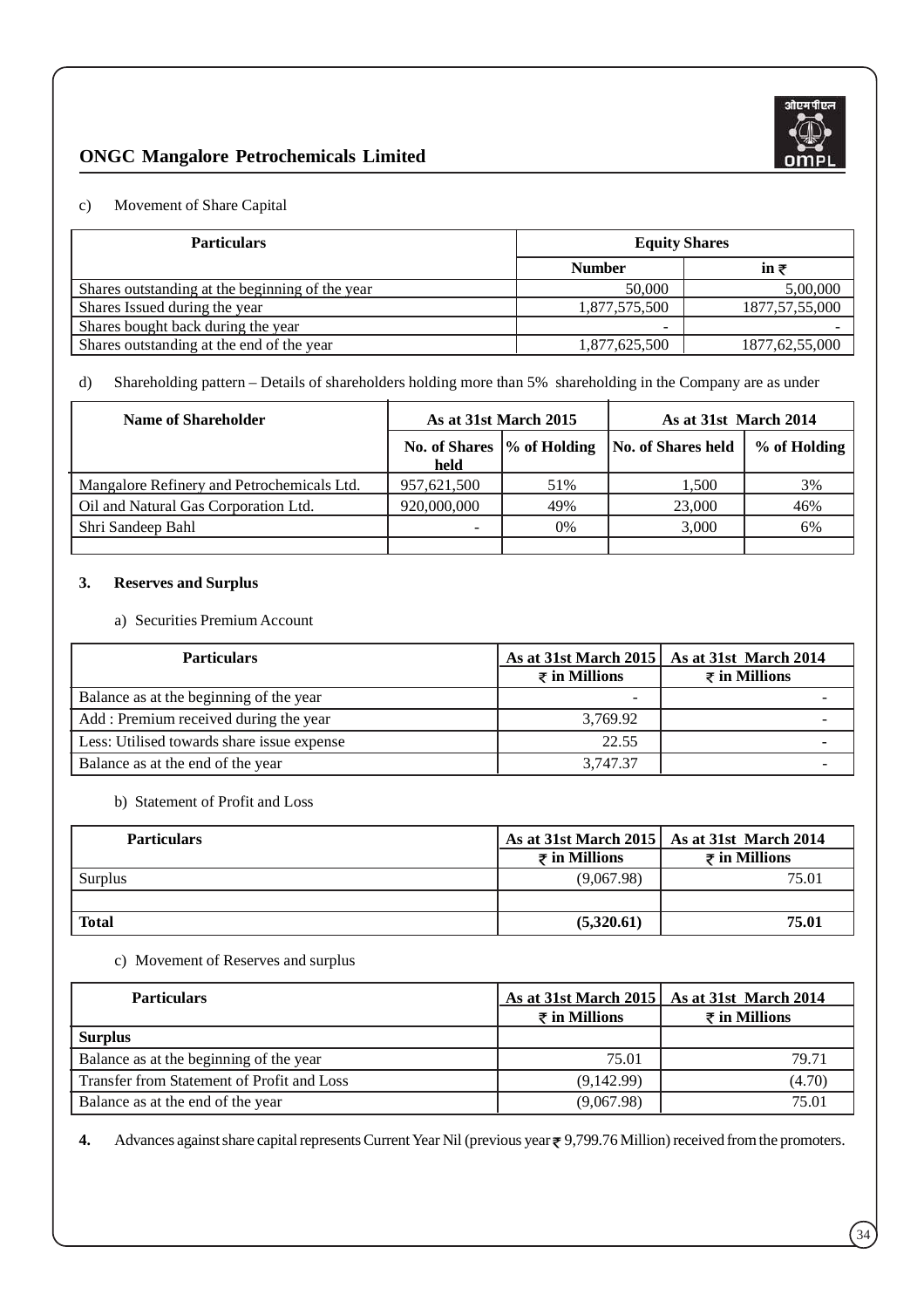

# **5. Long Term Borrowings**

| <b>Particulars</b>                                    |                          | As at 31st March 2015   As at 31st March 2014 |
|-------------------------------------------------------|--------------------------|-----------------------------------------------|
|                                                       | $\bar{\tau}$ in Millions | $\bar{\tau}$ in Millions                      |
| Secured Term Loan from Banks                          |                          |                                               |
| External Commercial Borrowings-I (Refer Notes Below)  | 13,054.89                | 15,015.00                                     |
| External Commercial Borrowings-II (Refer Notes Below) | 3,802.80                 | 3,603.60                                      |
| External Commercial Borrowings-III(Refer Notes Below) | 1,351.26                 |                                               |
| Rupee Term Loan (Refer Notes Below)                   | 18,636.49                | 17,293.90                                     |
| <b>Unsecured Term Loan from Banks</b>                 | 2,000.00                 |                                               |
| Total                                                 | 38,845.44                | 35,912.50                                     |

a) The Company has entered into an External Commercial Borrowing (ECB) arrangement for USD 331.32 Million. Entire ECB of USD 331.32 Million is availed out of which USD 21.32 Million availed during the period.

- b) The ECB-I is repayable in 14 equal half yearly instalments commencing from 1st April 2015. The rate of interest for ECB is six month LIBOR + 3.13% reset on the last day of the six monthly interest period. The ECB-II is repayable in 14 equal half yearly instalments commencing from 31st October 2015. The rate of interest for ECB is six month LIBOR  $+3.15\%$  reset on the last day of the six monthly interest period. The ECB-III is repayable in 14 equal half yearly instalments commencing from 31st October 2016. The rate of interest for ECB is six month LIBOR + 3.15% reset on the last day of the six monthly interest period.
- c) The Secured RTL of  $\bar{\tau}$  19,561.20 Million with various bankers is repayable in 36 equal quarterly instalments, with first repayment on December 31st, 2015. The rate of interest for RTL is SBI Base Rate + 1.25% payable on the monthly basis.
- d) The above mentioned in (a), (b) and (c) are secured by the first charge on land and all other fixed assets of the company and second charge by way of hypothecation on all project assets equipments, movable machinery and all other accessories & equipment, all rights, title, interest, benefit, claims & demands of the Company in respect of the Material Project Contracts including clearances relating to project, LC, guarantee, performance bond, clearance, all rights, benefits in respect of Insurance contracts, bank a/c, reserves including Trust & Retention A/c, investments, receivables, securities & all other assets, all amount owing to & received by the Company and all rights, benefits, claims & demands of the Company in respect of all amount owning to the Company for the project including uncalled share capital and all current assets including cash, investments, custom / excise duties book debts, stock in trade, raw material, consumable stores & spares.
- e) Corporate loan of Rs. 1,200 Million from SBI, is secured by way of second charge on the entire fixed assets of the Company both present and future and first charge on entire inventory, WIP, receivables, book debts and other current assets both present and future.
- f) The Unsecured RTL is repayable in 2 equal installments, with first repayment on August 2016. The rate of interest is Axis Base Rate  $+ 0.50\%$  payable on monthly basis.
- g) There has been no default in payment of interest during the period

# **6. Other Long Term Liabilities**

| <b>Particulars</b>           | As at 31st March 2015    | As at 31st March 2014    |
|------------------------------|--------------------------|--------------------------|
|                              | $\bar{\tau}$ in Millions | $\bar{\tau}$ in Millions |
| Deferred Payment Liabilities | 953.10                   | 793.94                   |
|                              |                          |                          |
| Total                        | 953.10                   | 793.94                   |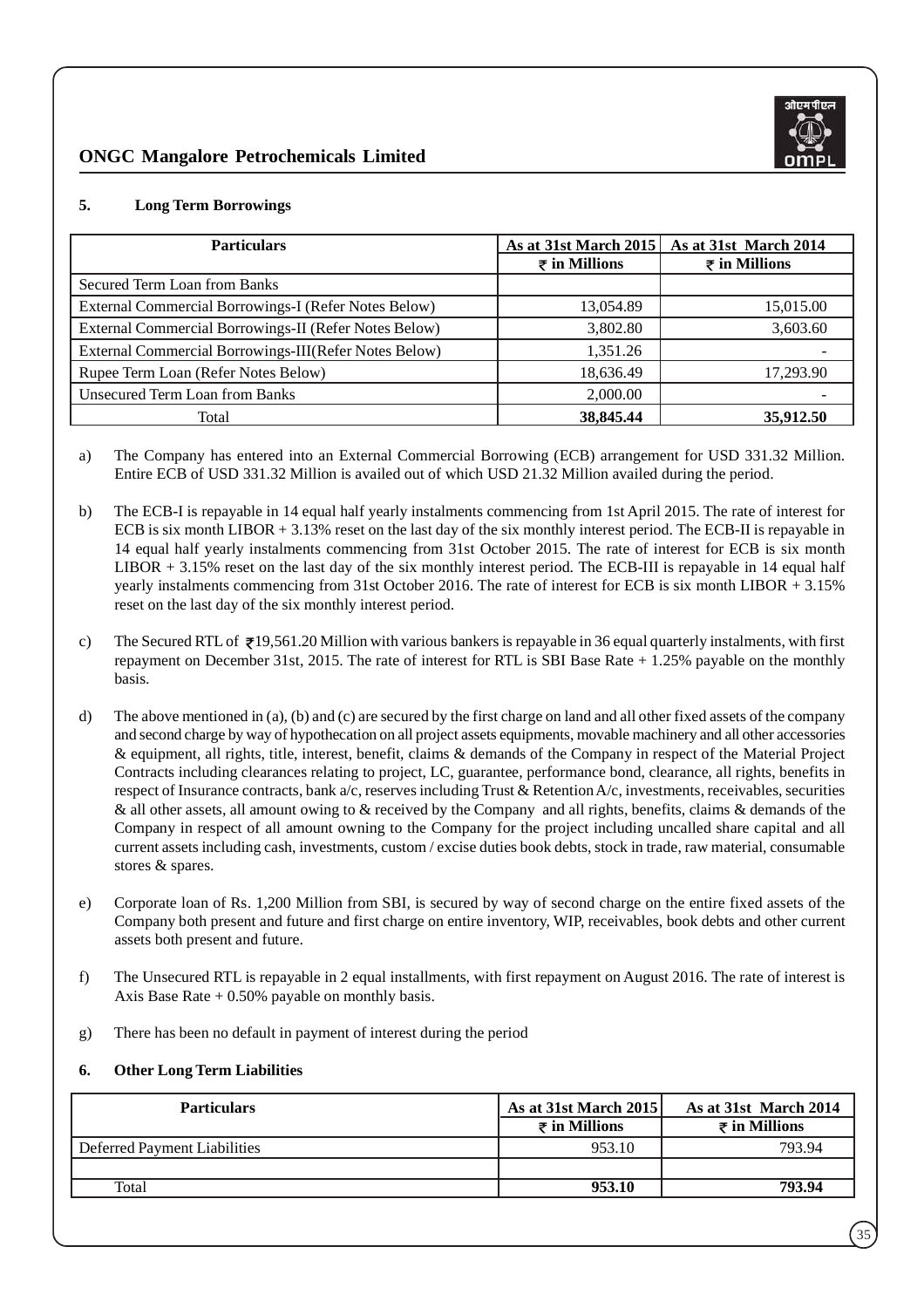

# **7. Long Term Provisions**

| <b>Particulars</b>                     | As at 31st March 2015 | As at 31st March 2014    |
|----------------------------------------|-----------------------|--------------------------|
|                                        | $\bar{z}$ in Millions | $\bar{\tau}$ in Millions |
| <b>Provision for employee benefits</b> |                       |                          |
| Gratuity                               | 6.60                  | 2.86                     |
| <b>Compensated Absence</b>             | 12.85                 | 5.07                     |
| Total                                  | 19.45                 | 7.93                     |

# **8. Short Term Borrowings**

| <b>Particulars</b>                                                 | As at 31st March 2015        | As at 31st March 2014    |
|--------------------------------------------------------------------|------------------------------|--------------------------|
|                                                                    | $\bar{\epsilon}$ in Millions | $\bar{\tau}$ in Millions |
| Secured                                                            |                              |                          |
| Short Term Loan from Banks: Working Capital                        | 3,168.01                     |                          |
| Secured by way of hypothecation of Company's stocks of raw         |                              |                          |
| materials, finished goods, stock-in-process, stores, spares,       |                              |                          |
| components, book debts, outstanding monies receivable, claim,      |                              |                          |
| bills, contracts, engagements, securities, both present and future |                              |                          |
| secured by second ranking pari passu charge against Company's      |                              |                          |
| immovable and movable Fixed Assets both present and future         |                              |                          |
| Unsecured                                                          |                              |                          |
| Short Term Loan repayable on demand from Banks                     | 10,524.72                    | 4,978.30                 |
| Buyers' Credit repayable on demand from Banks                      | 1,674.37                     | 2,410.96                 |
| Total                                                              | 15,367.10                    | 7,389.26                 |

# **9. Trade Payables**

| <b>Particulars</b>   |                       | As at 31st March $2015$   As at 31st March $2014$ |
|----------------------|-----------------------|---------------------------------------------------|
|                      | $\bar{z}$ in Millions | $\bar{\tau}$ in Millions                          |
| <b>Related Party</b> | 1.480.89              | 463.61                                            |
| Others               | 884.90                | -                                                 |
| Total                | 2,365.79              | 463.61                                            |

# **10. Other Current Liabilities**

| <b>Particulars</b>                                                       | As at 31st March 2015    | As at 31st March 2014    |
|--------------------------------------------------------------------------|--------------------------|--------------------------|
|                                                                          | $\bar{\tau}$ in Millions | $\bar{\tau}$ in Millions |
| Statutory dues and liabilities                                           | 167.81                   | 86.69                    |
| Security deposit                                                         | 31.39                    | 26.42                    |
| <b>Retention - Capital Goods</b>                                         | 249.84                   | 65.72                    |
| Interest accrued but not due on Long Term Loans                          |                          | 290.84                   |
| Interest Accrued but not due Short Term Loans                            | 3.34                     | 5.31                     |
| Intallment of Rupee Term Loan due within 1year                           | 1,094.36                 | 1,393.40                 |
| Intallment of ECB-I $&$ II due within 1 year                             | 1,384.04                 |                          |
| <b>Related Parties</b>                                                   | 45.50                    | 233.65                   |
| <b>Advance from Contractors</b>                                          |                          | 0.30                     |
| Capital Goods                                                            |                          |                          |
| (includes dues to Micro and Small Enterprises - refer note below)        | 3,683.74                 | 1,909.40                 |
| Others (includes dues to Micro and Small Enterprises - refer note below) | 261.79                   | 2.25                     |
| Total                                                                    | 6,921.81                 | 4,013.98                 |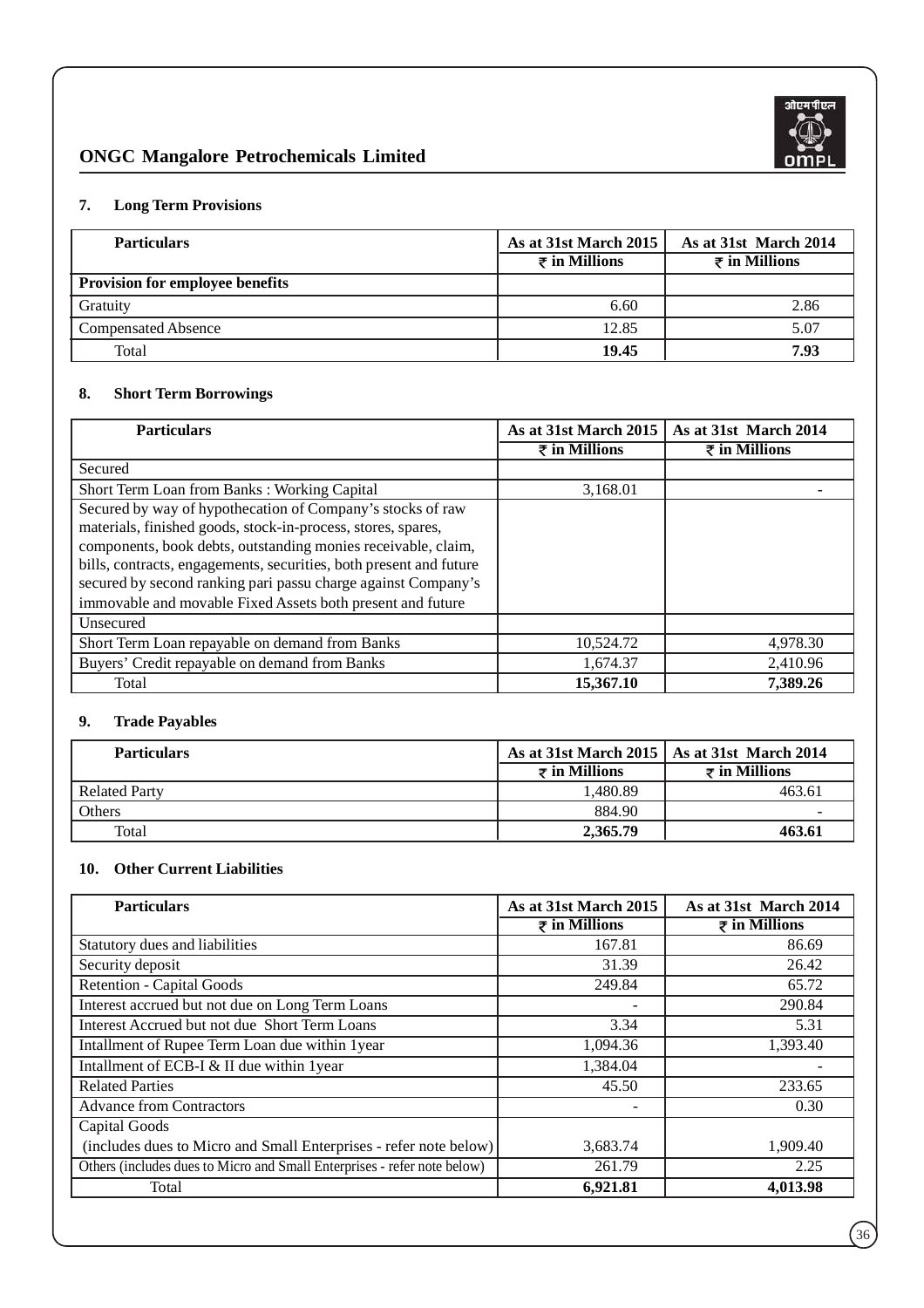

- a) Retention represents amount withheld from various suppliers and contractors as per the terms of the contract / purchase order repayable within twelve months upon fulfilment of certain conditions.
- b) Due to related party represents amount payable to M/s ONGC, MRPL and Mangalore SEZ Limited, towards services provided and reimbursement of expenses
- c) Creditor balances are subject to confirmation
- d) Disclosure relating to dues to micro and small enterprises

| <b>Particulars</b>                                                                                                                                                                                                                                          | For the year ended 31st<br><b>March 2015</b> | For the year ended 31st<br>March 2014 |
|-------------------------------------------------------------------------------------------------------------------------------------------------------------------------------------------------------------------------------------------------------------|----------------------------------------------|---------------------------------------|
|                                                                                                                                                                                                                                                             | $\bar{\tau}$ in Millions                     | $\bar{\tau}$ in Millions              |
| a) Principal amount remaining unpaid but not due as at year end<br>to micro and small Enterprises                                                                                                                                                           | 6.81                                         | 5.82                                  |
| b) Interest due thereon as at year end                                                                                                                                                                                                                      |                                              |                                       |
| c) Interest paid by the Company in terms of section 16 of Micro,<br>Small and Medium Enterprises Development Act, 2006                                                                                                                                      |                                              |                                       |
| d) Interest due and payable for the year of delay in making<br>payment (which have been paid but beyond the appointed day<br>during the year) but without adding the interest specified under<br>Micro, Small and Medium Enterprises Development Act, 2006. |                                              |                                       |
| e) Interest accrued and remaining unpaid as at year end                                                                                                                                                                                                     |                                              |                                       |
| f) Further interest remaining due and payable even in the<br>succeeding years, until such date when the interest dues as<br>above are actually paid to the small enterprise                                                                                 |                                              |                                       |

# **11. Short Term Provisions**

| <b>Particulars</b>                     | As at 31st March 2015    | As at 31st March 2014    |
|----------------------------------------|--------------------------|--------------------------|
|                                        | $\bar{\tau}$ in Millions | $\bar{\tau}$ in Millions |
| <b>Provision for employee benefits</b> |                          |                          |
| Gratuity                               | 0.05                     | 0.02                     |
| <b>Compensated Absence</b>             | 1.58                     | 1.23                     |
| <b>Provision for Income Tax</b>        |                          | 0.08                     |
| Total                                  | 1.63                     | 1.33                     |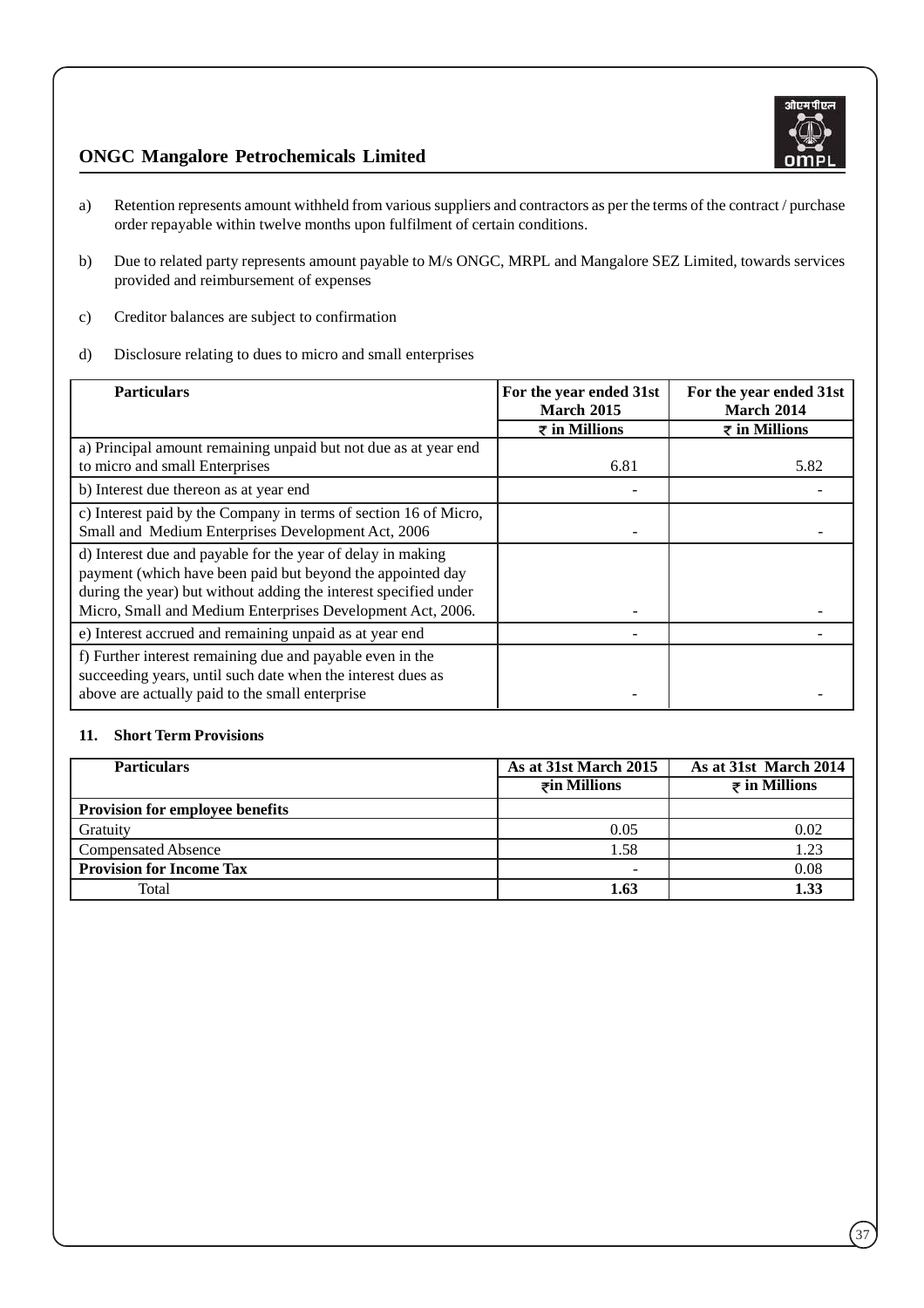| i                  |        |
|--------------------|--------|
| 1.7.0.0.0.0        |        |
| とうこうていさく くくくく こくそく | Ó<br>۵ |
|                    |        |

# 12. Fixed Assets

| As at<br>31/3/2015<br>1,533.49<br>1,572.80<br>18.16<br>1,242.98<br>141.95<br>143.72<br>5.15<br>38.47<br>13.83<br>75.34<br>8.22<br>$0.84\,$<br>1.77<br>169.81<br>39.31<br>Up to<br>Deductions<br>$\blacksquare$<br>$\blacksquare$<br>0.03<br>0.03<br>0.03<br>55.19<br>18.16<br>0.15<br>63.09<br>1,242.98<br>1.98<br>37.55<br>1,429.12<br>64.09<br>5.02<br>5.15<br>36.84<br>1,391.57<br>63.93<br>$\overline{0.71}$<br>For the<br>year<br>31/3/2014<br>114.62<br>141.95<br>1.63<br>143.72<br>79.63<br>12.28<br>6.24<br>78.02<br>0.14<br>1.77<br>1.61<br>8.81<br>$U_{\rm p}$ to<br>31/3/2015<br>2,639.79<br>597.56<br>30.58<br>129.05<br>70,777.20<br>117.59<br>120.12<br>2,700.07<br>66,550.02<br>2,697.96<br>2.53<br>70,897.32<br>191.17<br>2.II<br>639.03<br>As at<br>Deductions<br>$\mathbf{I}$<br>$\mathbf{t}$<br>$\blacksquare$<br>,<br>$\blacksquare$<br>$\blacksquare$<br>0.05<br>0.05<br>0.05<br>$\mathbf{I}$<br>٠<br>Ţ<br>$\mathbf I$<br>28<br>68,197.29<br>$\approx$<br>560.70<br>66,550.02<br>21.36<br>$\mathcal{L}$<br>2.30<br>626.98<br>129.05<br>191.17<br>Additions<br>$\overline{a}$<br>115.71<br>17.<br>17.<br>68,079.<br>118.<br>1/4/2014<br>2,680.26<br>2,700.08<br>2,639.79<br>$1.88\,$<br>12.05<br>9.22<br>2,697.97<br>0.23<br>2.11<br>2,682.37<br>2.11<br>36.91<br>As at<br><b>ii. INTANGIBLE ASSETS</b><br>i. TANGIBLE ASSETS<br>Furniture and Fixtures<br>Specialised Software<br>Office Equipments<br>Plant & Machinery<br>(Refer note (a) below)<br>Land - leasehold<br>Motor Vehicles<br>Previous year<br>Previous year<br>Previous year<br>Total $(A+B)$<br>Buildings<br>Total - B<br>$Total - A$<br>Others<br>Roads |             | GROSS BLOCK | (AT COST) |  | <b>DEPRECIATION/AMORTISATION</b> |  |           | NET BLOCK          |
|-----------------------------------------------------------------------------------------------------------------------------------------------------------------------------------------------------------------------------------------------------------------------------------------------------------------------------------------------------------------------------------------------------------------------------------------------------------------------------------------------------------------------------------------------------------------------------------------------------------------------------------------------------------------------------------------------------------------------------------------------------------------------------------------------------------------------------------------------------------------------------------------------------------------------------------------------------------------------------------------------------------------------------------------------------------------------------------------------------------------------------------------------------------------------------------------------------------------------------------------------------------------------------------------------------------------------------------------------------------------------------------------------------------------------------------------------------------------------------------------------------------------------------------------------------------------------------------------------------------------------------------------------|-------------|-------------|-----------|--|----------------------------------|--|-----------|--------------------|
|                                                                                                                                                                                                                                                                                                                                                                                                                                                                                                                                                                                                                                                                                                                                                                                                                                                                                                                                                                                                                                                                                                                                                                                                                                                                                                                                                                                                                                                                                                                                                                                                                                               |             |             |           |  |                                  |  | 31/3/2015 | 31/3/2014<br>As at |
|                                                                                                                                                                                                                                                                                                                                                                                                                                                                                                                                                                                                                                                                                                                                                                                                                                                                                                                                                                                                                                                                                                                                                                                                                                                                                                                                                                                                                                                                                                                                                                                                                                               |             |             |           |  |                                  |  |           |                    |
|                                                                                                                                                                                                                                                                                                                                                                                                                                                                                                                                                                                                                                                                                                                                                                                                                                                                                                                                                                                                                                                                                                                                                                                                                                                                                                                                                                                                                                                                                                                                                                                                                                               |             |             |           |  |                                  |  | 2,469.98  | 2,525.17           |
|                                                                                                                                                                                                                                                                                                                                                                                                                                                                                                                                                                                                                                                                                                                                                                                                                                                                                                                                                                                                                                                                                                                                                                                                                                                                                                                                                                                                                                                                                                                                                                                                                                               |             |             |           |  |                                  |  |           |                    |
|                                                                                                                                                                                                                                                                                                                                                                                                                                                                                                                                                                                                                                                                                                                                                                                                                                                                                                                                                                                                                                                                                                                                                                                                                                                                                                                                                                                                                                                                                                                                                                                                                                               |             |             |           |  |                                  |  | 625.20    | 3.24               |
|                                                                                                                                                                                                                                                                                                                                                                                                                                                                                                                                                                                                                                                                                                                                                                                                                                                                                                                                                                                                                                                                                                                                                                                                                                                                                                                                                                                                                                                                                                                                                                                                                                               |             |             |           |  |                                  |  | 173.01    |                    |
|                                                                                                                                                                                                                                                                                                                                                                                                                                                                                                                                                                                                                                                                                                                                                                                                                                                                                                                                                                                                                                                                                                                                                                                                                                                                                                                                                                                                                                                                                                                                                                                                                                               |             |             |           |  |                                  |  | 522.22    | 24.63              |
|                                                                                                                                                                                                                                                                                                                                                                                                                                                                                                                                                                                                                                                                                                                                                                                                                                                                                                                                                                                                                                                                                                                                                                                                                                                                                                                                                                                                                                                                                                                                                                                                                                               |             |             |           |  |                                  |  | 65,307.04 |                    |
|                                                                                                                                                                                                                                                                                                                                                                                                                                                                                                                                                                                                                                                                                                                                                                                                                                                                                                                                                                                                                                                                                                                                                                                                                                                                                                                                                                                                                                                                                                                                                                                                                                               |             |             |           |  |                                  |  | 22.36     | 2.98               |
|                                                                                                                                                                                                                                                                                                                                                                                                                                                                                                                                                                                                                                                                                                                                                                                                                                                                                                                                                                                                                                                                                                                                                                                                                                                                                                                                                                                                                                                                                                                                                                                                                                               |             |             |           |  |                                  |  | 123.90    |                    |
|                                                                                                                                                                                                                                                                                                                                                                                                                                                                                                                                                                                                                                                                                                                                                                                                                                                                                                                                                                                                                                                                                                                                                                                                                                                                                                                                                                                                                                                                                                                                                                                                                                               |             |             |           |  |                                  |  | 69,243.71 |                    |
|                                                                                                                                                                                                                                                                                                                                                                                                                                                                                                                                                                                                                                                                                                                                                                                                                                                                                                                                                                                                                                                                                                                                                                                                                                                                                                                                                                                                                                                                                                                                                                                                                                               |             |             |           |  |                                  |  |           | 2,556.02           |
|                                                                                                                                                                                                                                                                                                                                                                                                                                                                                                                                                                                                                                                                                                                                                                                                                                                                                                                                                                                                                                                                                                                                                                                                                                                                                                                                                                                                                                                                                                                                                                                                                                               |             |             |           |  |                                  |  |           |                    |
|                                                                                                                                                                                                                                                                                                                                                                                                                                                                                                                                                                                                                                                                                                                                                                                                                                                                                                                                                                                                                                                                                                                                                                                                                                                                                                                                                                                                                                                                                                                                                                                                                                               |             |             |           |  |                                  |  |           |                    |
|                                                                                                                                                                                                                                                                                                                                                                                                                                                                                                                                                                                                                                                                                                                                                                                                                                                                                                                                                                                                                                                                                                                                                                                                                                                                                                                                                                                                                                                                                                                                                                                                                                               |             |             |           |  |                                  |  | 79.12     | 0.25               |
|                                                                                                                                                                                                                                                                                                                                                                                                                                                                                                                                                                                                                                                                                                                                                                                                                                                                                                                                                                                                                                                                                                                                                                                                                                                                                                                                                                                                                                                                                                                                                                                                                                               |             |             |           |  |                                  |  | 1.69      | 0.09               |
|                                                                                                                                                                                                                                                                                                                                                                                                                                                                                                                                                                                                                                                                                                                                                                                                                                                                                                                                                                                                                                                                                                                                                                                                                                                                                                                                                                                                                                                                                                                                                                                                                                               |             |             |           |  |                                  |  | 80.81     |                    |
|                                                                                                                                                                                                                                                                                                                                                                                                                                                                                                                                                                                                                                                                                                                                                                                                                                                                                                                                                                                                                                                                                                                                                                                                                                                                                                                                                                                                                                                                                                                                                                                                                                               |             |             |           |  |                                  |  |           | 0.34               |
|                                                                                                                                                                                                                                                                                                                                                                                                                                                                                                                                                                                                                                                                                                                                                                                                                                                                                                                                                                                                                                                                                                                                                                                                                                                                                                                                                                                                                                                                                                                                                                                                                                               |             |             |           |  |                                  |  | 69,324.52 |                    |
|                                                                                                                                                                                                                                                                                                                                                                                                                                                                                                                                                                                                                                                                                                                                                                                                                                                                                                                                                                                                                                                                                                                                                                                                                                                                                                                                                                                                                                                                                                                                                                                                                                               |             |             |           |  |                                  |  |           | 2,556.36           |
| Capital work-in-progress                                                                                                                                                                                                                                                                                                                                                                                                                                                                                                                                                                                                                                                                                                                                                                                                                                                                                                                                                                                                                                                                                                                                                                                                                                                                                                                                                                                                                                                                                                                                                                                                                      |             |             |           |  |                                  |  | 111.84    | 51,803.69          |
|                                                                                                                                                                                                                                                                                                                                                                                                                                                                                                                                                                                                                                                                                                                                                                                                                                                                                                                                                                                                                                                                                                                                                                                                                                                                                                                                                                                                                                                                                                                                                                                                                                               | SEZ Limited |             |           |  |                                  |  |           |                    |

**ONGC Mangalore Petrochemicals Limited**



b. Depreciation for year includes an amount of ₹75.61 Million being depreciation for the period 1st April 2014 to 30th September 2014 which has been capitalised.<br>c. Gross Block includes ₹267.20 Million of forex amount bein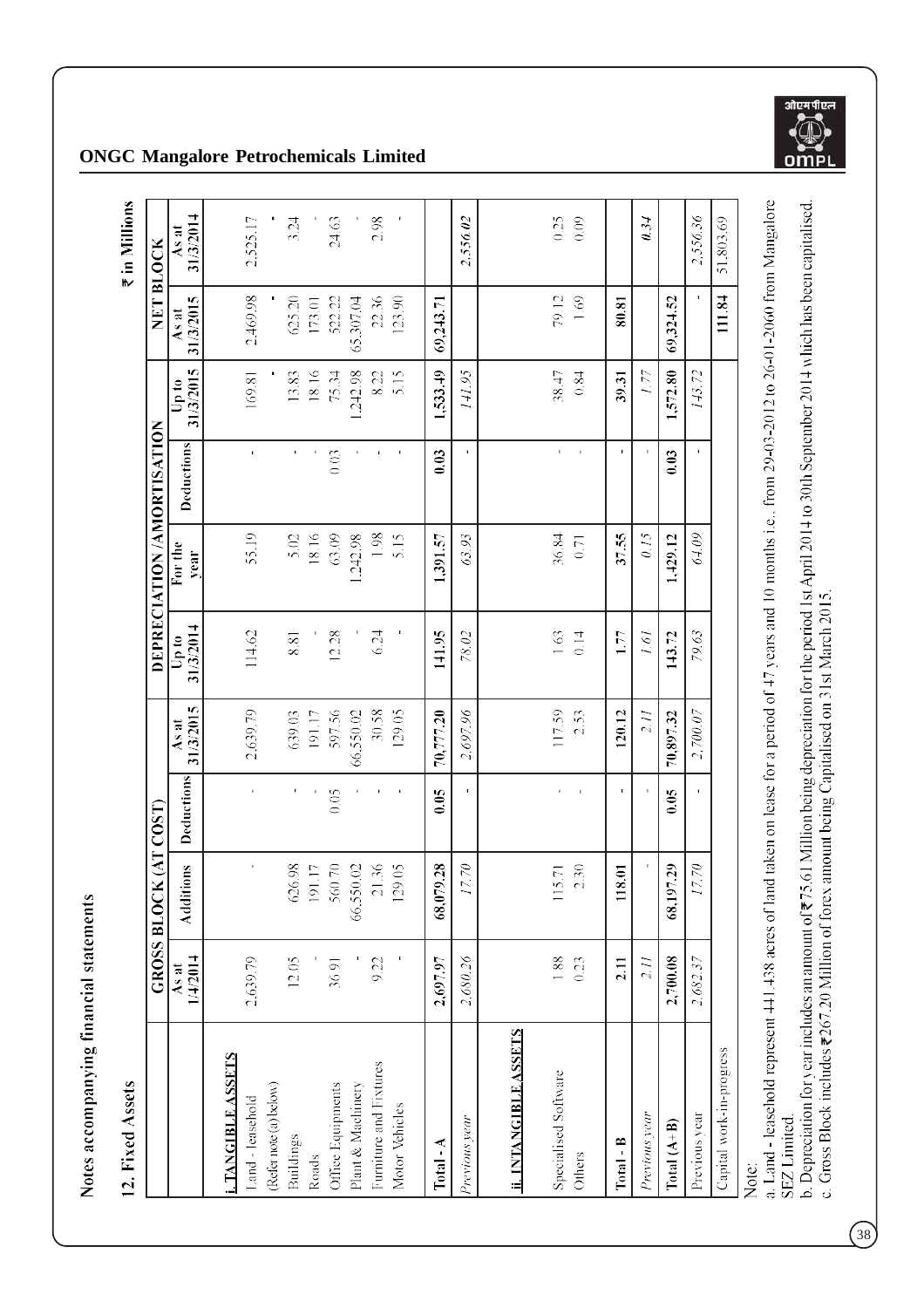

# **13 Tax Expenses**

- a) Provision for current taxes has not been made since the Company does not have any taxable income during the year.
- b) No provision has been made for wealth tax in the absence of taxable wealth as per the provisions of Wealth Tax Act, 1957.
- c) The deferred tax asset has been recognized only to the extent of timing differences (deferred tax liability), the reversal of which will result in sufficient taxable income and the remaining deferred tax asset amounting to 2761.81 Million arising mainly on account of unabsorbed business loss / depreciation would be accounted for in the subsequent years considering the requirements of Accounting Standard 22 "Accounting for Taxes on Income" regarding virtual certainty.

The year end position is given below:

| <b>Particulars</b>                                   | As at 31st March 2015        | As at 31st March 2014        |
|------------------------------------------------------|------------------------------|------------------------------|
|                                                      | $\bar{\epsilon}$ in Millions | $\bar{\epsilon}$ in Millions |
| Deferred Tax Liability                               |                              |                              |
| Difference in Net Block of Fixed Assets              | 6,832.05                     |                              |
| Deferred Tax Asset                                   |                              |                              |
| Disallowance u/s 43B of the Income Tax Act, 1961     |                              |                              |
| including employee benefits                          | 3.68                         |                              |
| Unabsorbed Depreciation and Unabsorbed Business loss | 6,828.37                     |                              |
| <b>Total Deferred Tax Asset</b>                      | 6,832.05                     |                              |
| Net Deferred Tax Asset                               |                              |                              |

# **14. Capital Work in Progress**

| <b>Particulars</b>                                       | As at 31st March 2015    | As at 31st March 2014        |
|----------------------------------------------------------|--------------------------|------------------------------|
|                                                          | $\bar{\tau}$ in Millions | $\bar{\epsilon}$ in Millions |
| <b>Capital Work in Progress:</b>                         |                          |                              |
| -Buildings                                               | 1.407.91                 | 562.71                       |
| -Plant & Machinery                                       | 54,581.11                | 42,460.76                    |
| -Project Development Expenditure                         | 12,035.30                | 8,780.22                     |
| Total                                                    | 68,024.32                | 51,803.69                    |
| Less: Amount Capitalised to Fixed Assets during the year | 67,912.48                |                              |
| Net Capital Work-in-Progress                             |                          |                              |
| -Buildings                                               | 29.89                    |                              |
| -Plant & Machinery                                       | 81.95                    |                              |
| Total                                                    | 111.84                   | 51,803.69                    |

# **15. Non-Current Investments**

| <b>Particulars</b>                                                                    | As at 31st March 2015        | As at 31st March 2014        |
|---------------------------------------------------------------------------------------|------------------------------|------------------------------|
|                                                                                       | $\bar{\epsilon}$ in Millions | $\bar{\epsilon}$ in Millions |
| Unquoted - Non Trade Investment<br>4,80,000 equity shares of Rs. 10 each of Mangalore |                              |                              |
| SEZ Ltd. an associate company                                                         | 4.80                         | 4.80                         |
| Total                                                                                 | 4.80                         | 4.80                         |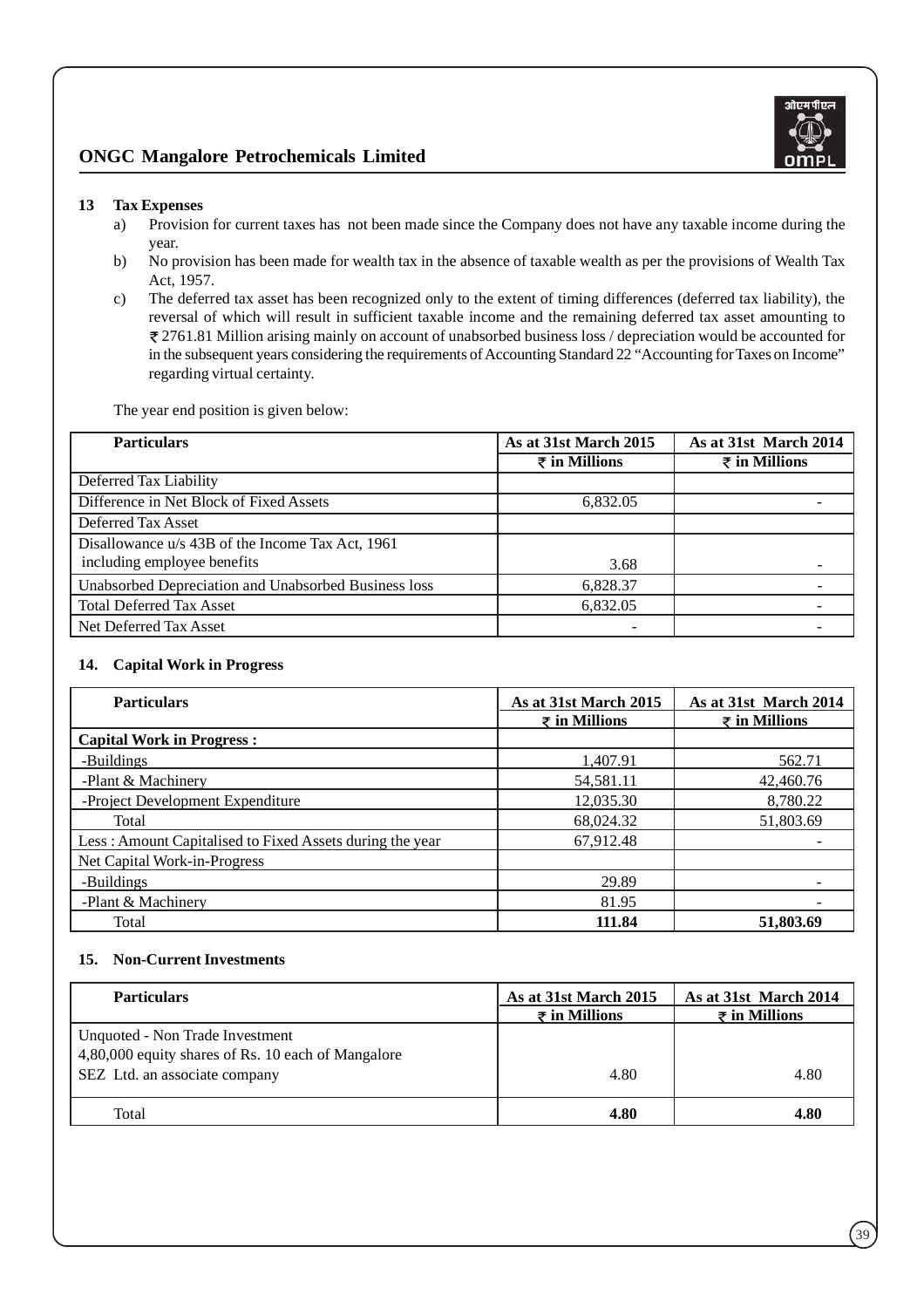

# **16. Long term Loans and advances**

| <b>Particulars</b>            | As at 31st March 2015    | As at 31st March 2014    |
|-------------------------------|--------------------------|--------------------------|
|                               | $\bar{\tau}$ in Millions | $\bar{\tau}$ in Millions |
| Unsecured, considered good    |                          |                          |
| Capital Advance               |                          |                          |
| to Related Party              | 800.00                   | 500.00                   |
| to Others                     | 732.59                   | 835.01                   |
| <b>Security Deposit</b>       | 29.85                    | 3.52                     |
| <b>MAT Credit Entitlement</b> | 3.78                     | 3.78                     |
| Total                         | 1,566.22                 | 1,342.31                 |

a) Capital advance to Related Party represents amount paid to Mangalore SEZ Limited for Development of Pipeline corridor infrastructure & Marine Outfall facility.

b) Capital advance to others represents Mobilisation Advance and other capital advances paid to various contractors and suppliers as per the terms of contract or work order.

# **17. Current Investments**

| <b>Particulars</b>                                     | As at 31st March 2015    | As at 31st March 2014        |
|--------------------------------------------------------|--------------------------|------------------------------|
|                                                        | $\bar{\tau}$ in Millions | $\bar{\epsilon}$ in Millions |
| <b>Unquoted, Non Trade, Investment in Mutual Funds</b> |                          |                              |
| UTI Liquid Cash Plan                                   |                          | 25.00                        |
| UTI Treasury Advantage Fund                            |                          | 640.00                       |
|                                                        |                          |                              |
| Total                                                  |                          | 665.00                       |

# **18. Inventories**

| <b>Particulars</b>           | As at 31st March 2015        | As at 31st March 2014        |
|------------------------------|------------------------------|------------------------------|
|                              | $\bar{\epsilon}$ in Millions | $\bar{\epsilon}$ in Millions |
| Raw Materials                | 939.50                       | 1,333.76                     |
| Raw Materials in Transit     | 487.20                       |                              |
| Work-in-progress             | 288.75                       |                              |
| <b>Finished Goods</b>        | 2.208.74                     |                              |
| Stores, Spares and Chemicals | 309.98                       | 20.35                        |
|                              |                              |                              |
| Total                        | 4,234.17                     | 1,354.11                     |

# **19. Trade Receivables**

| <b>Particulars</b>   | As at 31st March 2015    | As at 31st March 2014    |
|----------------------|--------------------------|--------------------------|
|                      | $\bar{\tau}$ in Millions | $\bar{\tau}$ in Millions |
| <b>Related Party</b> | 107.90                   |                          |
| Foreign              | 518.27                   |                          |
| Total                | 626.17                   |                          |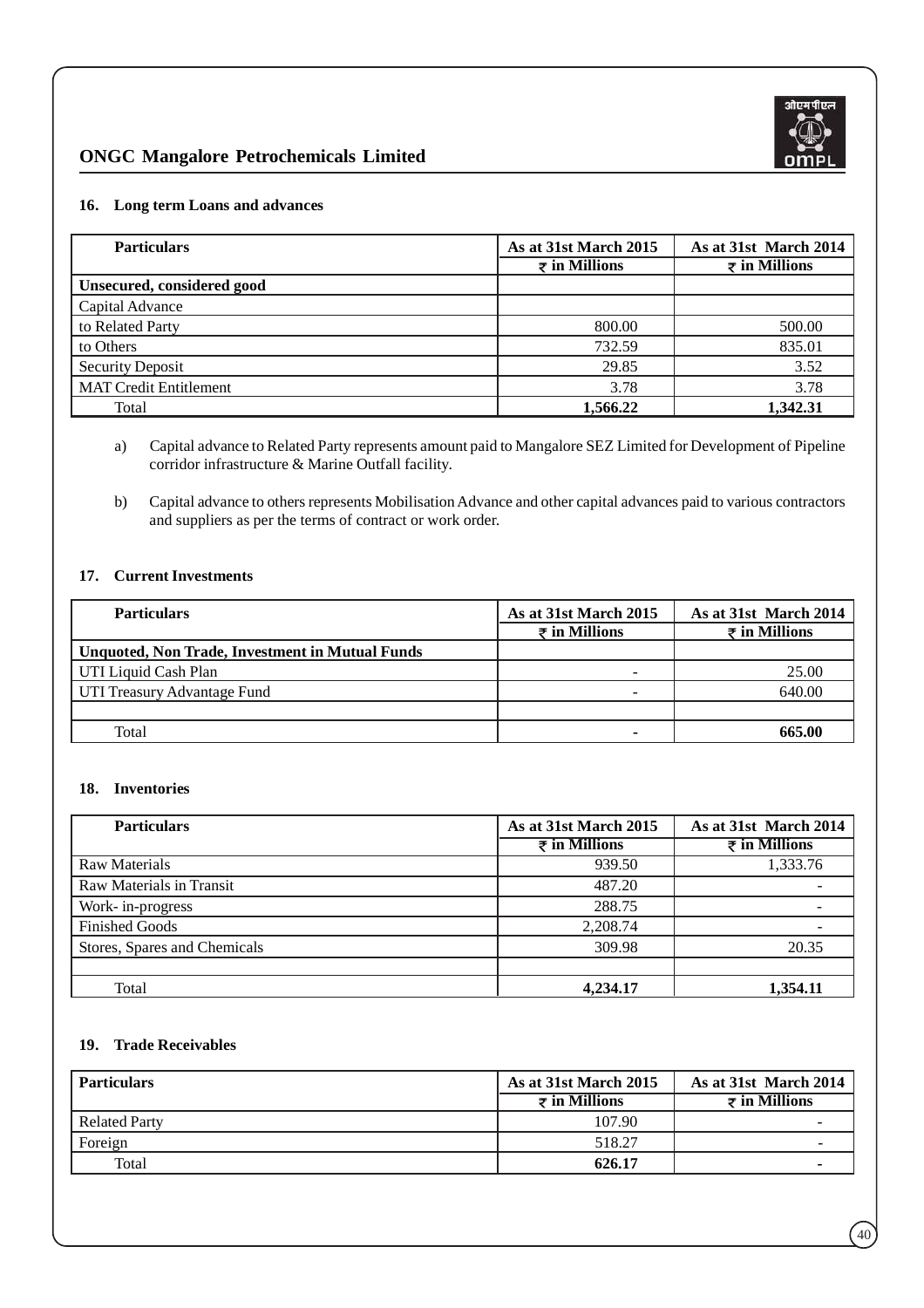# **20. Cash and Cash Equivalents**

| <b>Particulars</b>                           | As at 31st March 2015        | As at 31st March 2014        |
|----------------------------------------------|------------------------------|------------------------------|
|                                              | $\overline{\xi}$ in Millions | $\overline{\xi}$ in Millions |
| Cash on Hand                                 | 0.04                         |                              |
| Balances with banks in current account       | 1.15                         | 43.74                        |
| Balances with banks in Term Deposit Accounts |                              | 350.85                       |
|                                              |                              |                              |
| Total                                        | 1.19                         | 394.59                       |

# **21. Short Term Loans and Advances**

| <b>Particulars</b>                                        | As at 31st March 2015    | As at 31st March 2014    |
|-----------------------------------------------------------|--------------------------|--------------------------|
|                                                           | $\bar{\tau}$ in Millions | $\bar{\tau}$ in Millions |
| <b>Unsecured, Considered good</b>                         |                          |                          |
| Balance with service tax, value added $&$ tax authorities | 1.507.14                 | 176.83                   |
| Advance Tax (Net of Provisions)                           | 13.01                    | 11.22                    |
| Advance receivable in cash or kind                        | 430.02                   | 138.63                   |
| Interest Accrued but Not Due                              |                          | 2.24                     |
| Others                                                    | 110.89                   | 8.04                     |
|                                                           |                          |                          |
| Total                                                     | 2,061.06                 | 336.96                   |

# **22 Contingent Liabilities and Commitments**

| <b>Particulars</b>                                        | As at 31st March 2015    | As at 31st March 2014    |
|-----------------------------------------------------------|--------------------------|--------------------------|
|                                                           | $\bar{\tau}$ in Millions | $\bar{\tau}$ in Millions |
| A. Contingent Liabilities                                 |                          |                          |
| <b>B.</b> Commitments                                     |                          |                          |
| Estimated amount of Contracts remaining to be executed on |                          |                          |
| Capital account and not provided for                      | 34.20                    | 3,137.10                 |
|                                                           |                          |                          |
| Total                                                     | 34.20                    | 3,137.10                 |

The company has taken 441.438 acres of land taken on lease for a period of 47 years and 10 months i.e., from 29-03-2012 to 26-01-2060 from Mangalore SEZ Limited. The annual lease rental payable to Mangalore SEZ Ltd is  $\bar{\tau}$  23.40 Million

**23.** a) The Company does not have any pending litigations which would impact its financial position.

- b) The Company does not have any foreseeable losses on long term contracts including derivative cobntracts.
- c) There were no amounts which were required to be transferred to the Investor Education & Protection Fund by the Company.
- **24.** The Company has commenced commercial operations from 1st October 2014. Expenses incurred in relation to the Project including Trial Run and Start-up and other related expenses upto 30th September 2014 has been Capitalised.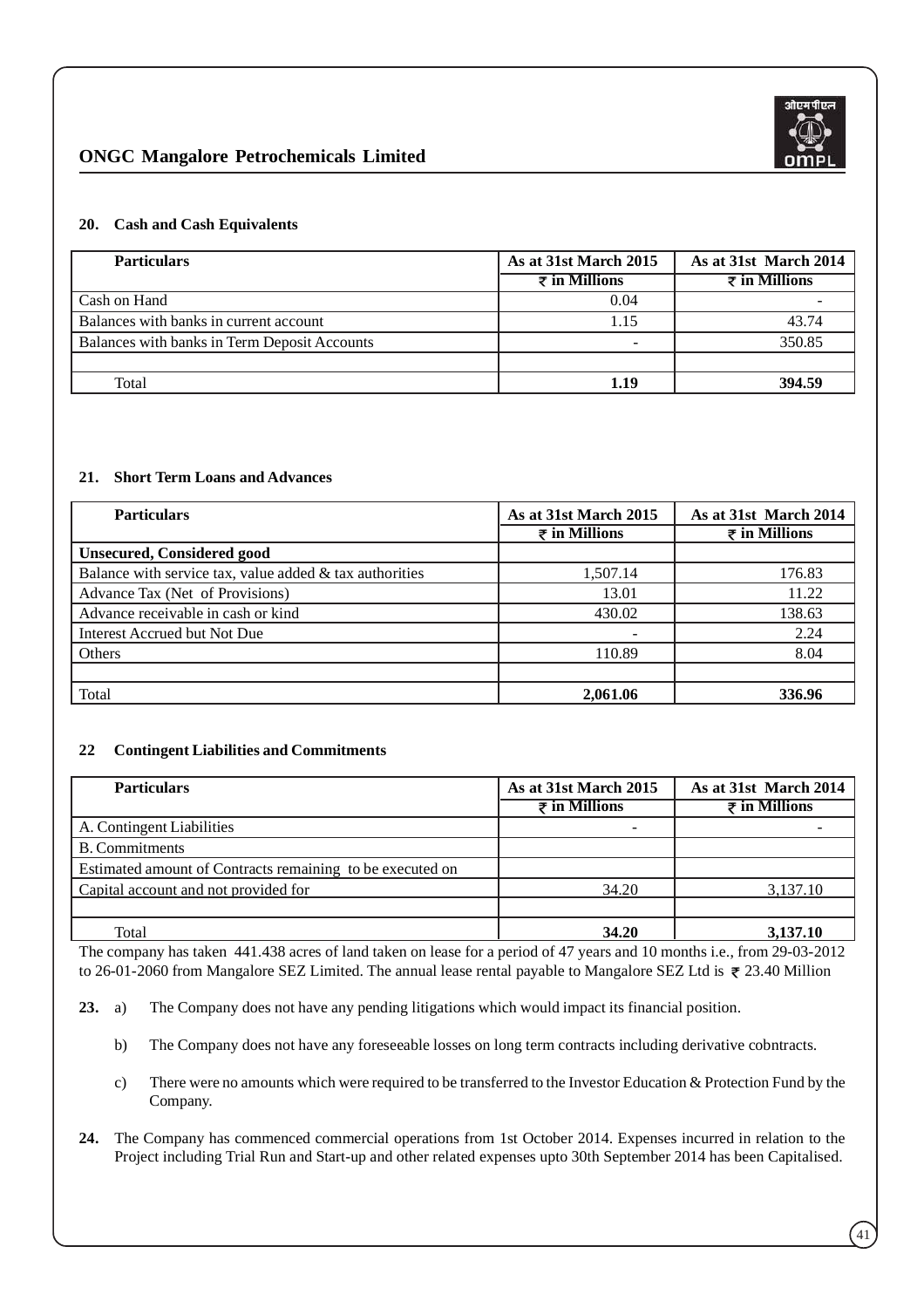

# **25. Revenue from Operations**

| <b>Particulars</b>   | For the year ended 31st<br><b>March 2015</b> | For the year ended<br><b>31st March 2014</b> |
|----------------------|----------------------------------------------|----------------------------------------------|
|                      | ₹ in Millions                                | ₹ in Millions                                |
| Sale of Products     | 17,195.03                                    |                                              |
| Sale of Services     | 43.88                                        |                                              |
| Total                | 17,238.91                                    |                                              |
| <b>Particulars</b>   | For the year ended<br>31st March 2015        | For the year ended<br><b>31st March 2014</b> |
|                      | $\bar{\tau}$ in Millions                     | $\bar{\tau}$ in Millions                     |
| Sale of Products     |                                              |                                              |
| Export               |                                              |                                              |
| Paraxylene           | 12,120.76                                    |                                              |
| Benzene              | 2,809.06                                     |                                              |
| Domestic             |                                              |                                              |
| Paraffinic Raffinate | 1,874.51                                     |                                              |
| Hydrogen             | 390.70                                       |                                              |
| Total                | 17,195.03                                    |                                              |

# **26. Other Income**

| <b>Particulars</b>                     | For the year ended<br>31st March 2015 | For the year ended<br><b>31st March 2014</b> |
|----------------------------------------|---------------------------------------|----------------------------------------------|
|                                        | $\bar{\epsilon}$ in Millions          | ₹ in Millions                                |
| Dividend from current investments      | 10.58                                 |                                              |
| Interest on Income tax refund          |                                       | 0.26                                         |
| <b>Interest on Deposits with Banks</b> | 12.39                                 |                                              |
| Interest - Others                      | 20.62                                 |                                              |
|                                        |                                       |                                              |
| Total                                  | 43.59                                 | 0.26                                         |

# **27. Cost of Materials Consumed**

| <b>Particulars</b>   | For the year ended<br>31st March 2015 | For the year ended<br>31st March 2014 |
|----------------------|---------------------------------------|---------------------------------------|
|                      | $\bar{\tau}$ in Millions              | $\bar{\tau}$ in Millions              |
| <b>Opening Stock</b> | 2,878.14                              |                                       |
| Add: Purchases       | 16,806.70                             |                                       |
|                      | 19,684.84                             |                                       |
| Less: Closing Stock  | 947.35                                |                                       |
|                      |                                       |                                       |
| Total                | 18,737.49                             |                                       |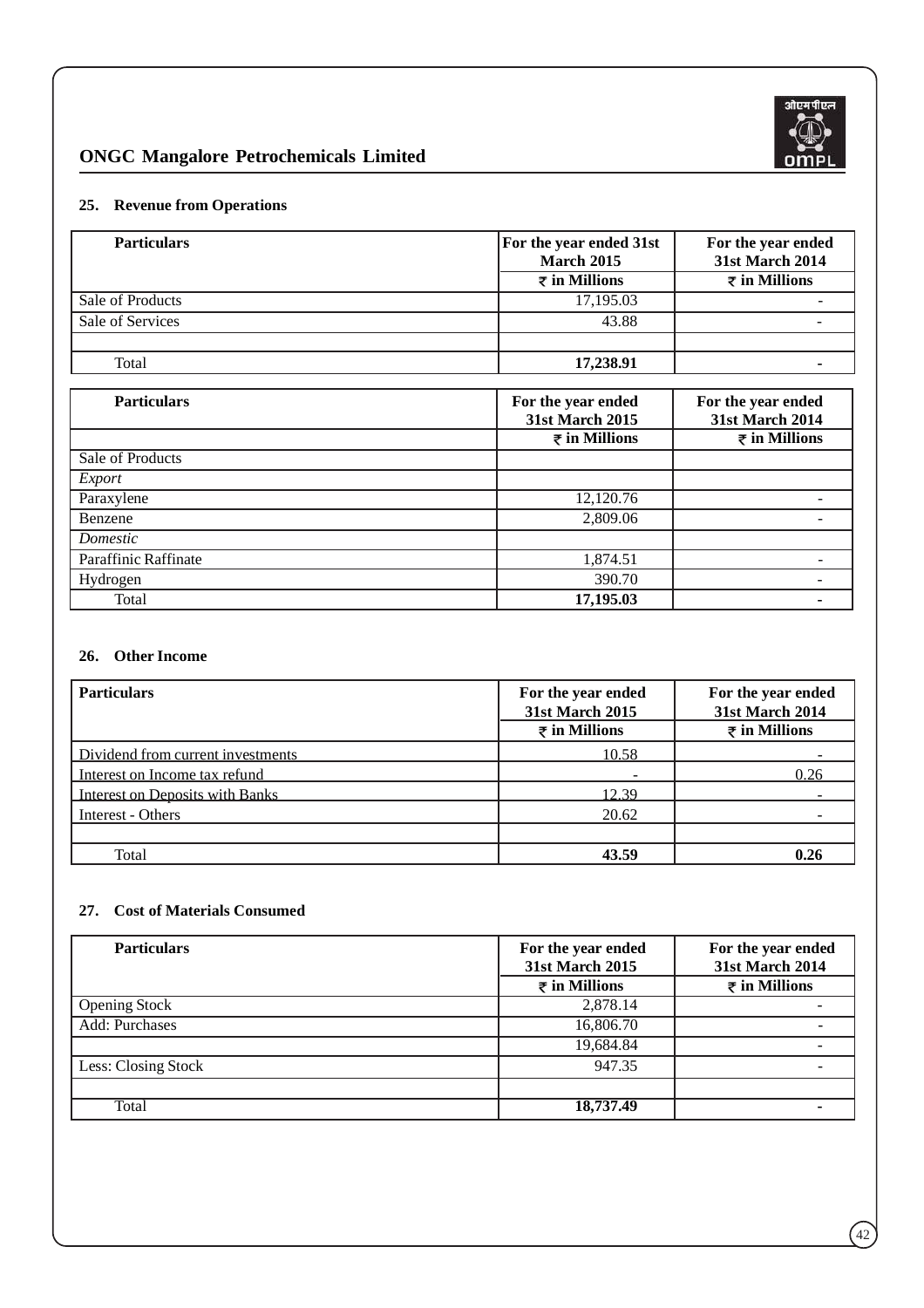

| <b>Particulars</b>     | For the year ended<br>31st March 2015 | For the year ended<br>31st March 2014 |
|------------------------|---------------------------------------|---------------------------------------|
|                        | $\overline{\xi}$ in Millions          | $\overline{\xi}$ in Millions          |
| <b>Raw Material</b>    |                                       |                                       |
| Imported               |                                       |                                       |
| Indegenous             |                                       |                                       |
| Naphtha Stream         | 11,423.98                             |                                       |
| <b>Aromatic Stream</b> | 7,313.51                              |                                       |
|                        |                                       |                                       |
|                        |                                       |                                       |
| Total                  | 18,737.49                             |                                       |

# **28. Increase(-)/Decrease in Stock**

| <b>Particulars</b>                     | For the year ended<br>31st March 2015 | For the year ended<br><b>31st March 2014</b> |
|----------------------------------------|---------------------------------------|----------------------------------------------|
|                                        | ₹ in Millions                         | ₹ in Millions                                |
| <b>Closing Stock of:</b>               |                                       |                                              |
| <b>Finished Goods</b>                  | 2,208.74                              |                                              |
| Stock-in-Process                       | 288.75                                |                                              |
| <b>Total Closing Stock</b>             | 2,497.49                              |                                              |
|                                        |                                       |                                              |
| Opening Stock as on 1st Oct, 2014 of : |                                       |                                              |
| <b>Finished Goods</b>                  | 694.97                                |                                              |
| Stock-in-Process                       | 1,905.01                              |                                              |
| <b>Total Opening Stock</b>             | 2,599.98                              |                                              |
|                                        |                                       |                                              |
| Increase(-)/Decrease in Stock          | 102.49                                |                                              |

# **29. Employee Benefit Expenses**

| <b>Particulars</b>                        | For the year ended<br>31st March 2015 | For the year ended<br><b>31st March 2014</b> |
|-------------------------------------------|---------------------------------------|----------------------------------------------|
|                                           | $\bar{\tau}$ in Millions              | $\bar{\tau}$ in Millions                     |
| Salaries & Allowances                     | 108.65                                | 3.49                                         |
| Contribution to provident and other funds | 7.09                                  | 0.20                                         |
| Cost of services                          | 3.96                                  |                                              |
| <b>Staff Welfare Expenses</b>             | 6.70                                  |                                              |
| Leave Provision                           | 8.13                                  |                                              |
| <b>Gratuity Provision</b>                 | 3.76                                  |                                              |
| Total                                     | 138.29                                | 3.69                                         |

# **30. Finance Costs**

| <b>Particulars</b>                                        | For the year ended<br>31st March 2015 | For the year ended<br>31st March 2014 |
|-----------------------------------------------------------|---------------------------------------|---------------------------------------|
|                                                           | $\bar{\tau}$ in Millions              | $\bar{\epsilon}$ in Millions          |
| <b>Interest Expenses</b>                                  | 2,524.70                              |                                       |
| <b>Other Borrowing Costs</b>                              | 32.07                                 |                                       |
| Net Exchange (gain)/loss on Foreign Currency Transactions | 1.17                                  |                                       |
| Total                                                     | 2,557.94                              |                                       |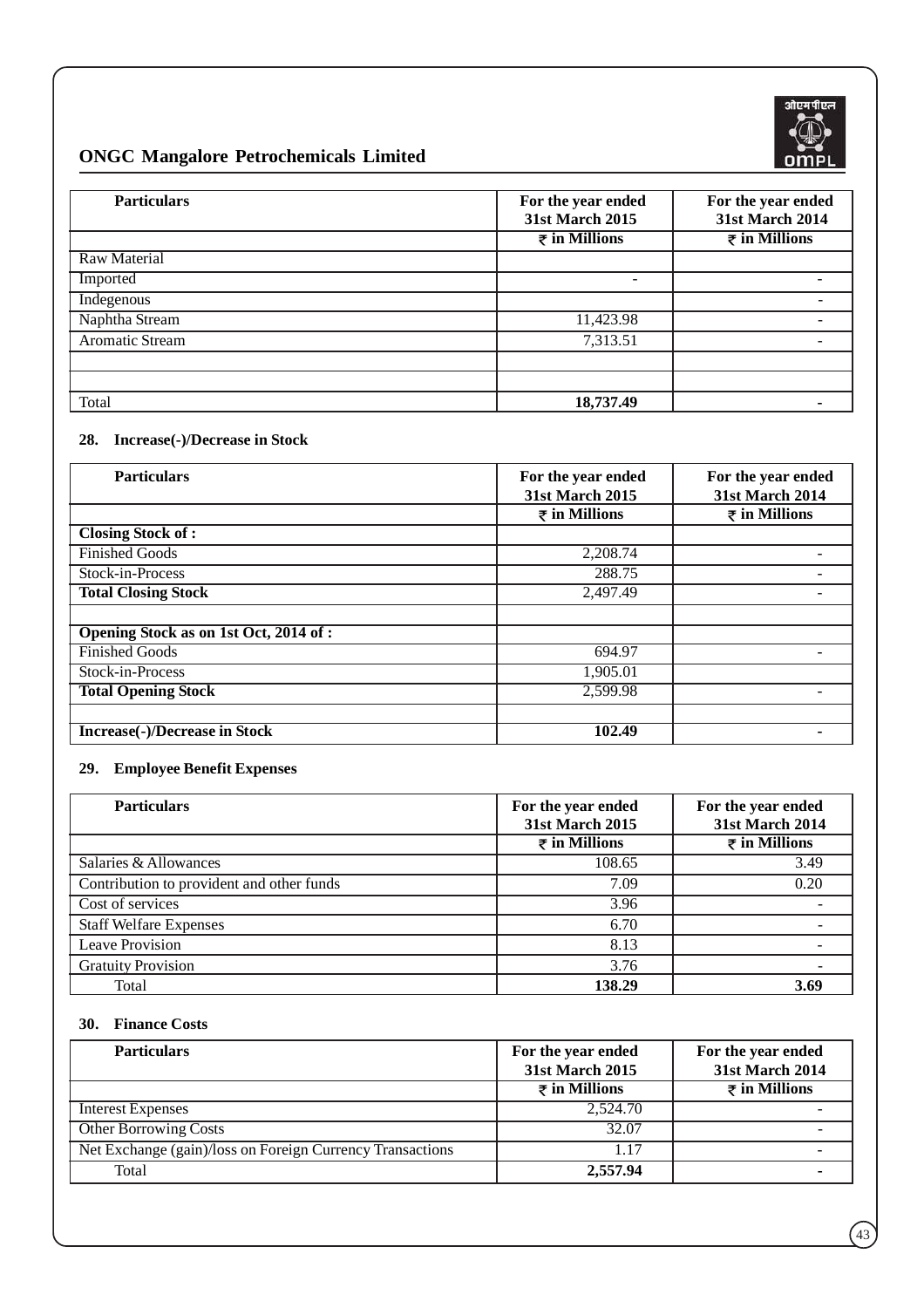

# **31. Other Expenses**

| <b>Particulars</b>                        | For the year ended<br>31st March 2015 | For the year ended<br>31st March 2014 |
|-------------------------------------------|---------------------------------------|---------------------------------------|
|                                           | $\bar{\tau}$ in Millions              | $\bar{\tau}$ in Millions              |
| Power & Fuel                              | 3,274.88                              |                                       |
| Stores, Spares & Chemicals Consumed       | 27.43                                 |                                       |
| Rent                                      | 13.38                                 |                                       |
| Electricity charges                       | 1.08                                  |                                       |
| Repair and maintenance                    | 58.54                                 |                                       |
| Insurance charges                         | 33.98                                 |                                       |
| Rates and taxes                           | 0.71                                  |                                       |
| <b>Payment to Auditors</b>                |                                       |                                       |
| <b>Audit Fees</b>                         | 0.30                                  | 0.20                                  |
| <b>Certification Fees</b>                 | 0.05                                  | 0.11                                  |
| Auditor's out of pocket expenses          | 0.01                                  |                                       |
| Legal, Professional & Consultancy charges | 23.66                                 | 4.62                                  |
| Directors' sitting fees                   | 0.34                                  | 0.40                                  |
| <b>Publicity Expenses</b>                 | 2.78                                  | 2.22                                  |
| <b>Travelling Expenses</b>                | 0.40                                  |                                       |
| Miscellaneous expenses                    | 98.23                                 | 0.81                                  |
| Total                                     | 3.535.77                              | 8.36                                  |

# **32. Depreciation and Amortisation**

| <b>Particulars</b>          | For the year ended<br>31st March 2015 | For the year ended<br>31st March 2014 |
|-----------------------------|---------------------------------------|---------------------------------------|
|                             | ₹ in Millions                         | ₹ in Millions                         |
| On Tangible Assets          | 1,315.96                              |                                       |
| On Intangibles Assets       | 37.55                                 |                                       |
|                             | 1,353.51                              |                                       |
| Capitalised during the year | 75.61                                 |                                       |
| Total                       | 1,429.12                              |                                       |

# **33. Earnings Per Share (EPS)**

| <b>Particulars</b>                                                        | For the year ended<br>31st March 2015 | For the year ended<br>31st March 2014 |
|---------------------------------------------------------------------------|---------------------------------------|---------------------------------------|
| Numerator - Net Profit for the year after tax ( $\bar{\tau}$ in Millions) | (9,142.99)                            | (4.70)                                |
| Denominator - Average number of equity shares outstanding                 |                                       |                                       |
| during the year                                                           | 1,877,625,500                         | 50,000                                |
| Denominator - Weighted Average number of equity shares                    |                                       |                                       |
| outstanding during the year                                               | 1,054,825,500                         |                                       |
| Earnings Per Share - Basic & Diluted $(\bar{\tau})$                       | (8.67)                                | (93.93)                               |
| Face value per equity share $(\bar{\tau})$                                | 10                                    | 10                                    |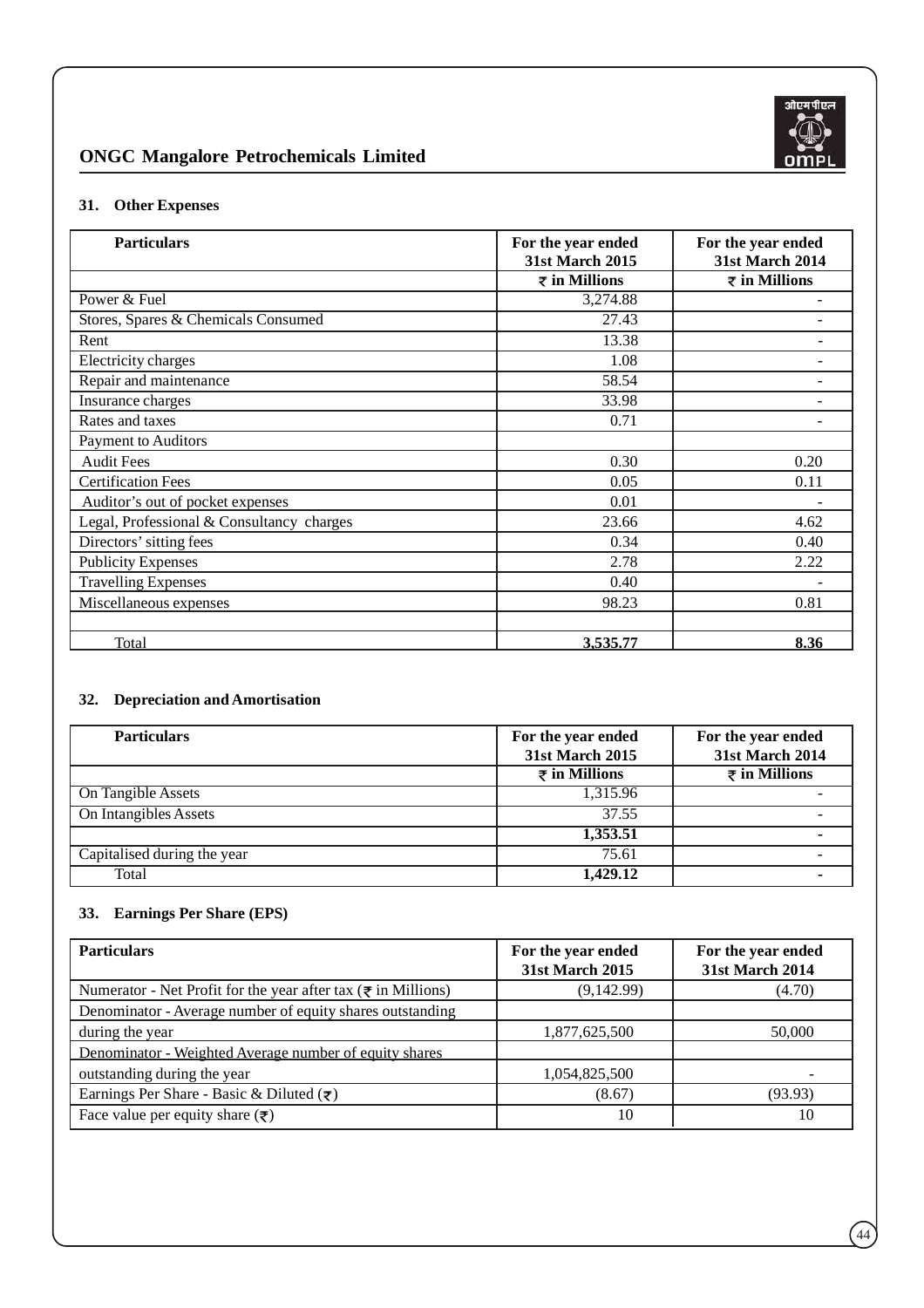

- **34.** Effect of changes in Foreign Exchange Rates (AS 11): Pursuant to Notification Number G.S.R. (914)E dated 29th December 2011, issued by MCA, the company has opted to adjust exchange differences arising on reporting of long term foreign currency monetary items, in so far as they relate to the acquisition of depreciable assets, against the cost of such assets and depreciate the said adjustment over the balance life of the asset. Had the option not been exercised, the difference amounting to  $\bar{\tau}$  267.20 Million (previous year  $\bar{\tau}$ 394.00 Million) on long term foreign currency monetary items relating to depreciable assets would have been charged to Profit and Loss Account and Fixed Assets would have been lesser to that extent.
- **35.** The Company during the year, revised the useful life of its Fixed Assets to comply with the requirement of Schedule II of the Companies Act 2013. This change in estimation of useful life has resulted in the depreciation charged in the current year being lower by  $\overline{\xi}$  360.40 Million
- **36.** Disclosure as required under Accounting Standard 15 (revised) "Employee Benefits" is given below:
- **A)** Defined Contribution Plans are as under:

Eligible employees of the Company receive benefits under the Provident Fund Scheme, wherein both employee and the Company make monthly contributions equal to the specified percentage of employee salary.

- **B)** Defined Benefit Plans:
	- a) Compensated absences
	- (1) Earned Leave Benefit (EL) Accrual – 30 days per year Accumulation up to 300 days allowed Leave Encahsment on resignation shall be paid upto 50%of accumalated credit subject to maximum of 150 days.
	- (2) Sick Leave (SL): Accrual – 10 days per year Encashment while in service is not allowed Encashment on retirement is permitted and entire accumulation is allowed for encashment
	- b) Gratuity:

15 days salary for every completed year of service. Vesting period is 5 years and the payment is restricted to maximum of  $\bar{\tau}$  10, 00,000/-

**C)** The following are the contributions to provident fund (defined contributions plan) during the year:

| <b>Particulars</b>                         | For the year ended<br>31st March 2015 | For the year ended<br><b>31st March 2014</b> |
|--------------------------------------------|---------------------------------------|----------------------------------------------|
|                                            | $\bar{\epsilon}$ in Millions          | $\bar{\epsilon}$ in Millions                 |
| Employer's contribution to provident fund: |                                       |                                              |
| Charged to statement of profit and loss    | 7.09                                  | 0.20                                         |
| Included in project expenses               | -                                     | 6.72                                         |
| Total                                      | 7.09                                  | 6.92                                         |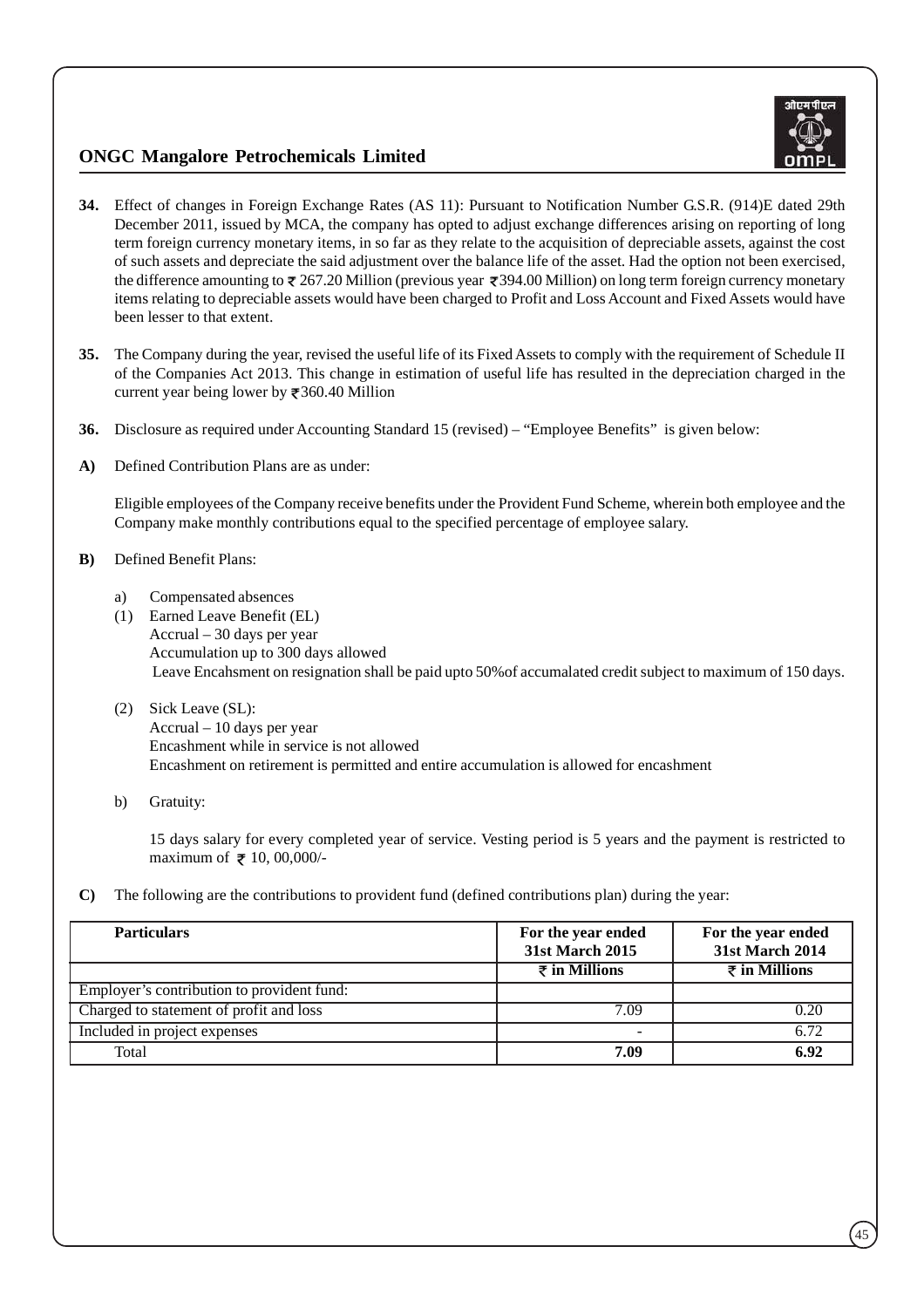

# **D)** Defined benefit plan – Gratuity

a) The amount recognised in the Balance Sheet for post employment benefit plan in respect of Gratuity is as under:

| <b>Particulars</b>                    | For the year ended<br>31st March 2015 | For the year ended<br><b>31st March 2014</b> |
|---------------------------------------|---------------------------------------|----------------------------------------------|
|                                       | $\bar{\tau}$ in Millions              | $\bar{\tau}$ in Millions                     |
| Present Value of funded Obligation    | -                                     |                                              |
| Fair Value of Plan Assets             | -                                     |                                              |
| Present Value of Unfunded Obligation  | 6.65                                  | 2.89                                         |
| <b>Unrecognised Past Service Cost</b> |                                       |                                              |
| Net Liability                         | 6.65                                  | 2.89                                         |

b) Reconciliation showing the movements during the year in the net liability recognised in the balance sheet:

| <b>Particulars</b>                    | For the year ended<br>31st March 2015 | For the year ended<br><b>31st March 2014</b> |
|---------------------------------------|---------------------------------------|----------------------------------------------|
|                                       | $\bar{\tau}$ in Millions              | ₹ in Millions                                |
| Opening defined benefit obligation    | 2.89                                  | 1.24                                         |
| Service Cost                          | 1.84                                  | 0.92                                         |
| <b>Interest Cost</b>                  | 0.27                                  | 0.10                                         |
| Actuarial losses (gains)              | 1.65                                  | 0.63                                         |
| Exchange differences on foreign plans | $\overline{\phantom{0}}$              |                                              |
| Liability transfer in/out             |                                       |                                              |
| Benefits paid                         | $\overline{\phantom{0}}$              |                                              |
| Closing defined benefit obligation    | 6.65                                  | 2.89                                         |

c) The total expenses recognised in the statement of Project Expenses are as follows:

| <b>Particulars</b>                                    | For the year ended<br><b>31st March 2015</b> | For the year ended<br><b>31st March 2014</b> |
|-------------------------------------------------------|----------------------------------------------|----------------------------------------------|
|                                                       | $\bar{\epsilon}$ in Millions                 | $\bar{\epsilon}$ in Millions                 |
| <b>Current Service Cost</b>                           | 1.84                                         | 0.92                                         |
| Interest on obligation                                | 0.27                                         | 0.10                                         |
| Expected return on plan assets                        | $\overline{\phantom{0}}$                     |                                              |
| Net actuarial losses / (gains) recognised in the year | 1.65                                         | 0.63                                         |
| Past Service Cost                                     |                                              |                                              |
| Losses / (Gains) on curtailments and settlements      |                                              |                                              |
| Total included in 'employee benefit expenses'.        | 3.76                                         | 1.65                                         |
| Actual return on plan assets                          |                                              |                                              |

d) Principal actuarial assumptions at the balance sheet date (expressed as weighted averages):

| <b>Particulars</b>                             | For the year ended<br><b>31st March 2015</b> | For the year ended<br><b>31st March 2014</b> |
|------------------------------------------------|----------------------------------------------|----------------------------------------------|
| Discount Rate                                  | 8.85%                                        | 9.31%                                        |
| Expected return on plan assets previous        |                                              |                                              |
| Expected return on plan assets Current         | ۰                                            |                                              |
| Annual Increase in Premium of Med claim policy |                                              |                                              |
| Annual increase in Salary                      | 5.00%                                        | 5.00%                                        |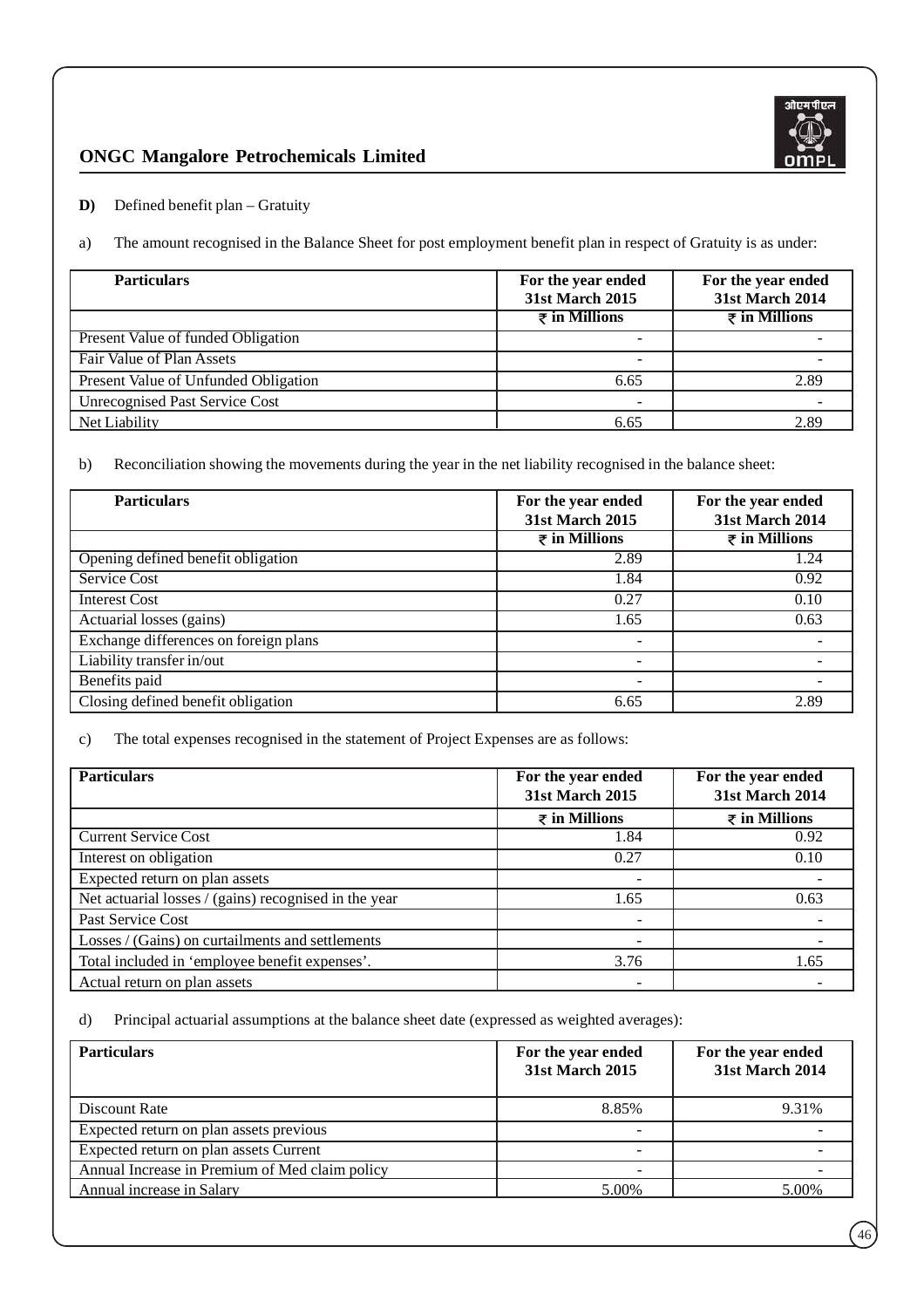



# **37.** Value of Imports on C.I.F. Basis

| <b>Particulars</b> | For the year ended<br>31st March 2015 | For the year ended<br>31st March 2014 |
|--------------------|---------------------------------------|---------------------------------------|
|                    | $\bar{z}$ in Millions                 | $\bar{z}$ in Millions                 |
| Capital Goods      | 125.14                                | 919.97                                |

# **38.** Expenditure in foreign currency:

| <b>Particulars</b>                  | For the year ended<br>31st March 2015 | For the year ended<br>31st March 2014 |
|-------------------------------------|---------------------------------------|---------------------------------------|
|                                     | $\bar{\tau}$ in Millions              | $\bar{\tau}$ in Millions              |
| Foreign Travel Expenses             | 0.15                                  | 0.13                                  |
| Legal & Professional Charges        | 4.85                                  | 5.72                                  |
| Project Engineering and License Fee | 798.65                                | 172.34                                |
| Finance charges                     | 1.029.64                              | 570.94                                |
| Total                               | 1,833.29                              | 749.13                                |

**39.** The Company has taken certain residential / office premises under cancellable operating leases. These lease agreements are normally renewed on expiry. The lease rental paid during the year  $\bar{\tau}$  4.32 Million (previous year  $\bar{\tau}$  5.03 Million)

# **40.** Segment Reporting (AS 17)

Segment wise Revenue, Results and Capital Employed

| Sl No.         | <b>Particulars</b>                                                       | For the year ended 31st<br><b>March 2015</b><br>₹ in Millions |
|----------------|--------------------------------------------------------------------------|---------------------------------------------------------------|
|                |                                                                          |                                                               |
| 1              | <b>Segment Revenue</b>                                                   |                                                               |
|                | A. Domestic Sale                                                         | 2,265.21                                                      |
|                | <b>B.</b> Export Sale                                                    | 14,973.70                                                     |
|                | Net Sale / Income from Operations                                        | 17,238.91                                                     |
| $\overline{2}$ | Segment Result Profit / (Loss) before tax and interest from each segment |                                                               |
|                | A. Domestic                                                              | (1,519.52)                                                    |
|                | <b>B.</b> Export                                                         | (5,109.12)                                                    |
|                | <b>TOTAL</b>                                                             | (6,628.64)                                                    |
|                | Less:                                                                    |                                                               |
|                | i. Interest Payment                                                      | 2,557.94                                                      |
|                | ii. Other unallocable expenditure net of unallocable income              | (43.59)                                                       |
|                | Profit / (Loss) before Tax                                               | (9,142.99)                                                    |
| 3              | Capital Employed (Segments Assets-Segment Liabilities)                   |                                                               |
|                | A. Domestic Sale                                                         | 107.90                                                        |
|                | <b>B.</b> Export Sale                                                    | 518.27                                                        |
|                | <b>TOTAL</b>                                                             | 626.17                                                        |
|                | Unallocated                                                              | 12,829.47                                                     |
|                | <b>Total Capital Employed</b>                                            | 13,455.64                                                     |
|                | Capital Expenditure                                                      | 16,505.40                                                     |
|                | Depreciation & Amortisation                                              | 1,429.12                                                      |
|                | <b>Other Non Cash Expenses</b>                                           | 257.17                                                        |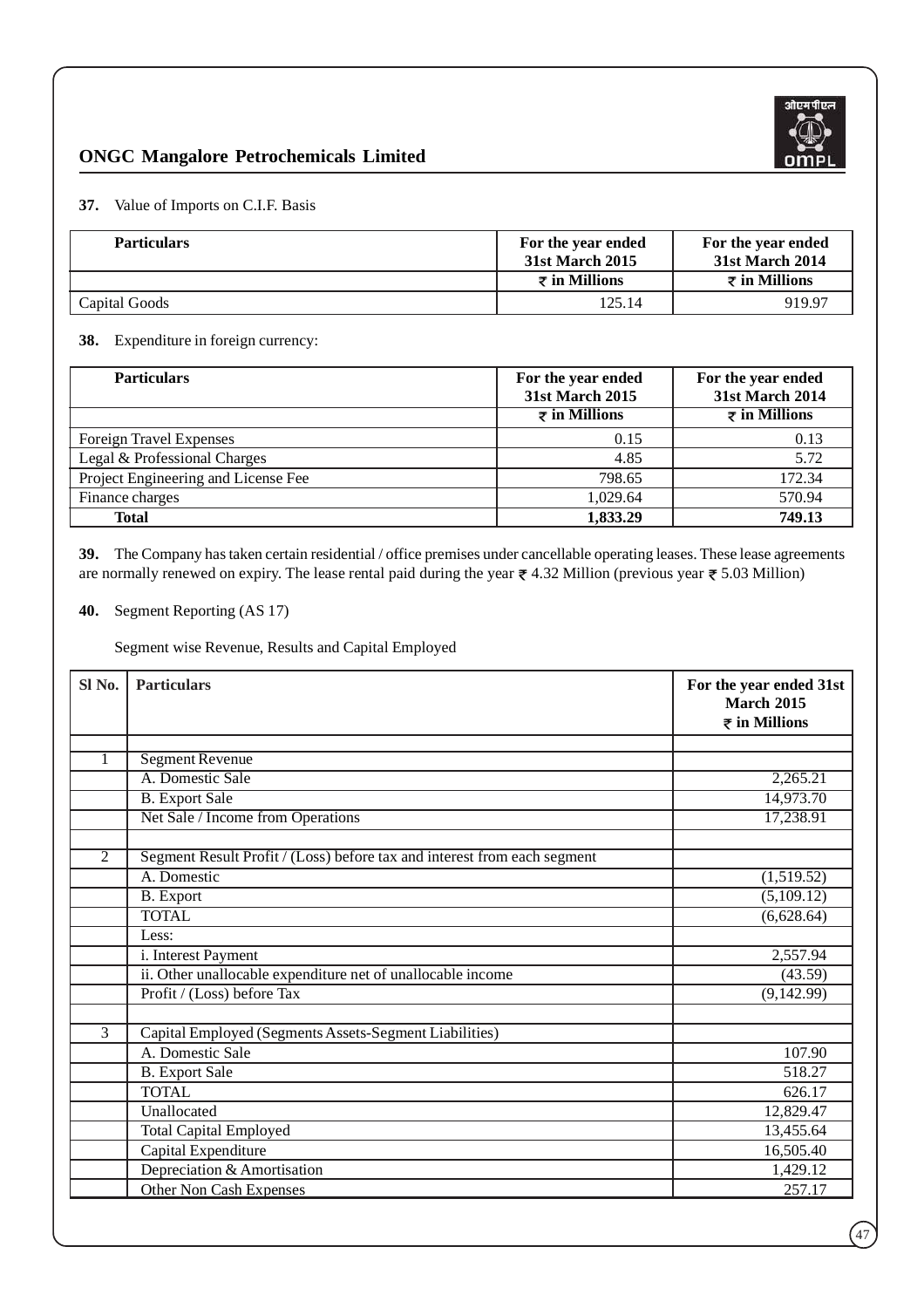

**41.** Disclosure of related parties / related party transactions:

(i) List of related parties with whom the Company had transactions:

| Name of the related party  | <b>Relationship</b>   |
|----------------------------|-----------------------|
| Mangalore SEZ Ltd. (MSEZL) | Associate of Investor |

The Company is a state controllled enterprise and the transactions with other state controlled enterprises are not required to be disclosed as per AS-18

(ii) Nature of transactions and amounts due to and due from related parties:

|                                                |              |                                                     |          | $\bar{\epsilon}$ in Millions |
|------------------------------------------------|--------------|-----------------------------------------------------|----------|------------------------------|
| <b>Nature of transaction</b>                   | <b>Name</b>  | <b>Amount of</b><br>transactions<br>during the year | Due from | Due to                       |
| Reimbursement                                  | <b>MSEZL</b> | 149.41                                              |          | 20.31                        |
| of expenses                                    |              | (100.93)                                            |          | (12.44)                      |
| Advance for corridor                           | <b>MSEZL</b> | 300.00                                              | 800.00   |                              |
|                                                |              | (150.00)                                            | (500.00) |                              |
| Payment for Marine Outfall                     | <b>MSEZL</b> | 107.40                                              | 107.40   |                              |
| Security Deposit for Construction Power        | <b>MSEZL</b> | 11.71                                               | 11.71    |                              |
| Security Deposit for 110MVA Power              | <b>MSEZL</b> | 15.40                                               | 15.40    |                              |
| <b>Lease Rent</b>                              | <b>MSEZL</b> | 23.40                                               |          |                              |
|                                                |              | (23.40)                                             |          |                              |
| Remuneration paid to Key Managerial            |              |                                                     |          |                              |
| Personnel;                                     |              |                                                     |          |                              |
| Shri S. Ramachandran, Chief Executive          |              |                                                     |          |                              |
| Officer                                        |              | 5.10                                                |          |                              |
| Shri Sushil K. Shenoy, Chief Financial Officer | <b>KMP</b>   | 4.84                                                |          |                              |
| Shri Hitesh Jain, Company Secretary            |              |                                                     |          |                              |
| [upto 11th May 2014]                           |              | 0.29                                                |          |                              |
| Shri K. B. Shyam Kumar, Company Secretary      |              |                                                     |          |                              |
| [from 13th August 2014]                        |              | 1.22                                                |          |                              |

The figures in the brackets represent previous year figures.

(iii) No amounts pertaining to related parties have been written off or written back during the year.

**42.** The Company has reclassified / regrouped the previous year figures wherever necessary

**For ONGC Mangalore Petrochemicals Limited**

As per our report attached For V Sankar Aiyar & Co Chartered Accountants **H. Kumar D. K. Sarraf** (Firm's registration no. 109208W) Director Chairman

**G Sankar** Partner **K. B. Shyam Kumar Sushil K. Shenoy S. Ramachandran** Membership No. 46050 Company Secretary Chief Financial Officer Chief Executive Officer

Place: Mumbai Place: New Delhi

Date: 16th May 2015 Date: 16th May 2015

 $48$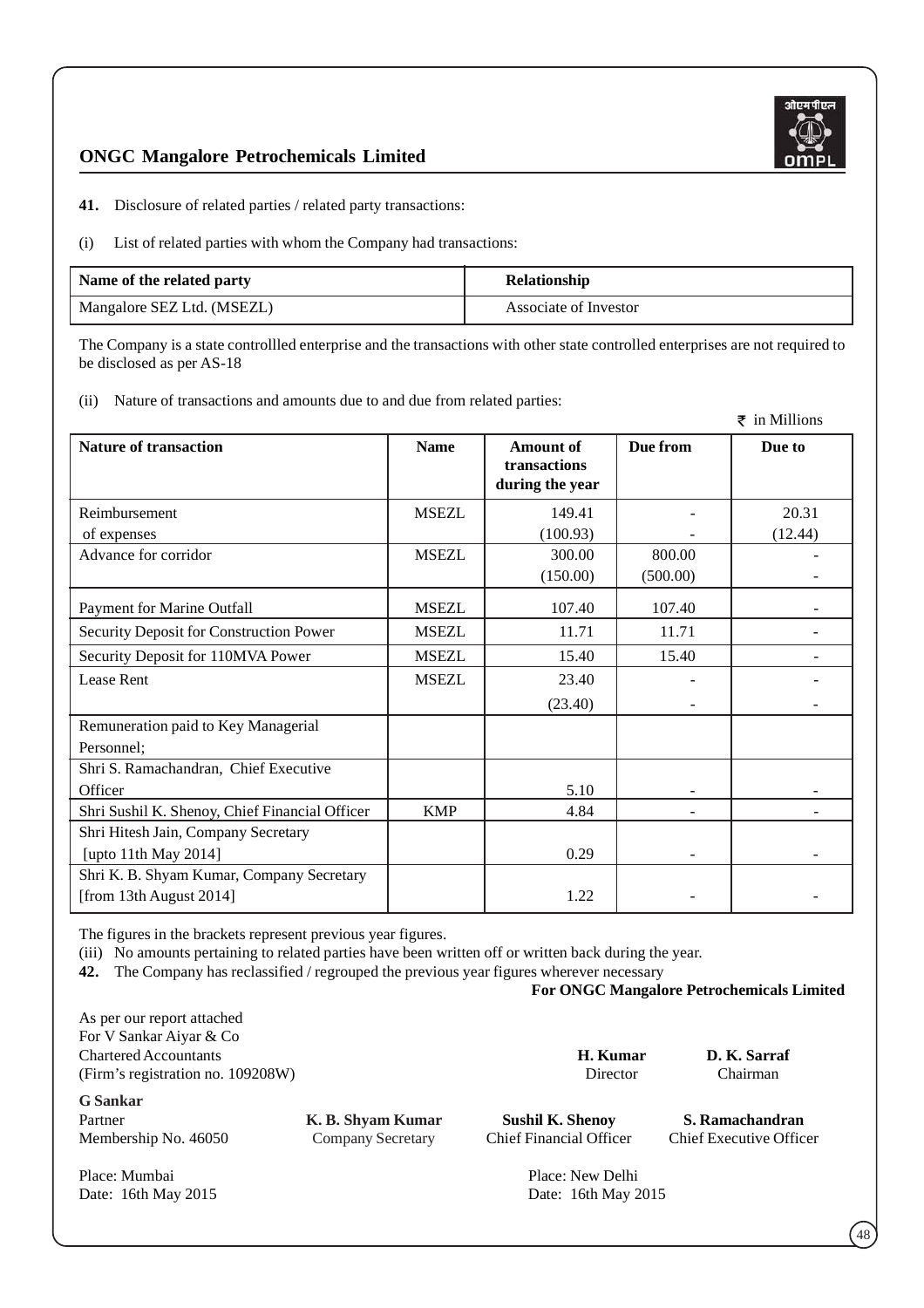

# **NOTICE**

NOTICE IS HEREBY GIVEN THAT THE NINTH ANNUAL GENERAL MEETING OF THE MEMBERS OF ONGC MANGALORE PETROCHEMICALS LIMITED (THE COMPANY) WILL BE HELD ON SATURDAY, THE 8TH AUGUST 2015 AT 14.30 HRS. AT THE REGISTERED OFFICE, MANGALORE SPECIAL ECONOMIC ZONE, PERMUDE, MANGALORE - 574 509 TO TRANSACT THE FOLLOWING BUSINESSES:

# **Ordinary Business:**

# **Agenda No.1- Consideration of financial statements and the reports of the Board of Directors and auditors**

To receive, consider and adopt the Audited Financial Statements of the Company for the financial year ended on 31st March, 2015, together with the Reports of the Board of Directors and the Auditors thereon.

# **Agenda No.2 – Re-appointment of Shri Vishnu Agrawal**

To appoint Director in place of Shri Vishnu Agrawal, who retires by rotation and being eligible offers himself for re-appointment.

# **Agenda No.3 – Authorisation to fix remuneration of the Auditor**

To authorise Board of Directors of the Company to fix the remuneration of the Statutory Auditors of the Company for the financial year 2015-16, in terms of the provisions of section 139(5) read with section 142 of the Companies Act, 2013 and to pass the following resolution,with or without modification(s), as **Ordinary Resolution**:

**"RESOLVED THAT** the Board of Directors of the Company be and is hereby authorised to decide and fix the remuneration of the Statutory Auditors of the Company for the Financial Year 2015-16."

# **Special Business:**

# **Agenda No.4 – Appointment of Shri MVenkatesh as a Director**

To consider and if thought fit, to pass, with or without modification(s), the following resolution as an **Ordinary Resolution:**

**"RESOLVED THAT** Shri M Venkatesh (DIN:07025342), who was appointed as an Additional Director on the Board of the Company in terms of Section 161 of the Companies Act, 2013 and provisions of the Articles of Association of the Company and who holds office up to the date of the ensuing Annual General Meeting, and in respect of whom a Notice has been received in writing, under Section 160 of the Companies Act, 2013, proposing his candidature for the office of the Director, be and is hereby appointed as a Director of the Company, liable to retire by rotation."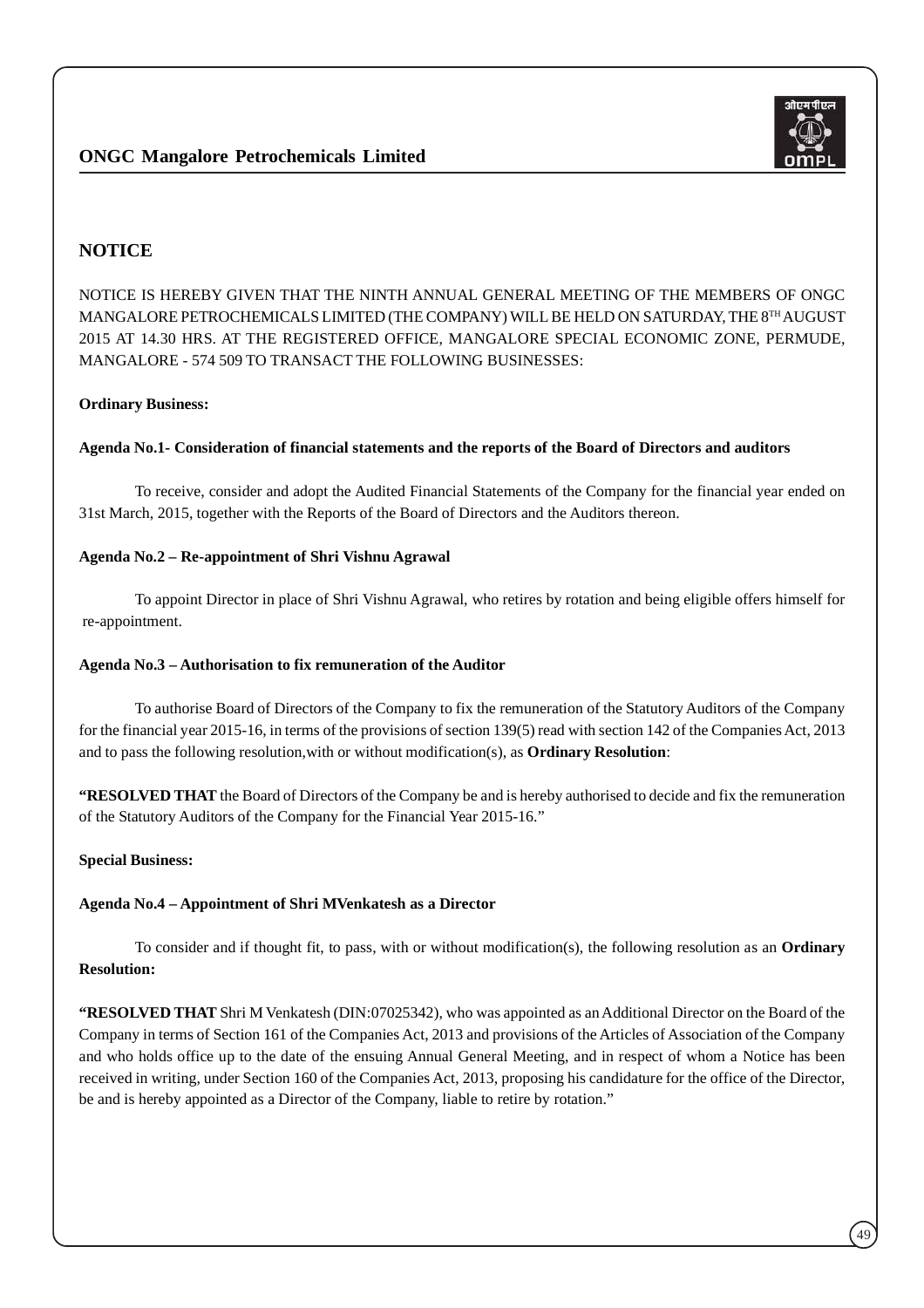

# **Agenda No.5 – To appoint/approve the appointment of Shri ISN Prasad as an Independent Director**

To consider and if thought fit, to pass, with or without modification(s), the following resolution as an **Ordinary Resolution:**

"**RESOLVED THAT** pursuant to the provisions of Sections 149, 150(2) and 152(2) read with Schedule IV and other applicable provisions, if any, of the Companies Act, 2013 ("the Act") and the Companies (Appointment and Qualification of Directors) Rules, 2014 (including any statutory modification(s) or re-enactment(s) thereof, for the time being in force) Shri I S N Prasad (DIN:01469651), who qualifies for being appointed as an Independent Director and appointed as such by the Board of Directors at its meeting held on 28.03.2015 and to hold office for 1 (one) year for a term up to March 27, 2016, be and is hereby approved/appointed as an Independent Director of the Company."

# **Agenda No.6 – To appoint/approve Shri G M Ramamurthy as an Independent Director**

To consider and if thought fit, to pass, with or without modification(s), the following resolution as an **Ordinary Resolution:**

"**RESOLVED THAT** pursuant to the provisions of Sections 149, 150(2) and 152(2) read with Schedule IV and other applicable provisions, if any, of the Companies Act, 2013 ("the Act") and the Companies (Appointment and Qualification of Directors) Rules, 2014 (including any statutory modification(s) or re-enactment(s) thereof, for the time being in force) Shri G M Ramamurthy (DIN:00064358), who qualifies for being appointed as an Independent Director and appointed as such by the Board of Directors at its meeting held on 28.03.2015 and to hold office for 1 (one) year for a term up to March 27, 2016, be and is hereby approved/appointed as an Independent Director of the Company."

# **Agenda No.7 – To appoint/approve Shri Santosh Nautiyal as an Independent Director**

To consider and if thought fit, to pass, with or without modification(s), the following resolution as an **Ordinary Resolution:**

"**RESOLVED THAT** pursuant to the provisions of Sections 149, 150(2) and 152(2) read with Schedule IV and other applicable provisions, if any, of the Companies Act, 2013 ("the Act") and the Companies (Appointment and Qualification of Directors) Rules, 2014 (including any statutory modification(s) or re-enactment(s) thereof, for the time being in force) Shri Santosh Nautiyal (DIN:01127740), who qualifies for being appointed as an Independent Director and appointed as such by the Board of Directors at its meeting held on 28.03.2015 and to hold office for 1 (one) year for a term up to March 27, 2016, be and is hereby approved/ appointed as an Independent Director of the Company."

# **Agenda No.8 – To appoint/approve Shri M M Chitale as an Independent Director**

To consider and if thought fit, to pass, with or without modification(s), the following resolution as an **Ordinary Resolution:**

"**RESOLVED THAT** pursuant to the provisions of Sections 149, 150(2) and 152(2) read with Schedule IV and other applicable provisions, if any, of the Companies Act, 2013 ("the Act") and the Companies (Appointment and Qualification of Directors) Rules, 2014 (including any statutory modification(s) or re-enactment(s) thereof, for the time being in force) Shri M M Chitale (DIN:00101004), who qualifies for being appointed as an Independent Director and appointed as such by the Board of Directors at its meeting held on 28.03.2015 and to hold office for 1 (one) year for a term up to March 27, 2016, be and is hereby approved/appointed as an Independent Director of the Company."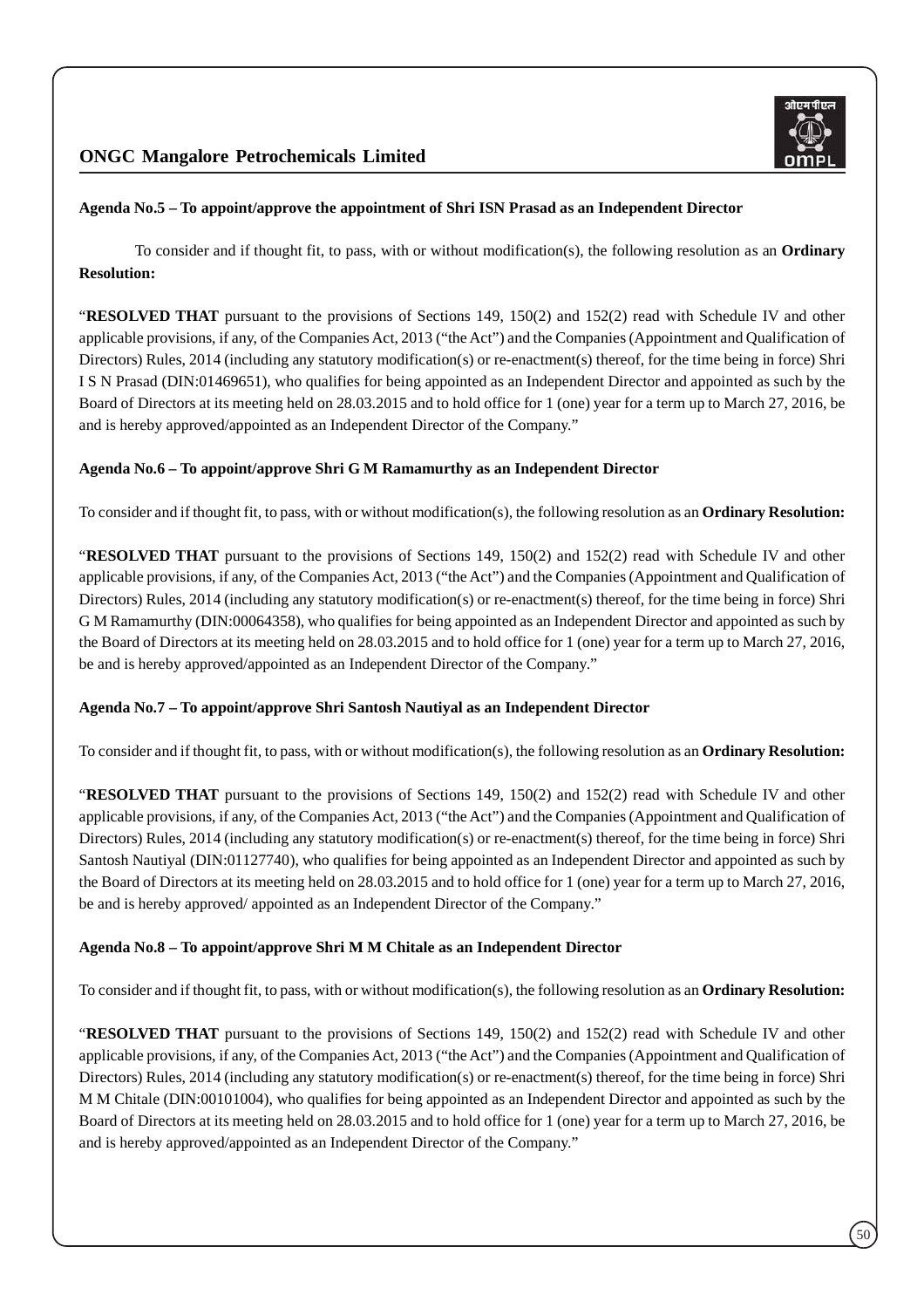

# **Agenda No. 9 – Offer or invitation for subscription for Non-Convertible Debentures (NCDs) aggregating to Rs. 2,500 Crore on private placement.**

To consider and if thought fit, to pass, with or without modification(s), the following resolution as a **Special Resolution**:

"**RESOLVED THAT** subject to the provisions of Section 42 and all other applicable provisions, if any, of the Companies Act, 2013 read with Rule 14 of the Companies (Prospectus and Allotment of Securities) Rules, 2014, SEBI (Issue and Listing of Debt Securities) Regulations, 2008, or any other statutory authorities from time to time, including any amendment, modification, variation or re-enactment thereof, the approval of the Members of the Company is hereby accorded to the Board of Directors of the Company (hereinafter referred to as the "the Board" which term shall be deemed to include any Committee thereof) and the Board is hereby authorised to offer or invite/issue subscription for Non-Convertible Debentures (NCDs) upto an amount of Rs.2,500 Crore (Rupees Two Thousand Five Hundred Crore only) on private placement basis, in one or more tranches, during the period of one year commencing from the date of this meeting.

**FURTHER RESOLVED THAT** the Board of Directors of the Company are hereby authorised to take decision(s) about the timing of the issue(s) of such securities including the above said Non-Convertible Debentures, number of securities, number of tranche(s), to be issued under each such tranche, tenure, coupon rate(s), pricing of the issue, date(s) of opening and closing of the offers/invitations for subscription for such securities, deemed date(s) of allotment, exercise 'PUT' and 'CALL' option, securities for the issue, if any, redemption and all other terms and conditions relating to the issue of the said securities on private placement basis or delegate the above powers to Committee(s) of the Board or such other Committee(s) duly constituted for the purpose.

**FURTHER RESOLVED THAT** for the purpose of giving effect to this resolution, the Board is hereby authorised to do all such acts, deeds, matters and things and execute all such deeds, documents, instruments and writings as it may in its sole and absolute discretion deem necessary in relation thereto including delegation of all or any of the powers herein to director(s) and/or officers(s) of the Company.

> By Order of the Board of Directors of ONGC Mangalore Petrochemicals Ltd.

Place: New Delhi K B Shyam Kumar Dated: July 08, 2015 Company Secretary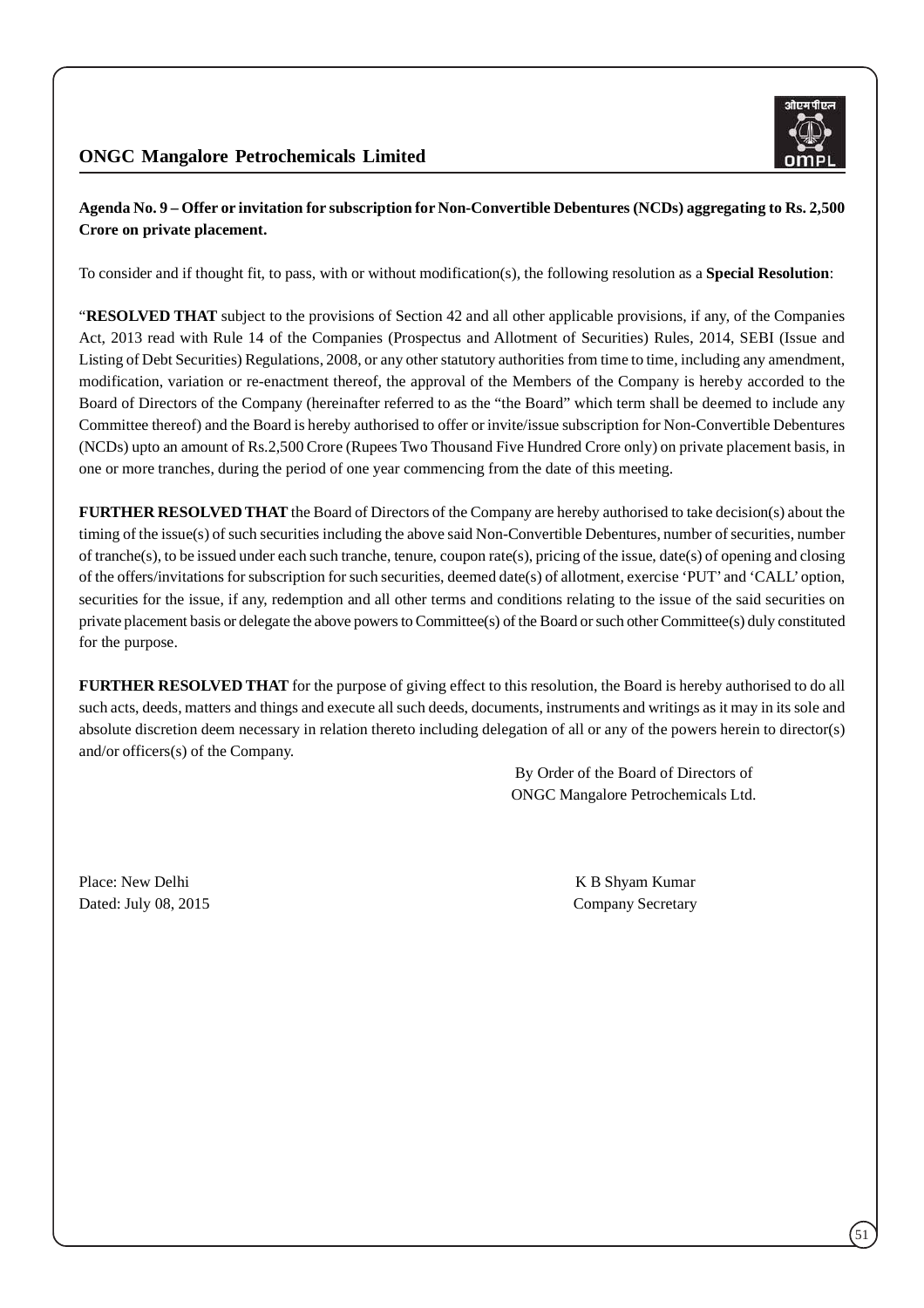

# **NOTES:**

- 1 The statement pursuant to Section 102(1) of the Companies Act, 2013 in respect to special business set out in the Notice is annexed.
- 2. **A member entitled to attend and vote at the annual general meeting (the "Meeting") is entitled to appoint a proxy to attend and vote on a poll instead of himself and the proxy need not be a member of the Company. The instrument appointing the proxy should, however, be deposited at the registered office of the Company not less than forty eight hours before the commencement of the Meeting.**
- 3. Corporate member intending to send its authorised representative to attend the Meeting is requested to send to the Company an authority letter authorising their representative to attend and vote on its behalf at the Meeting together with a certified copy of the Board Resolution passed by it.
- 4. Relevant documents referred to in the accompanying Notice are open for inspection by the members at the Registered Office of the Company on all working days, except Saturdays, between 11.00 a.m. and 1.00 p.m. up to the date of the Meeting.
- 5. Members are requested to inform the Company, immediately of change in their particulars, including their residential status.
- 6. Nomination facility: Pursuant to Section 72 of the Companies Act, 2013 (corresponding section 109A of the Companies Act, 1956) individual/ joint members are entitled to register nomination in respect of the shares held by them in Form No.SH-13 and send it to the Company.
- 8. The Register of Directors and Key Managerial Personnel and their shareholding, maintained under Section 170 of the Companies Act, 2013, will be available for inspection by the members at the AGM.
- 9. The Register of Contracts or Arrangements in which Directors are interested, maintained under Section 189 of the Companies Act, 2013, will be available for inspection by the members at the AGM.
- 10. In terms of the Articles of Association of the Company, read with Section 152 of the Companies Act, 2013, Shri Vishnu Agrawal, Director, retire by rotation at the ensuing Meeting and being eligible, offer himself for re-appointment. Brief profile of the Director seeking re-appointment is given here-in-below:

Shri Vishnu Agrawal is a Fellow Member of the Institute of Chartered Accountants of India and has over 34 years of functional experience in Finance and Accounts, Commercial, International Trade, Treasury, Corporate Finance, Marketing, Management Information Systems – Primarily in Oil Sector (both in downstream and upstream sector). He is instrumental in achieving many mile-stones in IOCL and ONGC. He joined MRPL in April, 2011 as Director (Finance). He has got credit to his account in contributing development of various systems and procedures and various system software for upgraded computerization. He joined OMPL in August 2014.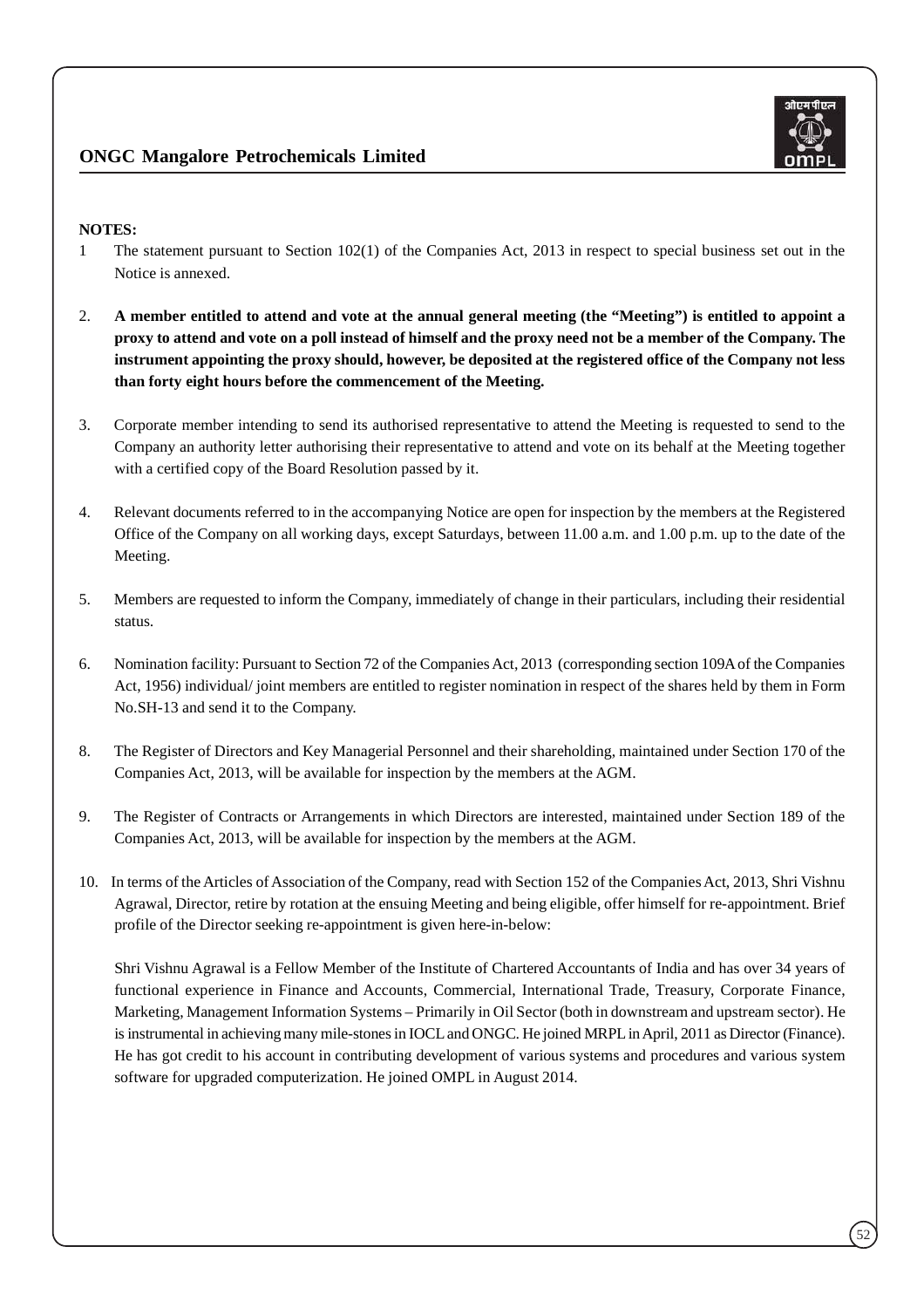

# **Statement pursuant to Section 102(1) of the Companies Act, 2013**

# **Item No.4**

The Board, at its meeting held on March 28, 2015, appointed Shri M Venkatesh as an Additional Director of the Company with effect from April 01, 2015, pursuant to Section 161 of the Companies Act, 2013, read with Articles of Association of the Company.

Pursuant to the provisions of Section 161 of the Companies Act, 2013, Shri M Venkatesh will hold office up to the date of ensuing AGM. The Company has received notice in writing under the provisions of Section 160 of the Companies Act, 2013, from a member along with a deposit of Rs.1,00,000/- proposing the candidature of Shri M Venkatesh for the office of director.

The Company has received from Shri M Venkatesh (i) consent in writing to act as director in Form DIR-2 pursuant to Rule 8 of Companies (Appointment & Qualification of Directors) Rules, 2014, and (ii) intimation in Form DIR-8 in terms of Companies (Appointment & Qualification of Directors) Rules, 2014, to the effect that he is not disqualified under subsection (2) of Section 164 of the Companies Act, 2013.

Shri M Venkatesh, is a Chemical Engineer having expertise in Refinery across all functions. He is also a director on the Board of Mangalore Refinery and Petrochemicals Limited and Petronet MHB Limited.

No director, key managerial personnel or their relatives, except Shri M Venkatesh, to whom the resolution relates, is interested or concerned in the resolution.

The Board recommends the resolution set forth in Item No.4 for the approval of the Members.

# **Item No.5**

In accordance with the provisions of Section 149, 150(2) and 152(2) read with Schedule IV to the Act, an Independent Director shall be appointed by the company in general meeting/ his appointment is required to be approved by the company in general meeting. The Board of Directors at its meeting held on 28.03.2015 has appointed Shri I S N Prasad as an Independent Director of the Company for a period of one year from 28.03.2015.

The appointment of Shri I S N Prasad is required to be approved by the members in the Meeting.

Shri I S N Prasad is not disqualified from being appointed as a Director in terms of Section 164 of the Act and has given his consent to act as a Director. The Company has received a declaration from Shri I S N Prasad that he meets the criteria of independence as prescribed under sub-section (6) of Section 149 of the Act. In the opinion of the Board, Shri I S N Prasad fulfils the conditions for his appointment as an Independent Director as specified in the Act. Shri ISN Prasad is independent of the management and possesses appropriate skills, experience and knowledge.

# **Brief resume of Shri I S N Prasad**

Shri I.S.N. Prasad, is Indian Administrative Service (IAS) – 1986 - Karnataka Cadre. He has academic background of BE (Civil), Delhi College of Engineering, Delhi and Master in Development Management, Asian Institute of Management, Manila, Philippines.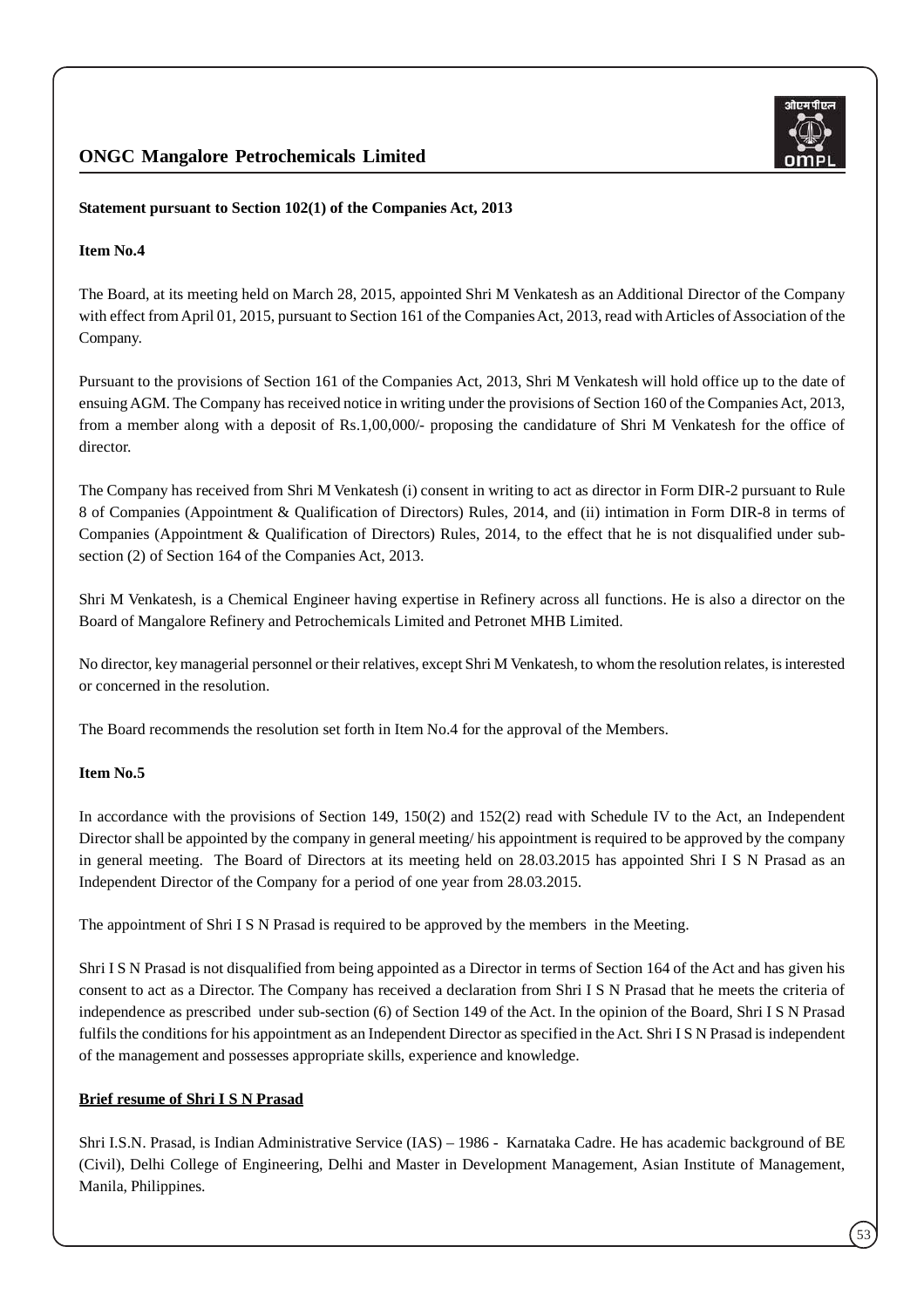

Shri Prasad held posting at various levels as Assistant Commissioner, Deputy Secretary, Chief Executive Officer, Joint Commissioner, Chief Project Officer and also as Managing Director & CEO with various Government Departments. Shri Prasad was promoted as Principal Secretary to Chief Minister, Govt. of Karnataka with effect from 1st January 2011 and Principal Secretary to Government, Department of Information Technology, Biotechnology and Science & Technology from 9th July 2012. Shri. I S N Prasad joined the Board of ONGC Mangalore Petrochemicals Limited as an independent director from 20th March 2008.

He does not hold any shares of the Company in his name.

Copy of the draft letter for appointment of Shri I S N Prasad as an Independent Director setting out the terms and conditions is available for inspection by members at the registered office of the Company.

Save and except Shri I S N Prasad and his relatives, to the extent of their shareholding interest, if any, in the Company, none of the other Directors / Key Managerial Personnel of the Company / their relatives are, in any way, concerned or interested, financially or otherwise, in the resolution set out at Item No. 5 of the Notice.

The Board commends the Ordinary Resolution set out at Item No. 5 of the Notice for approval by the members.

# **Item No.6**

In accordance with the provisions of Section 149, 150(2) and 152(2) read with Schedule IV to the Act, an Independent Director shall be appointed by the company in general meeting/ his appointment is required to be approved by the company in general meeting. The Board of Directors at its meeting held on 28.03.2015 has appointed Shri G M Ramamurthy as an Independent Director of the Company for a period of one year from 28.03.2015.

The appointment of Shri G M Ramamurthy is required to be approved by the members in the Meeting.

Shri G M Ramamurthy is not disqualified from being appointed as a Director in terms of Section 164 of the Act and has given his consent to act as a Director. The Company has received a declaration from Shri G M Ramamurthy that he meets the criteria of independence as prescribed under sub-section (6) of Section 149 of the Act. In the opinion of the Board, Shri G M Ramamurthy fulfils the conditions for his appointment as an Independent Director as specified in the Act. Shri G M Ramamurthy is independent of the management and possesses appropriate skills, experience and knowledge.

# **Brief resume of Shri G M Ramamurthy**

Shri. G. M. Ramamurthy, a law graduate and a qualified company secretary, served IDBI for over 27 years and retired as Executive Director. He practiced law for over eight years in civil courts. Before assuming charge as Executive Director, he worked at different levels in the legal department of IDBI and handled all legal issues relating to lending and recovery of loans. During his tenure he also effectively handled the NPA Recovery portfolio in addition to catering to corporate legal affairs, the performing loan portfolio. Shri. G M Ramamurthy was a member of the Empowered Committee of IDBI, which accorded approval for financial assistance up to Rs. 10 crore and negotiated settlements/ one- time settlement of outstanding financial assistance with defaulting borrowers.

Shri. G M Ramamurthy was chairman of Secondary Market Operations Committees that dealt with short term investments in the stock market.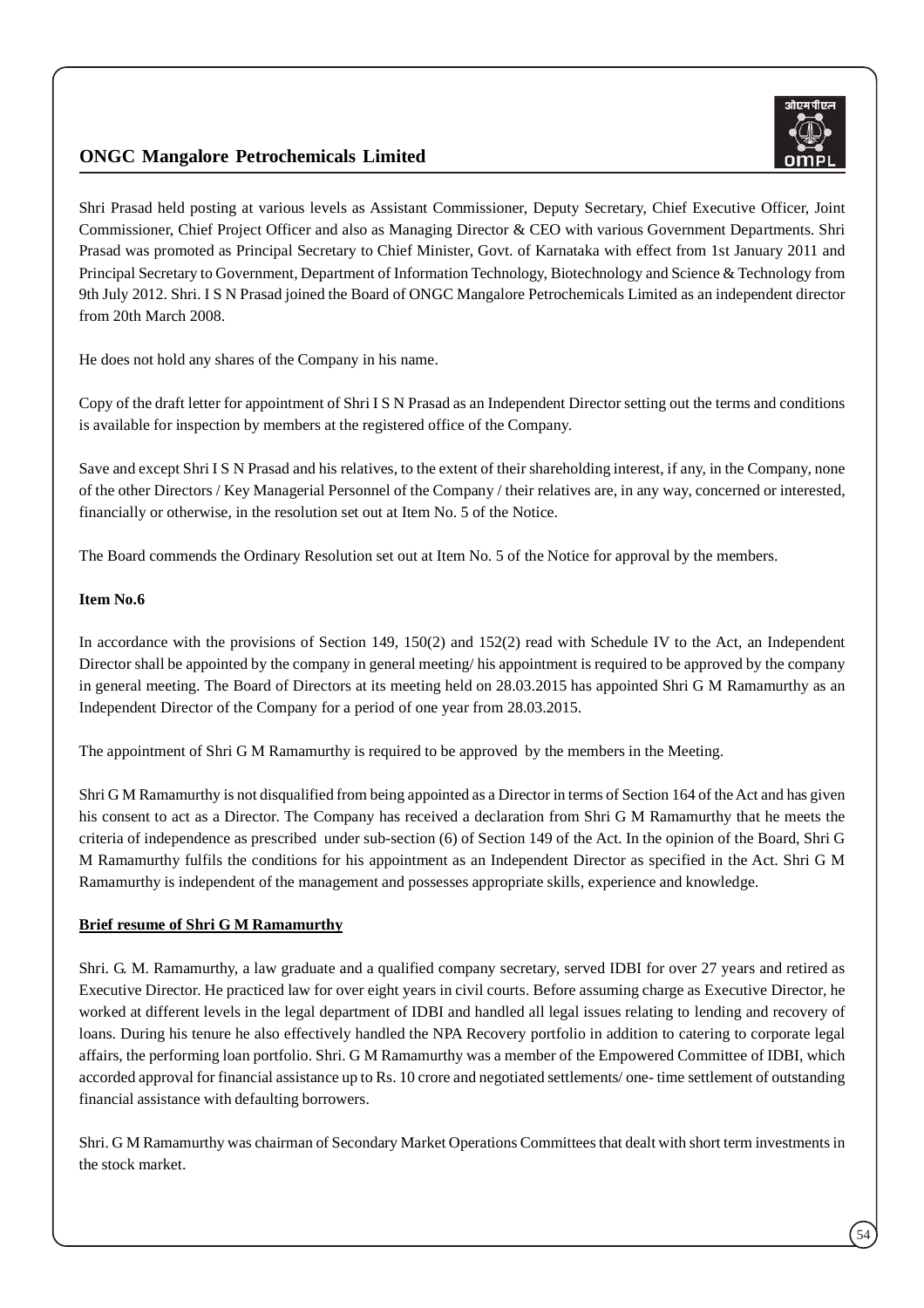

Shri. G M Ramamurthy also served as Chairman of the Corporate Debt Restructuring Empowered Group (CDREG), set up under the Corporate Debt Restructuring Mechanism by the Reserve bank of India. He had been director on the board of companies engaged in the business of depository, custodian, registrar and transfer agent, real estate financing, asset reconstruction and manufacturing.

Shri. G. M. Ramamurthy was a member of the High Powered Committee constituted by the Central Government to examine the law related to insolvency of companies (popularly known as Eradi Committee).

Shri. G. M. Ramamurthy is also an independent director on the Board of the JM Financial Asset Management Limited.

Shri. G. M. Ramamurthy joined ONGC Mangalore Petrochemicals Limited from 26th November 2009

He does not hold any shares of the Company in his name.

Copy of the draft letter for appointment of Shri G M Ramamurthy as an Independent Director setting out the terms and conditions is available for inspection by members at the registered office of the Company.

Save and except Shri G M Ramamurthy and his relatives, to the extent of their shareholding interest, if any, in the Company, none of the other Directors / Key Managerial Personnel of the Company / their relatives are, in any way, concerned or interested, financially or otherwise, in the resolution set out at Item No. 6 of the Notice.

The Board commends the Ordinary Resolution set out at Item No. 6 of the Notice for approval by the members.

# **Item No.7**

In accordance with the provisions of Section 149, 150(2) and 152(2) read with Schedule IV to the Act, an Independent Director shall be appointed by the company in general meeting/ his appointment is required to be approved by the company in general meeting. The Board of Directors at its meeting held on 28.03.2015 has appointed Shri Santosh Nautiyal as an Independent Director of the Company for a period of one year from 28.03.2015.

The appointment of Shri Santosh Nautiyal is required to be approved by the members in the Meeting.

Shri Santosh Nautiyal is not disqualified from being appointed as a Director in terms of Section 164 of the Act and has given his consent to act as a Director. The Company has received a declaration from Shri Santosh Nautiyal that he meets the criteria of independence as prescribed under sub-section (6) of Section 149 of the Act. In the opinion of the Board, Shri Santosh Nautiyal fulfils the conditions for his appointment as an Independent Director as specified in the Act. Shri Santosh Nautiyal is independent of the management and possesses appropriate skills, experience and knowledge.

# **Brief resume of Shri Santosh Nautiyal**

Shri Santosh Nautiyal was a member of the Indian Administrative Service (IAS). He retired from the post of Chairman of the National Highways Authority of India (NHAI) which is engaged in implementation of the monumental National Highways Development Project (NHDP). He has also held many other important positions under both, the Central Government as well as the State Government (Orissa). These include Managing Director of the Industrial Promotion & Investment Corporation of Orissa Ltd (IPICOL), and later, Principal Secretary, Industries Department in the State Government.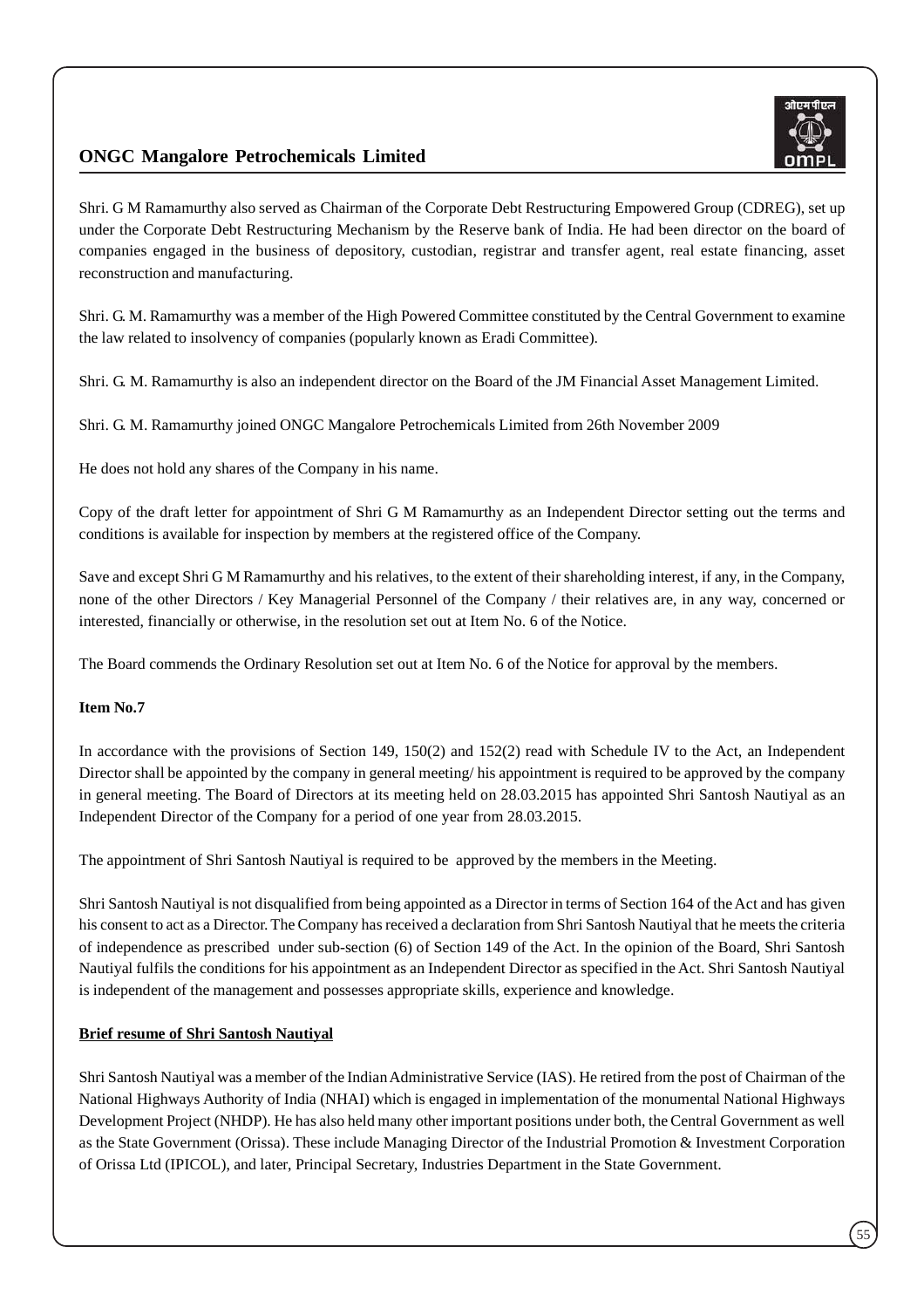

Shri Santosh Nautiyal was Joint Secretary in the Steel Ministry for a period of five years. With these varied and important postings, he has acquired a good insight into the industrial and infrastructure sectors. During his tenure as Chairman NHAI, Shri Santosh Nautiyal gained valuable experience of successful implementation of large projects in the highways sector in the PPP (Public Private Participation) mode. He has also served as Independent Director in the Board of Directors of prestigious PSUs like ONGC and NTPC.

Shri. Santosh Nautiyal joined ONGC Mangalore Petrochemicals Limited from 29th November 2009.

He does not hold any shares of the Company in his name.

Copy of the draft letter for appointment of Shri Santosh Nautiyal as an Independent Director setting out the terms and conditions is available for inspection by members at the registered office of the Company.

Save and except Shri Santosh Nautiyal and his relatives, to the extent of their shareholding interest, if any, in the Company, none of the other Directors / Key Managerial Personnel of the Company / their relatives are, in any way, concerned or interested, financially or otherwise, in the resolution set out at Item No. 7 of the Notice.

The Board commends the Ordinary Resolution set out at Item No. 7 of the Notice for approval by the members.

# **Item No.8**

In accordance with the provisions of Section 149, 150(2) and 152(2) read with Schedule IV to the Act, an Independent Director shall be appointed by the company in general meeting/ his appointment is required to be approved by the company in general meeting. The Board of Directors at its meeting held on 28.03.2015 has appointed Shri M M Chitale as an Independent Director of the Company for a period of one year from 28.03.2015.

The appointment of Shri M M Chitale is required to be approved by the members in the Meeting.

Shri M M Chitale is not disqualified from being appointed as a Director in terms of Section 164 of the Act and has given his consent to act as a Director. The Company has received a declaration from Shri M M Chitale that he meets the criteria of independence as prescribed under sub-section (6) of Section 149 of the Act. In the opinion of the Board, Shri M M Chitale fulfils the conditions for his appointment as an Independent Director as specified in the Act. Shri M M Chitale is independent of the management and possesses appropriate skills, experience and knowledge.

# **Brief resume of Shri M M Chitale**

Shri M M Chitale is Managing Partner of Mukund M. Chitale & Co. He has more than 45 years of experience on advising companies on their business, financial & strategic matters.

Shri M M Chitale was the Chairman of the National Advisory Committee on Accounting Standards (NACAS), constituted by the Government of India.

Shri M M Chitale was the President of the Institute of Chartered Accountants of India (ICAI) during 1997-98; and a member of Central Council of ICAI during 1985-1998. He was Chairman of Western India Regional Council of ICAI during 1984- 85. He was a member of The International Auditing Practices Committee of the International Federation of Accountants during January 1998 to June 2000.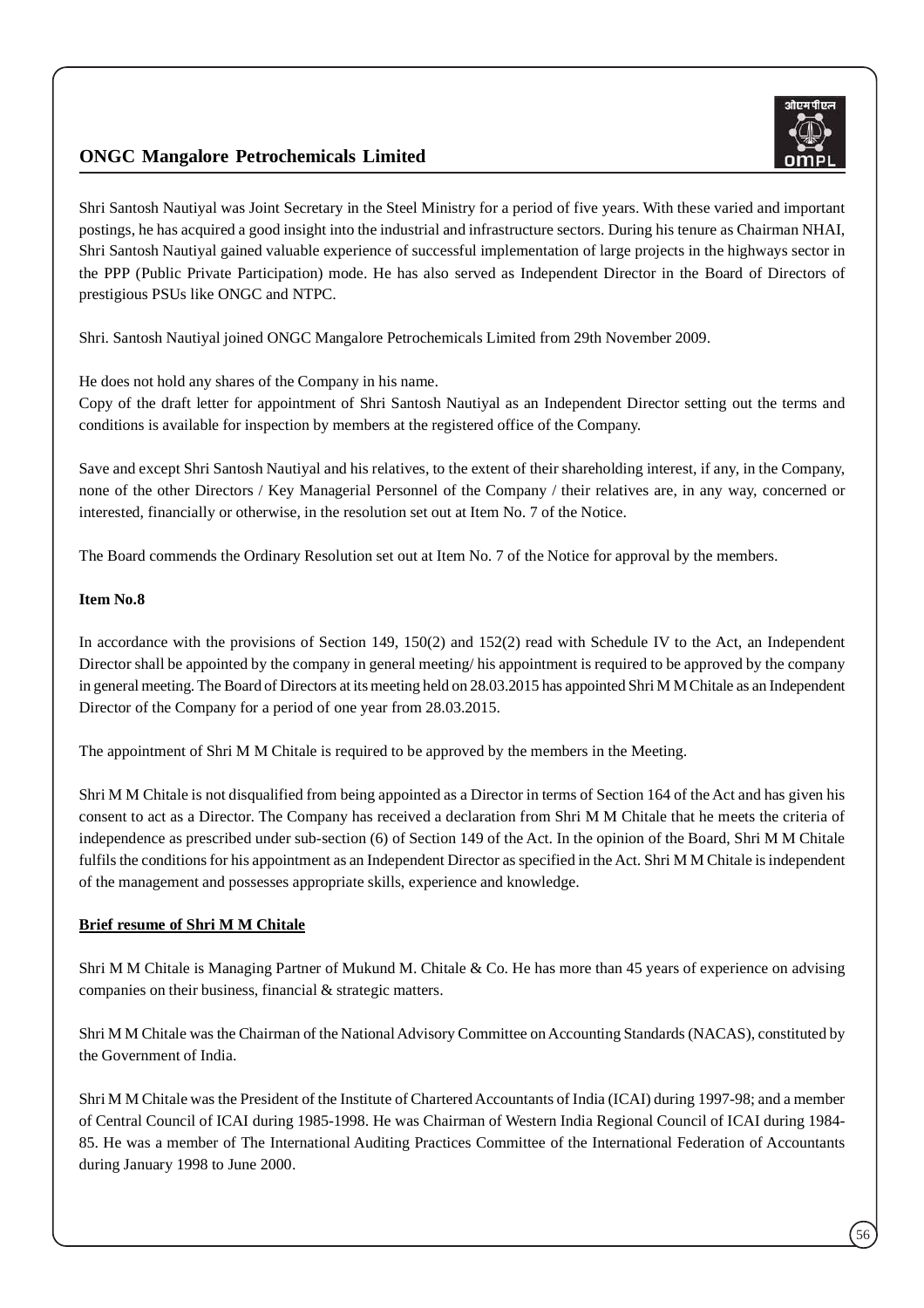

Shri M M Chitale joined ONGC Mangalore Petrochemicals Limited from 20th March 2008.

He does not hold any shares of the Company in his name.

Copy of the draft letter for appointment of Shri M M Chitale as an Independent Director setting out the terms and conditions is available for inspection by members at the registered office of the Company.

Save and except Shri M M Chitale and his relatives, to the extent of their shareholding interest, if any, in the Company, none of the other Directors / Key Managerial Personnel of the Company / their relatives are, in any way, concerned or interested, financially or otherwise, in the resolution set out at Item No. 8 of the Notice.

The Board commends the Ordinary Resolution set out at Item No. 8 of the Notice for approval by the members.

# **Item No.9**

In terms of Section 42 and all other applicable provisions, if any, of the Companies Act, 2013 (the Act) a Company may, subject to the provisions of that Section, make an offer or invitation for subscription for securities including Non-Convertible Debentures (NCDs) by way of private placement.

Further, in terms of Rule 14(2) of the Companies (Prospectus and Allotment of Securities) Rules, 2014 and all other applicable provisions, if any, of the said Act, Directions/Guidelines by the Regulators or any other statutory authorities issued from time to time, a company shall not make a private placement of its securities unless the proposed offer of securities or invitation to subscribe securities has been previously approved by the shareholders of the Company by a Special Resolution, for each of the offers or invitations. In case of an offer or invitation for subscription to the NCDs, it shall be sufficient if the Company passes a previous Special Resolution only once in a year for all the offers or invitation for such debentures during the year.

Keeping in view the alternative sources of funding and cost of each of the sources, your Company intends to issue NCDs for an amount aggregating to Rs.2,500 Crore (Rupees Two Thousand Five Hundred Crore only), on private placement basis for a period of one year from the conclusion of this Meeting depending upon the requirement of funds from time to time.

Further, subject to the provisions of Section 42 of Companies Act, 2013 read with Rule 14 of the Companies (Prospectus and Allotment of Securities) Rules, 2014 and all other applicable provisions, if any, of the said Act, Directions/Guidelines by the Regulators or any other statutory authorities issued from time to time, your Company intends to offer or invite subscription for NCDs upto an amount of Rs.2,500 Crore (Rupees Two thousand Five hundred Crore only) on private placement basis for a period of one year from the conclusion of this Meeting in one or more tranches, subject to the condition that the amount accepted in the form of the said NCDs together with the existing borrowings and future borrowings would be within the limits specified by the members under section 180(1)(c) of the Act.

The terms of issue of the above NCDs would depend upon the requirement of the funds, time of issue, market conditions and alternative sources of funds available to the Company and would be decided in consultation with the merchant bankers to be appointed by the Company for the purpose. All the required details/disclosures relating to the issue would be made available in the respective information memorandum.

In order to issue NCDs by way of an offer or invitation for subscription on private placement and in terms of the above mentioned provisions of the Act and rules, subject to Directions/Guidelines by the Regulators or any other statutory authorities issued from time to time, the prior consent of the members is sought by way of a Special Resolution.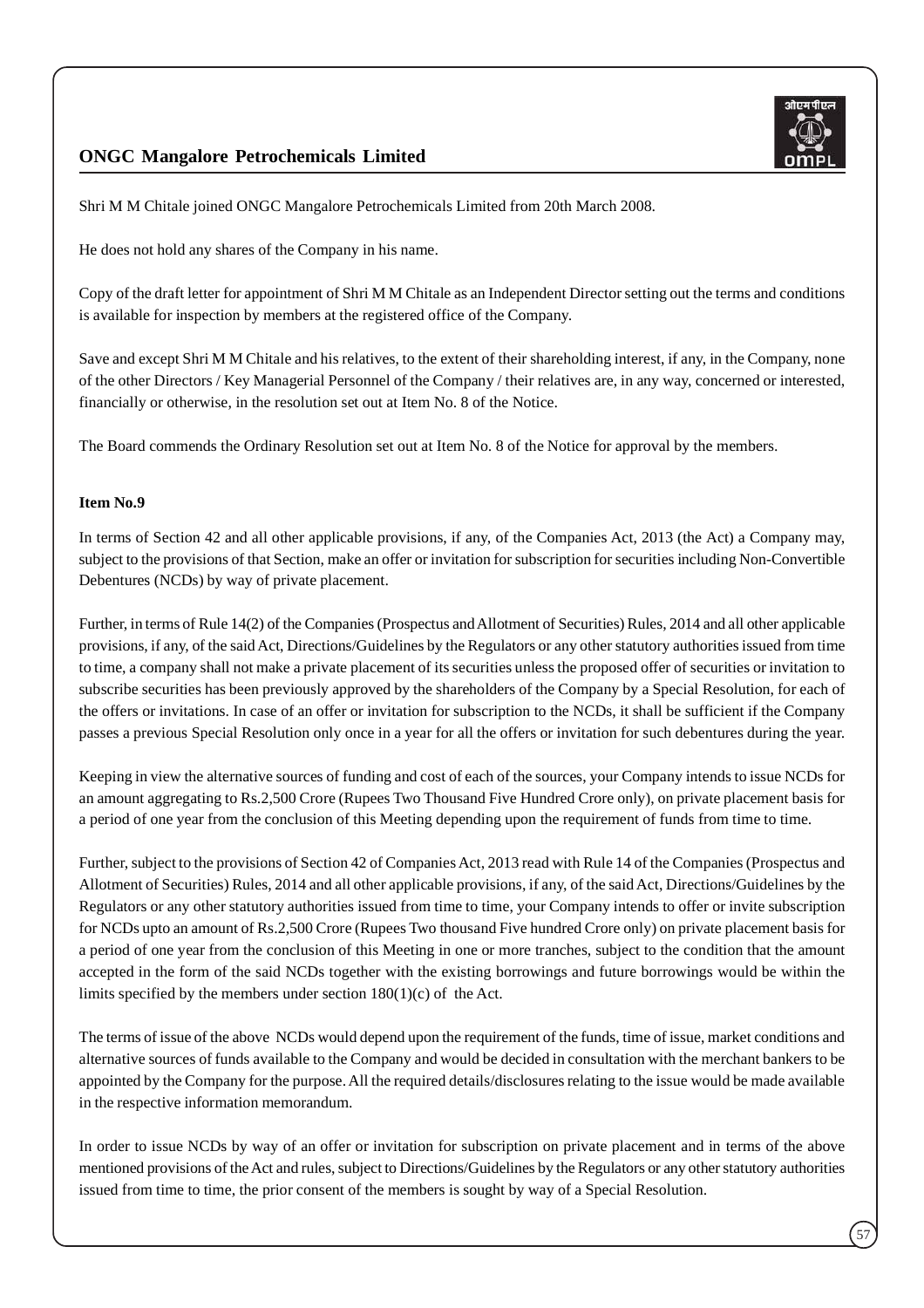

Your Directors therefore, recommend the passing of the resolution proposed at Agenda No.9 of the Notice.

No Director or any key managerial personnel or the relatives of the directors or key managerial personnel is in any way concerned or interested, financially or otherwise, in the said resolution.

> By Order of the Board of Directors of ONGC Mangalore Petrochemicals Ltd.

Place: New Delhi K B Shyam Kumar Dated: July 08, 2015 Company Secretary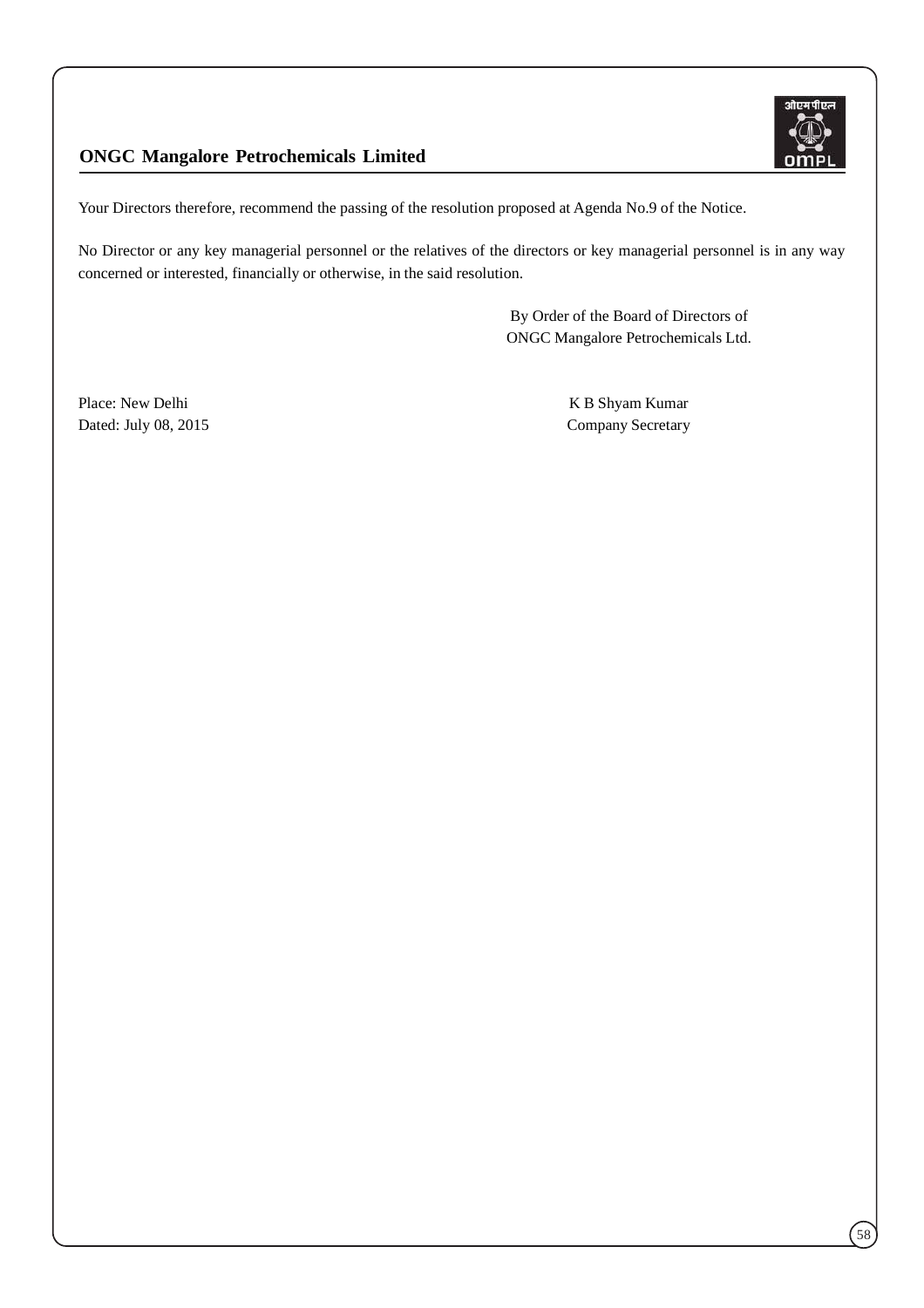# **ONGC Mangalore Petrochemicals Limited CIN: U40107KA2006PLC041258 Reg. office: Mangalore Special Economic Zone, Permude, Mangalore- 574 509 web site : [www.ompl.co.in](http://www.ompl.co.in)**

# **Proxy form**

Name of the member (s): Registered address: E-mail Id: Folio No:

| I/We, being the member (s) of  shares of the above named company, hereby appoint |  |
|----------------------------------------------------------------------------------|--|
|                                                                                  |  |
|                                                                                  |  |
|                                                                                  |  |

And whose signature(s) are appended below as my/our proxy to at tend and vote (on a poll) for me/us and on my/our behalf at the 09<sup>th</sup> Annual General Meeting of the company, to be held on Saturday, 8th August 2015 at 14.30 hrs., at the Registered Office, Mangalore Special Economic Zone, Permude, Mangalore – 574 509 and at any adjournment thereof in respect of such resolutions as are indicated below:

| SI No.                   | <b>RESOLUTIONS</b>                                                                                                                                                   | <b>Vote</b><br>(Please mention no. of shares) |         |         |
|--------------------------|----------------------------------------------------------------------------------------------------------------------------------------------------------------------|-----------------------------------------------|---------|---------|
|                          |                                                                                                                                                                      |                                               |         |         |
| <b>ORDINARY BUSINESS</b> |                                                                                                                                                                      | For                                           | Against | Abstain |
|                          | To consider and adopt the Audited Financial Statements of the<br>Company as at 31 March, 2015, together with the Board's Report,<br>the Report of Auditors' thereon. |                                               |         |         |
| $\mathcal{P}$            | To re-appointment of Shri Vishnu Agrawal(DIN:03127566) as<br>director, who retires by rotation and being eligible for re-<br>appointment.                            |                                               |         |         |
| 3                        | To Authorise Board to fix remuneration of the Statutory Auditor for<br>financial year 2015-16.                                                                       |                                               |         |         |
|                          | <b>SPECIAL BUSINESS</b>                                                                                                                                              |                                               |         |         |
| 4                        | To appoint Shri M Venkatesh (DIN:07025342) as an Additional<br>Director.                                                                                             |                                               |         |         |
| 5                        | To appoint/approve the appointment of Shri I S N Prasad<br>(DIN:01469651) as an Independent Director.                                                                |                                               |         |         |
| 6                        | To appoint/approve the appointment of Shri G M Ramamurthy<br>(DIN:00064358) as an Independent Director.                                                              |                                               |         |         |
| $\overline{7}$           | To appoint/approve the appointment of Shri Santosh Nautiyal<br>(DIN:01127740) as an Independent Director.                                                            |                                               |         |         |
| 8                        | To appoint/approve for the appointment of Shri M M Chitale<br>(DIN:00101004) as an Independent Director.                                                             |                                               |         |         |
| 9<br>Cianod thio         | To approve offer or invitation for subscription of Non-Convertible<br>Debentures (NCDs) aggregating to Rs. 2,500 crore on private<br>placement<br>001F<br>$\lambda$  |                                               |         |         |

Signed this…..........… day of……….............. 2015

Signature of shareholder

Affix revenue stamp  $of \bar{z}1$ 

Signature of first Proxy holder Signature of second Proxy holder Signature of third Proxy holder

Note: This form of proxy in order to be effective should be duly completed and deposited at the Registered Office of the Company, not less than 48 hours before the commencement of the Meeting.

D€

### **ONGC Mangalore Petrochemicals Limited CIN: U40107KA2006PLC041258 Reg. office: Mangalore Special Economic Zone, Permude, Mangalore- 574 509 web site : [www.ompl.co.in](http://www.ompl.co.in)**

**Attendance Slip**

Please fill in this attendance slip and hand it over at the entrance of the meeting venue. Folio No………………… No. of share(s) held …………………..

I certify that I am a member/proxy for the member of the Company.

I hereby record my presence at the 9th Annual general Meeting of the ONGC Mangalore Petrochemicals Limited held on 8th August 2015 at 14.30 hrs., at the Registered Office, Mangalore Special Economic Zone, Permude, Mangalore  $-574$  509.

Members/proxy's name in Block Letters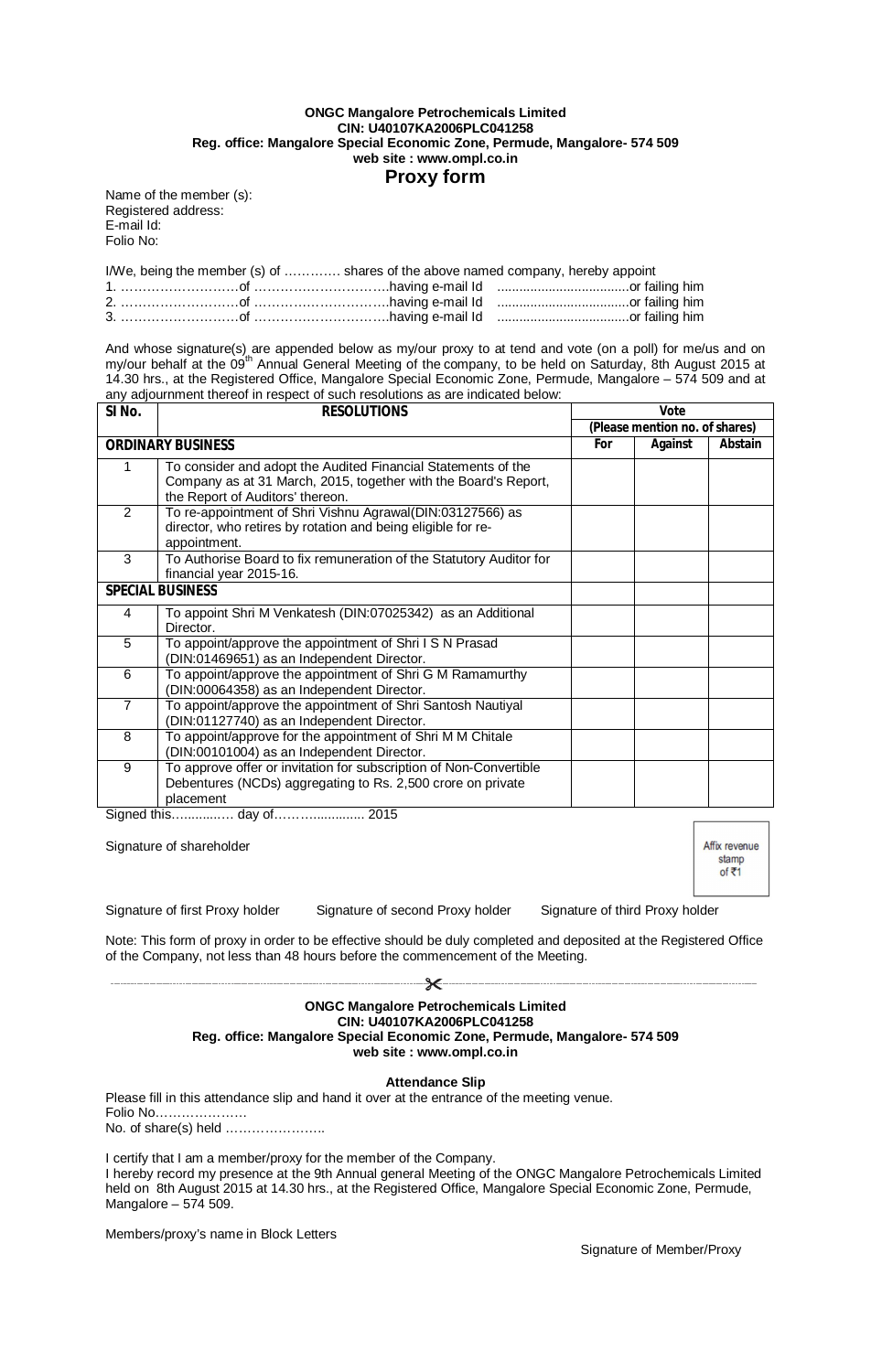

Visit of Shri Dharmendra Pradhan Hon'ble Minister of State (Independent Charge) MoP & NG, GOI on 5-4-2015



**Chosen as Second Best Executed Project** by Project Management Institute



**Process Units** 

**Captive Power Plant** 



**Master Control Room** 

**Fire Station**